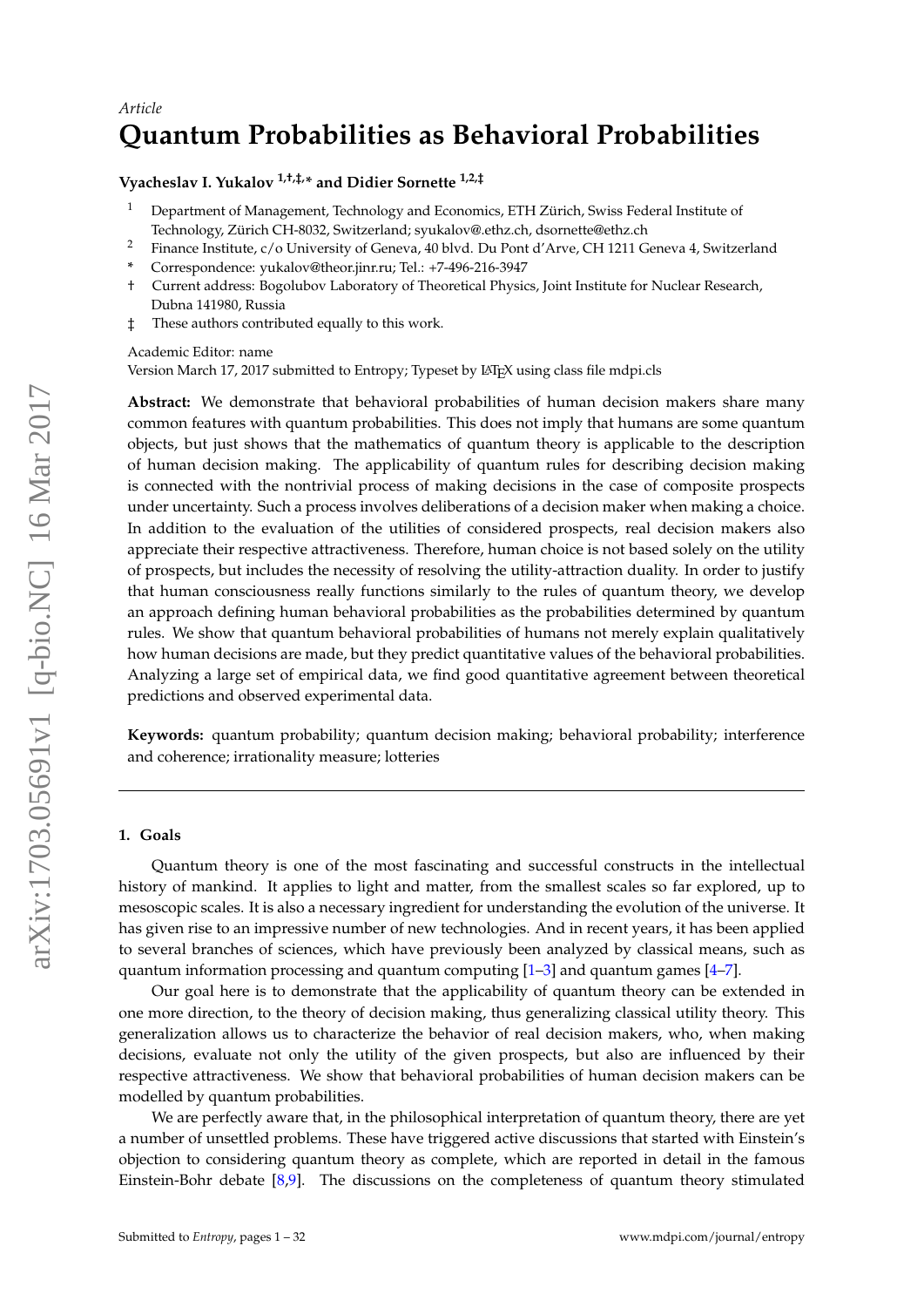approaches assuming the existence of hidden variables satisfying classical probabilistic laws. The best known of such hidden-variable theories is the De Broglie-Bohm pilot-wave approach [\[10\]](#page-28-0). It can be shown that the description of a quantum system can be done as if it would be a classical system, with the introduction of the so-called nonlocal contextual hidden variables. However, their number has to be infinite in order to capture the same level of elaboration as their quantum equivalent [\[11\]](#page-28-1), which makes unpractical the use of a classical equivalent description. Instead, quantum techniques are employed, which is much simpler than to deal with a classical system having an infinite number of hidden unknown and nonlocal variables.

In the present paper, our aim is not to address the open issues associated with the not yet fully resolved interpretation of quantum theory. Instead, our focus is more at the technical level, to demonstrate that the mathematics of quantum theory can be applied for describing human decision making.

The intimate connection of quantum laws with human decision making was suggested by Deutsch [\[12\]](#page-28-2) who attempted to derive the quantum Born rules from the notion of rational preferences of standard classical decision theory. This attempt, however, was criticized by several authors, as summarized by Lewis [\[13,](#page-28-3)[14\]](#page-28-4).

Here, we consider the inverse problem to that of Deutsch. We do not try to derive quantum rules from classical decision theory, which, we think, is impossible, but we demonstrate that human decision making can be described by laws resembling those of quantum theory that use the Hilbert space formalism.

Our approach is a generalization of quantum decision theory, advanced earlier by the authors [\[15–](#page-28-5)[24\]](#page-28-6), for the lotteries consisting only of gains, to be applicable for both types of lotteries, with gains as well as with losses. The extension of the approach to the case of lotteries with losses is necessary for developing the associated methods of decision theory, taking into account behavioral biases. A behavioral quantum probability is found to be the sum of two terms, utility factor, quantifying the objective utility of a lottery, and attraction factor, describing subjective behavioral biases. The utility factor can be found from the minimization of an information functional, resulting in different forms for the lotteries with prevailing gains or with prevailing losses. To quantify behavioral deviation from rationality, we introduce a measure  $\bar{q}$  describing the aggregate deviation from rationality of a population of decision makers for a given set of lotteries. This measure is shown to depend on the level of difficulty in comparing the game lotteries, for which we propose a simple metric. For a given set of choices, the determination of the fraction *ν* of difficult choices allows us to propose a prediction for the dependence of  $\bar{q}$  as a function of *ν*, thus generalizing the zero-information prior  $q_{\text{null}} = 0.25$ that we have derived in previous articles.

An important part of our approach is the use of the principle of minimal information, which is equivalent to the conditional maximization of entropy under additional constraints imposed on the process of decision making. This method is justified by the Cox results proving that the Shannon entropy is the natural information measure for probabilistic theories [\[25–](#page-28-7)[28\]](#page-28-8).

By analyzing a large set of empirical data, we show that human decision making is well quantified by the quantum approach to calculate behavioral probabilities, even in those cases where classical decision theory fails in principle.

#### **2. Related Literature**

The predominant theory, describing decision-maker behavior under risk and uncertainty, is nowadays the expected utility theory of preferences over uncertain prospects. This theory was axiomatized by von Neumann and Morgenstern [\[29\]](#page-28-9) and integrated with the theory of subjective probability by Savage [\[30\]](#page-28-10). The theory was shown to possess great analytical power by Arrow [\[31\]](#page-28-11) and Pratt [\[32\]](#page-28-12) in their work on risk aversion and by Rothschild and Stiglitz [\[33,](#page-28-13)[34\]](#page-28-14) in their work on comparative risk. Friedman and Savage [\[35\]](#page-28-15) and Markowitz [\[36\]](#page-28-16) demonstrated its tremendous flexibility in representing decision makers' attitudes toward risk. Expected utility theory has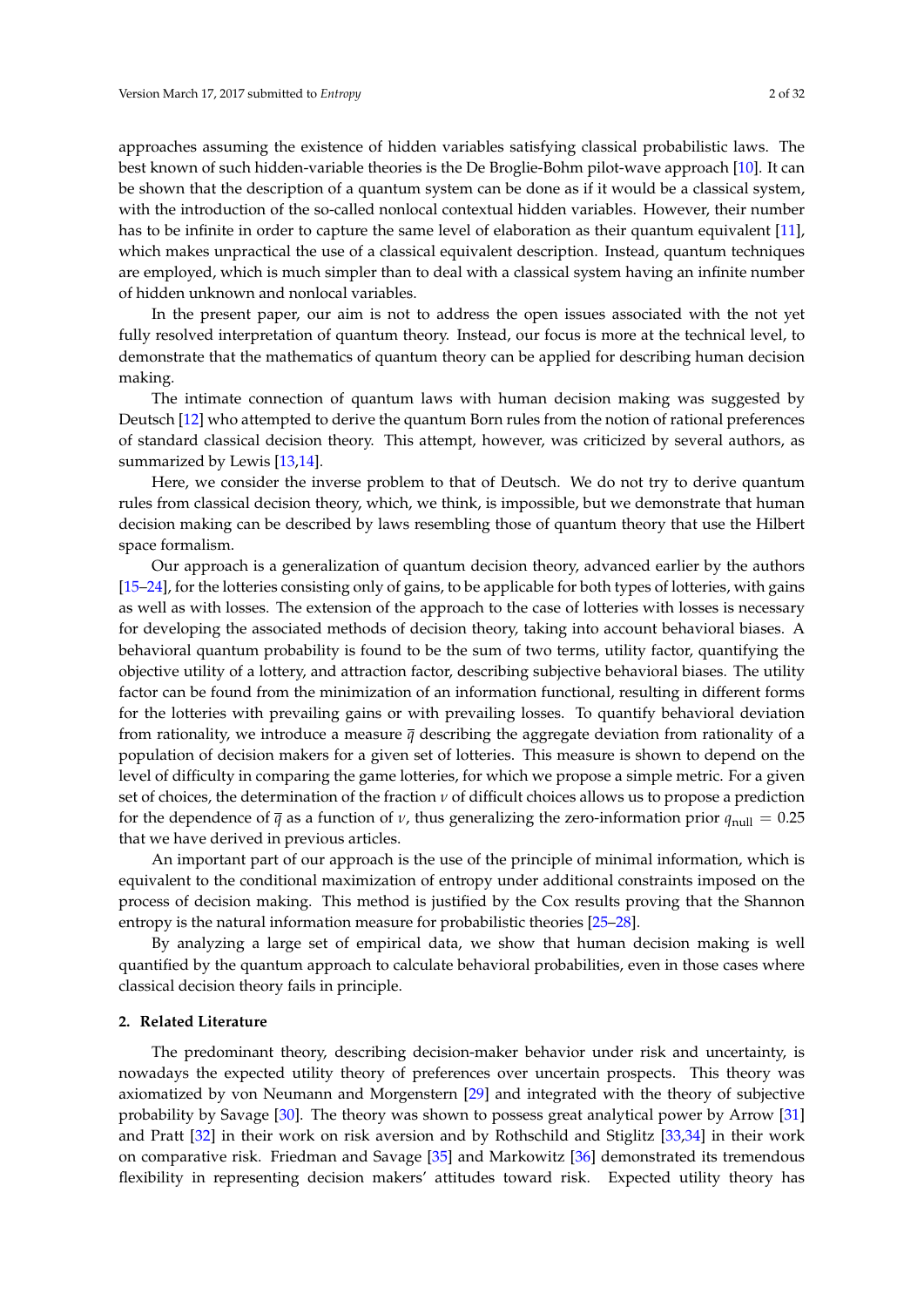provided solid foundations to the theory of games, the theory of investment and capital markets, the theory of search, and other branches of economics, finance, and management [\[37](#page-28-17)[–46\]](#page-28-18).

However, a number of economists and psychologists have uncovered a growing body of evidence that individuals do not always conform to prescriptions of expected utility theory and indeed very often depart from the theory in predictable and systematic way [\[47\]](#page-28-19). Many researchers, starting with the works by Allais [\[48\]](#page-29-0), Edwards [\[49,](#page-29-1)[50\]](#page-29-2), and Ellsberg [\[51\]](#page-29-3), and continuing through the present, have experimentally confirmed pronounced and systematic deviations from the predictions of expected utility theory, leading to the appearance of many paradoxes. A large literature on this topic can be found in the recent reviews by Camerer et al. [\[52\]](#page-29-4) and Machina [\[53\]](#page-29-5).

Because of the large number of paradoxes associated with classical decision making, there have been many attempts to change the expected utility approach, which have been classified as non-expected utility theories. There are a number of such non-expected utility theories, among which we may mention a few of the most known ones: prospect theory [\[49](#page-29-1)[,54\]](#page-29-6) weighted-utility theory [\[55](#page-29-7)[–57\]](#page-29-8), regret theory [\[58\]](#page-29-9), optimism-pessimism theory [\[59\]](#page-29-10), dual-utility theory [\[60\]](#page-29-11), ordinal-independence theory [\[61\]](#page-29-12), and quadratic-probability theory [\[62\]](#page-29-13). More detailed information can be found in the articles [\[53](#page-29-5)[,63,](#page-29-14)[64\]](#page-29-15).

However, as has been shown by Safra and Segal [\[65\]](#page-29-16), none of non-expected utility theories can explain all those paradoxes. The best that could be achieved is a kind of fitting for interpreting just one or, in the best case, a few paradoxes, while the other paradoxes remained unexplained. In addition, spoiling the structure of expected utility theory results in the appearance of several complications and inconsistences. As has been concluded in the detailed analysis of Al-Najjar and Weinstein [\[66](#page-29-17)[,67\]](#page-29-18), any variation of the classical expected utility theory "ends up creating more paradoxes and inconsistences than it resolves".

The idea that the functioning of the human brain could be described by the techniques of quantum theory has been advanced by Bohr [\[8,](#page-27-4)[68\]](#page-29-19), one of the founders of quantum theory. Von Neumann, who is both a founding father of game theory and of expected utility theory on the one hand and the developer of the mathematical theory of quantum mechanics on the other hand, mentioned that the quantum theory of measurement can be interpreted as decision theory [\[69\]](#page-29-20)

The main difference between the classical and quantum techniques is the way of calculating the probability of events. As soon as one accepts the quantum way of defining the concept of probability, the latter, generally, becomes nonadditive. And one immediately meets such quantum effects as coherence and interference.

The possibility of employing the techniques of quantum theory in several branches of sciences, which have previously been analyzed by classical means, are nowadays widely known. As examples, we can recall quantum game theory [\[4–](#page-27-2)[7\]](#page-27-3), quantum information processing and quantum computing [\[1–](#page-27-0)[3\]](#page-27-1).

After the works by Bohr [\[8](#page-27-4)[,68\]](#page-29-19), and von Neumann [\[69\]](#page-29-20), there have been a number of discussions on the possibility of applying quantum rules for characterizing the process of human decision making. These discussions have been summarized in the books [\[70](#page-29-21)[–74\]](#page-29-22) and in the review articles [\[75–](#page-29-23)[77\]](#page-29-24), where numerous citations to the previous literature can be found. However, this literature suffers from a fragmentation of approaches that lack general quantitative predictive power.

An original approach has been developed by the present authors [\[15](#page-28-5)[–24\]](#page-28-6), where we have followed the ideas of Bohr and von Neumannn, treating decision theory as a theory of quantum measurements, generalizing these ideas for being applicable to human decision makers.

Although we have named our approach Quantum Decision Theory (QDT), it is worth stressing that the use of quantum techniques requires that neither brain nor consciousness would have anything to do with genuinely quantum systems. The techniques of quantum theory are used solely as a convenient and efficient mathematical tool and language to capture the complicated properties associated with decision making. The necessity of generalizing classical utility theory has been mentioned in connection with taking into account the notion of bounded rationality [\[78\]](#page-29-25) and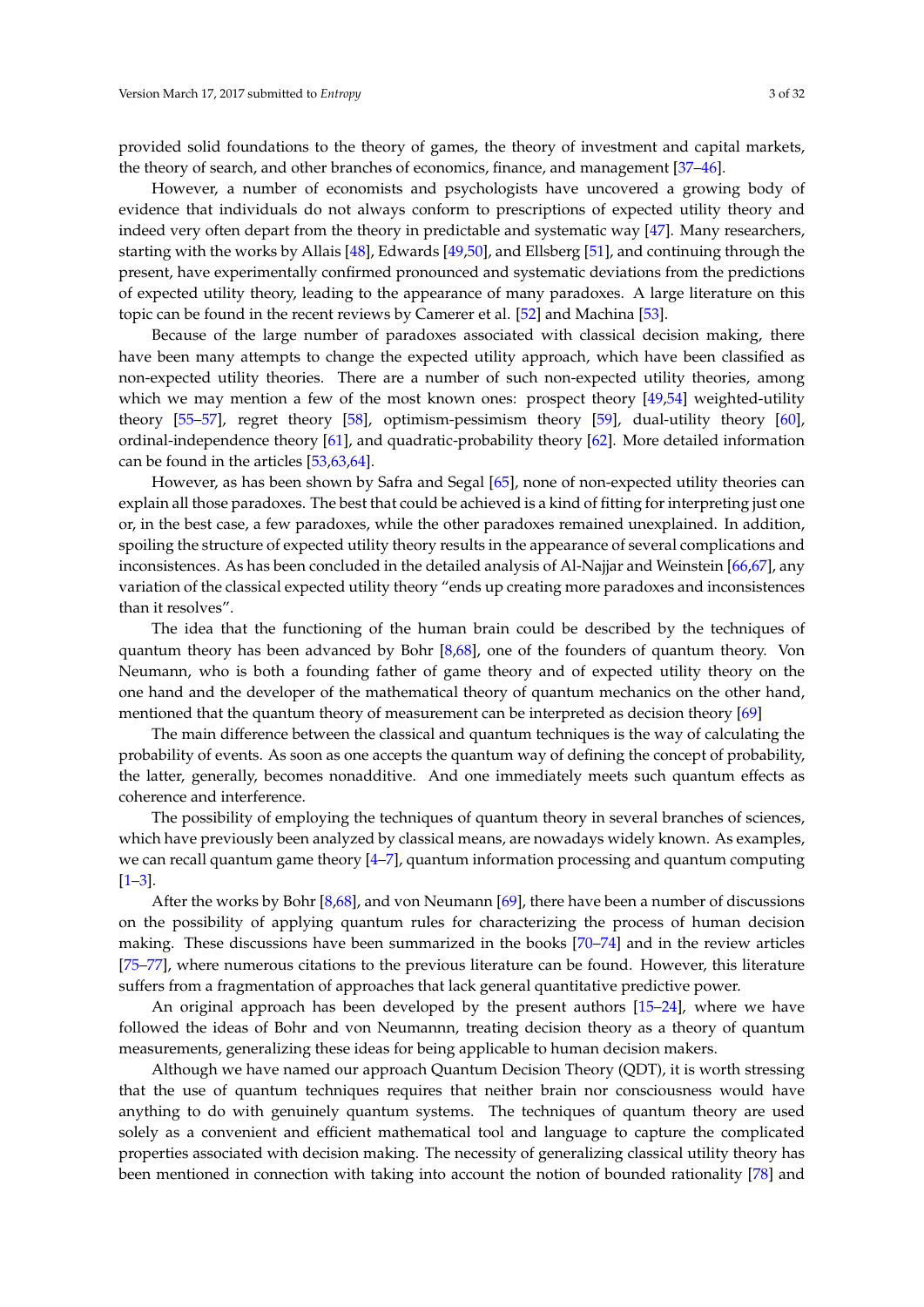confirmed by numerous studies in Behavioral Economics, Behavioral Finance, Attention Economy, and Neuroeconomics [\[79](#page-29-26)[–81\]](#page-29-27).

## **3. Main Results**

In our previous papers [\[15–](#page-28-5)[24\]](#page-28-6) , we have developed a rigorous mathematical approach for defining behavioral quantum probabilities. The approach is general and can be applied to human decision makers as well as to the interpretation of quantum measurements [\[19](#page-28-20)[,24\]](#page-28-6). However, when applying the approach to human decision makers, we have limited ourselves to lotteries with gains.

In the present paper, we extend the applicability of QDT to the case of lotteries with losses. Such an extension is necessary for developing the associated general methods taking into account behavioral biases in decision theory and risk management [\[82\]](#page-29-28). Risk assessment and classification are parts of decision theory that are known to be strongly influenced by behavioral biases. We generalize the approach to be applicable for both types of lotteries, with gains as well as with losses.

It is necessary to stress that quantum theory is intrinsically probabilistic. The probabilistic theory of decision making has to include, as a particular case, the standard utility theory. But the intrinsically probabilistic nature of quantum theory makes our approach principally different from the known classical stochastic utility theories, which are based on the assumption of the existence of a value functional composed of value functions and weighting functions with random parameters [\[83](#page-29-29)[,84\]](#page-30-0). In classical probabilistic theories, one often assumes that the decision maker choice is actually deterministic, based on the rules of utility theory or some of its variants, but this choice is accompanied by random noise and decision errors, which makes the overall process stochastic. In this picture, one assumes that a deterministic decision theory is embedded into a stochastic environment [\[85–](#page-30-1)[87\]](#page-30-2).

However, there are in the mathematical psychology literature a number of approaches, such as the random preference models or mixture models, which also assume intrinsically random preferences [\[88–](#page-30-3)[93\]](#page-30-4). These models emphasize that "stochastic specification should not be considered as an 'optional add-on,' but rather as integral part of every theory which seeks to make predictions about decision making under risk and uncertainty" [\[58\]](#page-29-9). Using different probabilistic specifications has been shown to lead to possibly opposite predictions, even when starting from the same core (deterministic) theory [\[58](#page-29-9)[,85](#page-30-1)[,94](#page-30-5)[–97\]](#page-30-6). This stresses the important role of the probabilistic specification together with the more standard core component.

In this spirit, our approach also assumes that the probability is not a notion that arises due to some external noise or random errors, but it is the basic characteristic of decision making. This is because quantum theory does not simply decorate classical theory with stochastic elements, but is probabilistic in principle. This is in agreement with the understanding that the genuine ontological indeterminacy, pertaining to quantum systems, is not due to errors or noise.

The quantum probability in QDT is defined according to the general rules of quantum theory, which naturally results in the probability being composed of two terms that are called utility factor and attraction factor. The *utility factor* describes the utility of a prospect, being defined according to rational evaluations of a decision maker. Such factors are introduced as minimizers of an information functional, producing the best factors under the minimal available information. In the process of the minimization, there appears a Lagrange multiplier playing the role of a belief parameter characterizing the level of belief of a decision maker in the given set of lotteries. The belief parameter is zero under decision maker disbelief.

The additional quantum term is called the *attraction factor*. It shows how a decision maker appreciates the attractiveness of a lottery according to his/her subconscious feelings and biases. That is, the attraction factor quantifies the deviation from rationality. In the present paper, we introduce a measure that is defined as the average modulus of the attraction factors over the given set of lotteries. This measure, from one side, characterizes the level of difficulty in choosing between the given set of lottery games, as quantified by decision makers. From the other side, the measure reflects the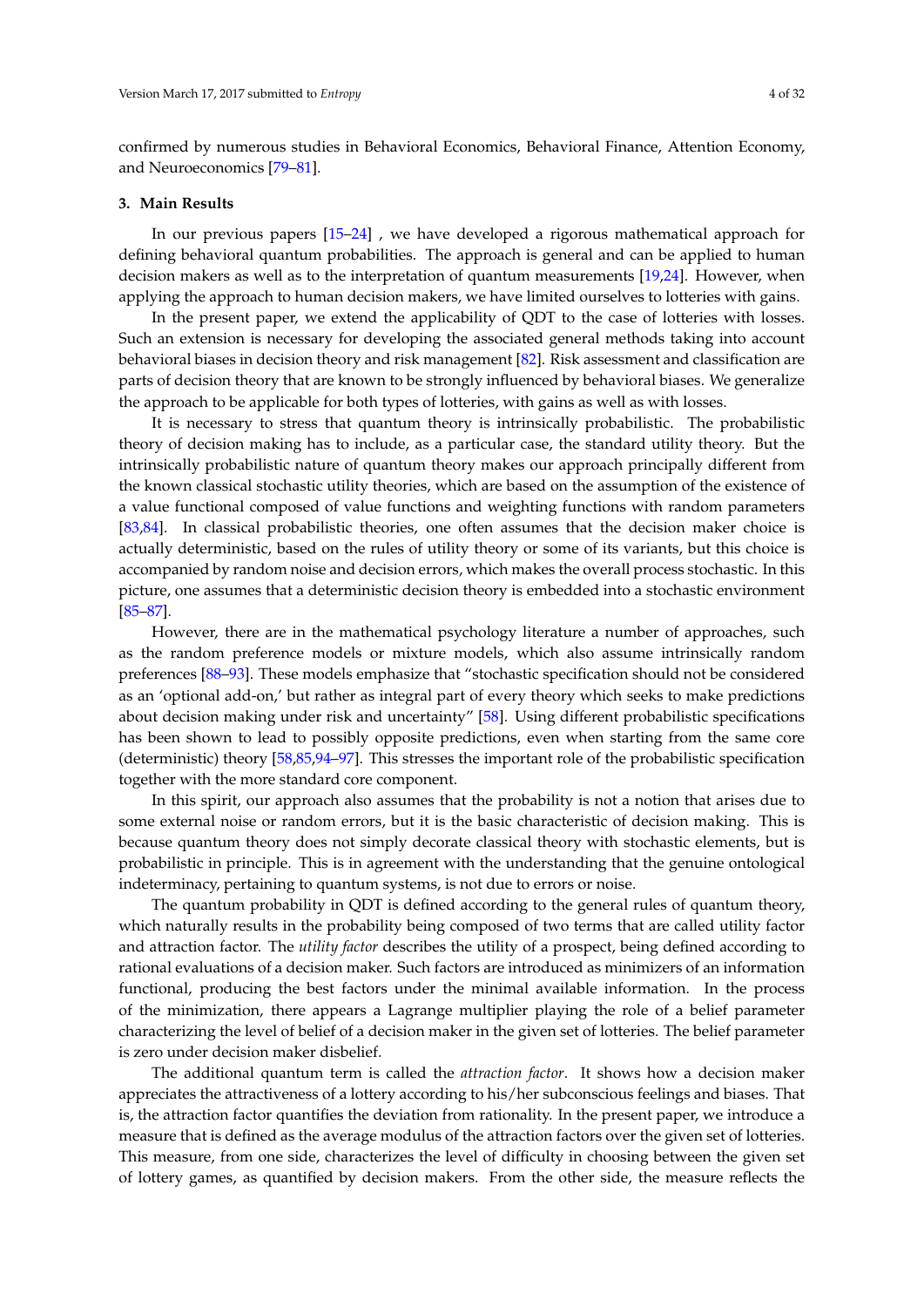influence of irrationality in the choice of decision makers. These two sides are intimately interrelated with each other, since the irrationality in decision making results from the uncertainty of the game, when a decision maker chooses between two lotteries, whose mutual advantages and disadvantages are not clear [\[23\]](#page-28-21). To summarize, the introduced measure, from one side, is a measure of the difficulty in evaluating the given lotteries, and is also from the other side an irrationality measure.

To illustrate the approach, we analyze two sets of games, one set of games with very close lotteries and another large set of empirical data of diverse lotteries. We calculate the introduced measure and show that the predicted values of this measure are in good agreement with experimental data.

Briefly, the main novel results of the present paper are the following:

(i) We demonstrate that the laws of quantum theory can be applied for modeling human decision making, so that quantum probabilities can characterize behavioral probabilities of human choice in decision making.

(ii) Generalization of the approach for defining quantum behavioral probabilities to arbitrary lotteries, with gains as well as with losses.

(iii) Introduction of an irrationality measure, quantifying the strength of the deviation from rationality in decision making, under a given set of games involving different lotteries.

(iv) Analysis of a large collection of empirical data demonstrating good agreement between the predicted values of the irrationality measure with experimentally observed data.

(v) Demonstration that predicted quantum probabilities are in good agreement with empirically observed behavioral probabilities, which suggests that human decision making can be described by rules similar to those of quantum theory.

#### **4. Expected Utility**

As will be illustrated in the following sections, expected utility theory is a particular case of QDT. Therefore, it is useful to very briefly recall the notion of expected utility. Below, we introduce the related notations to be used in the following sections.

Let us consider several sets of payoffs, or outcomes,

<span id="page-4-1"></span>
$$
\mathbb{X}_n = \{x_{in}: i = 1, 2, \dots M_n\} \qquad (n = 1, 2, \dots, N) ,
$$
 (1)

where the index *i* enumerates payoffs and *n* enumerates the payoff sets. The sets can be different or identical. In the latter case, they are copies of each other. A payoff  $x_{in}$  is characterized by its probabilistic weight  $p_n(x_{in})$ . The probability distribution over a payoff set composes a lottery

$$
L_n = \{x_{in}, p_n(x_{in}) : i = 1, 2, \dots M_n\},\tag{2}
$$

with  $x_{in} \in \mathbb{X}_{\times}$ , under the condition

$$
\sum_{i} p_n(x_{in}) = 1, \qquad 0 \le p_n(x_{in}) \le 1.
$$
 (3)

The total number of lotteries equals the number of payoff sets *N*, assuming a one-to-one correspondence between payoff  $x_{in}$  and its probability  $p_n(x_{in})$ , both being associated to a given state of the world.

The expected utility of a lottery is

<span id="page-4-0"></span>
$$
U(L_n) = \sum_i u(x_{in}) p_n(x_{in}), \qquad (4)
$$

where  $u(x)$  is a utility function.

In classical utility theory, one compares the expected utilities for the set of lotteries and selects with probability one the lottery with the largest expected utility. In each lottery, its payoffs can be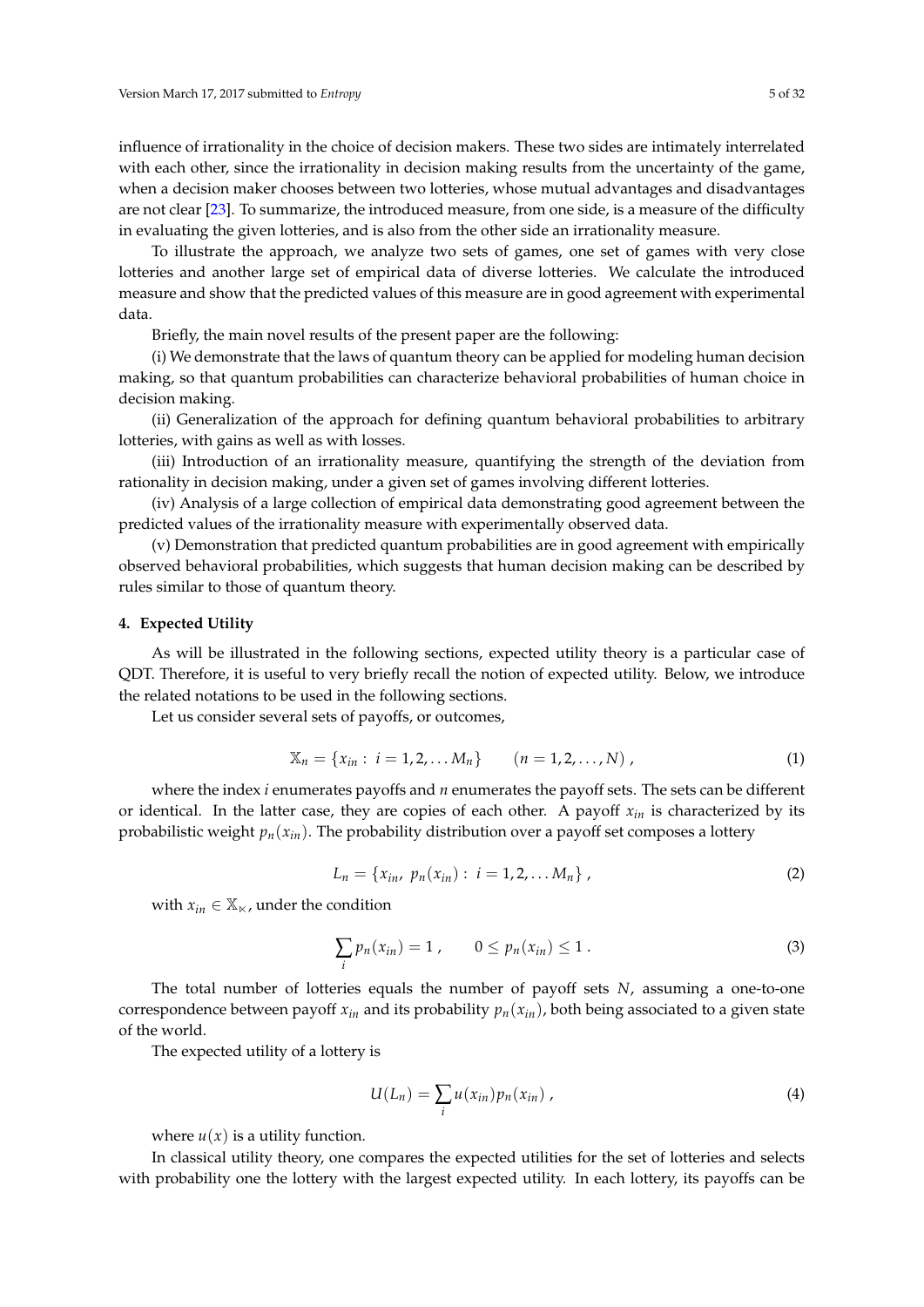either positive, corresponding to gains, or negative, corresponding to losses. The expected utility, which is a linear combination  $(4)$ , can be either positive or negative, depending on which terms, positive or negative, prevail in the sum.

Note that a positive expected utility does not imply that all its payoffs are gains. Respectively, a negative expected utility can be composed of both gains and losses. So, the signs of payoffs can be positive or negative in each lottery. What matters for the following is only the resulting sign of the total sum [\(4\)](#page-4-0), that is, of the expected utility. We show that a set of lotteries with negative expected utilities has to be treated differently from a set of lotteries with positive expected utilities. In both these cases, behavioral biases are important.

A negative expected utility defines the *expected cost*

$$
C(L_n) \equiv -U(L_n) > 0. \tag{5}
$$

Among the lotteries with negative utilities, the most preferable is that one enjoying the minimal cost.

Decision making is concerned with the choice of a lottery among the given set  $\{L_n\}$  of several lotteries. Generally, the considered lotteries of the given set can have different signs. In the present paper, we consider the case where the lotteries of a set enjoy the same signs. That is, although in each separate lottery there can exist payoffs of both signs, representing gains as well as losses, we consider the situation when the expected utilities [\(4\)](#page-4-0) of the lotteries in the frame of a given set are all of the same sign, either plus or minus.

#### **5. Quantum Decision Theory**

We identify behavioral probabilities with the probabilities defined by quantum laws, as is done in the theory of quantum measurements  $[15,19,24]$  $[15,19,24]$  $[15,19,24]$ . Then it is straightforward to calculate such probabilities. Here we shall not plunge into the details of these calculations, which has been described in full mathematical details in our previous papers, but will list only the main notions and properties of the defined behavioral probabilities. All related mathematics have been thoroughly expounded in our previous papers [\[15](#page-28-5)[–24\]](#page-28-6).

Although these mathematics are rather involved, the final results can be formulated in a simple form sufficient for practical usage. So, the reader actually does not need to know the calculation details, provided the final properties are clearly stated, as we do below.

Let the letter  $A_n$  denote the action of choosing a lottery  $L_n$ , with  $n = 1, 2, \ldots, N$ . Strictly speaking, any such a choice is accompanied by uncertainty that has two sides, objective and subjective. Objectively, when choosing a lottery, the decision maker does not know what particular payoff he/she would get. Subjectively, the decision maker may be unsure whether the setup is correctly understood, whether there are hidden traps in the problem, and whether he/she is able to take an optimal decision. Let such a set of uncertain items be denoted by the letter  $B = \{B_\alpha : \alpha = 1, 2, \ldots\}$ .

The operationally testable event  $A_n$  is represented by a vector  $|n\rangle$  pertaining to a Hilbert space

$$
\mathcal{H}_A=\mathrm{span}_n\{|n\rangle\}.
$$

The uncertain event *B* is represented by a vector

$$
|B\rangle = \sum_{\alpha} b_{\alpha} |\alpha\rangle
$$

in the Hilbert space

$$
\mathcal{H}_B=\mathrm{span}_{\alpha}\{| \alpha \rangle\},\,
$$

with the coefficients  $b_\alpha$  being random. The sets  $\{|n\rangle\}$  and  $\{|a\rangle\}$  form orthonormal bases in their related Hilbert spaces.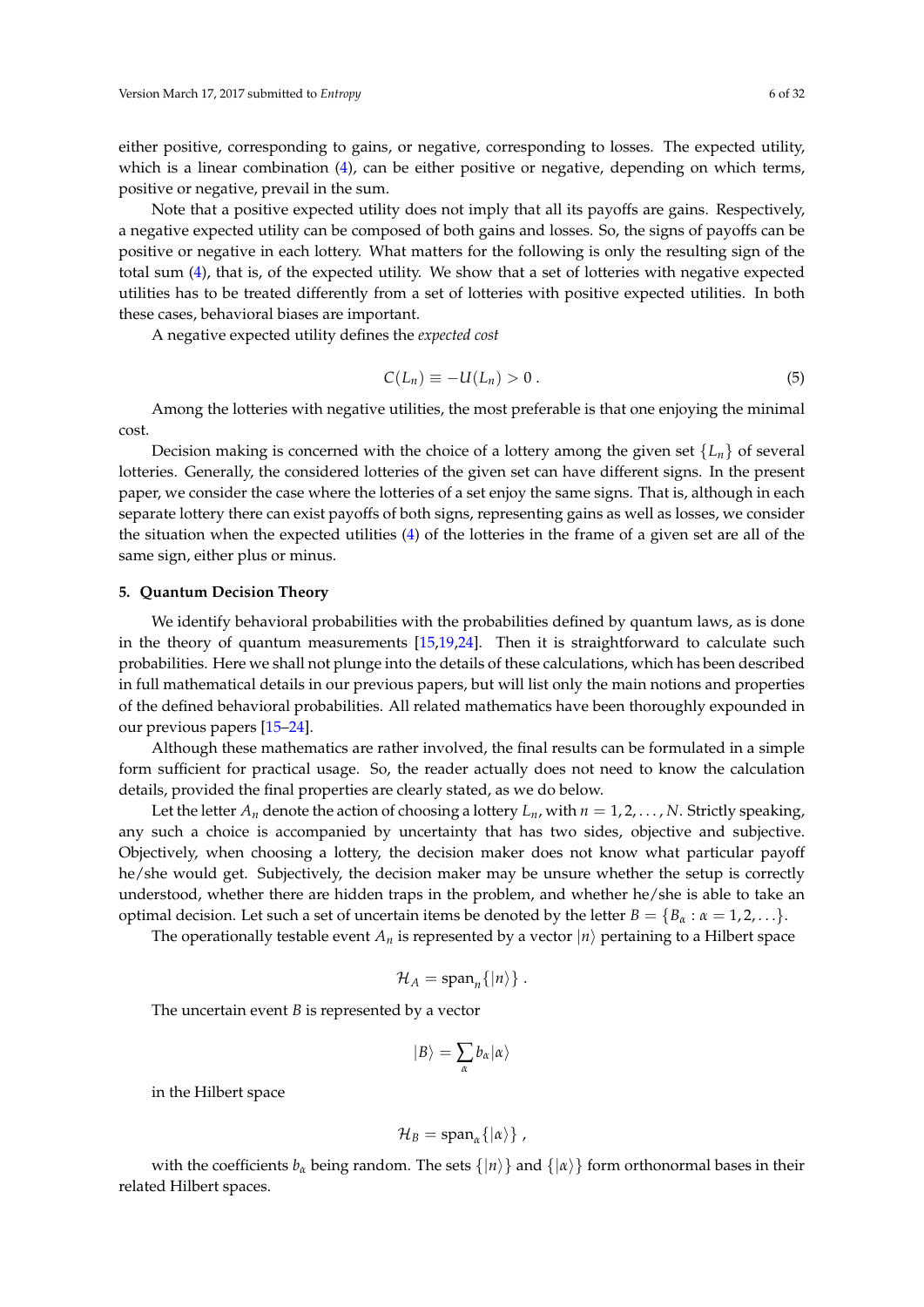Thus, choosing a lottery is a composite event, consisting of a final choice  $A_n$  as such, which is accompanied by deliberations involving the set of uncertain events *B*. The choice of a lottery, under uncertainty defines a composite event called the prospect

<span id="page-6-0"></span>
$$
\pi_n = A_n \bigotimes B \tag{6}
$$

which is represented by a state

$$
|\pi_n\rangle=|n\rangle\,\otimes|B\rangle
$$

in the Hilbert space

$$
\mathcal{H} = \mathcal{H}_A \bigotimes \mathcal{H}_B = \mathrm{span}_{n\alpha} \{ |n\alpha\rangle \} .
$$

The prospect operators

$$
\hat{P}(\pi_n)=|\pi_n\rangle\langle\pi_n|
$$

play the role of observables in the theory of quantum measurements. The decision-maker strategic state is defined by an operator *ρ*ˆ that is analogous to a statistical operator in quantum theory. Each prospect  $\pi_n$  is characterized by its quantum behavioral probability

$$
p(\pi_n)=\mathrm{Tr}\hat{\rho}\;\hat{P}(\pi_n)\;.
$$

where the trace is taken over the basis of the space  $\cal H$  formed by the vectors  $|n\alpha\rangle = |n\rangle \otimes |\alpha\rangle.$ The family of these probabilities composes a probability measure, such that

$$
\sum_{n=1}^{N} p(\pi_n) = 1, \qquad 0 \le p(\pi_n) \le 1.
$$
 (7)

Calculating the prospect probability, employing the basis of the space  $\mathcal{H}$ , it is straightforward to separate the diagonal, positive-defined terms, and off-diagonal, sign-undefined terms, which results in the expression

<span id="page-6-1"></span>
$$
p(\pi_n) = f(\pi_n) + q(\pi_n) \tag{8}
$$

consisting of two terms. The first, positive-defined term,

$$
f(\pi_n) = \sum_{\alpha} |b_{\alpha}|^2 \langle n\alpha | \hat{\rho} | n\alpha \rangle,
$$

corresponds to a classical probability describing the objective utility of the lottery *Ln*, because of which it is called the utility factor, satisfying the condition

<span id="page-6-2"></span>
$$
\sum_{n=1}^{N} f(\pi_n) = 1, \qquad 0 \le f(\pi_n) \le 1.
$$
 (9)

The explicit form of the utility factors depends on whether the expected utilities are positive or negative, and will be presented in the following sections.

While the second, off-diagonal term,

$$
q(\pi_n) = \sum_{\alpha \neq \beta} b_{\alpha}^* b_{\beta} \langle n\alpha | \hat{\rho} | n\beta \rangle \ ,
$$

represents subjective attitudes of the decision maker towards the prospect *πn*, thus being called the attraction factor. This factor encapsulates behavioral biases of the decision maker, and is nonzero, when the prospect [\(6\)](#page-6-0) is entangled, that is, when the decision maker deliberates, being uncertain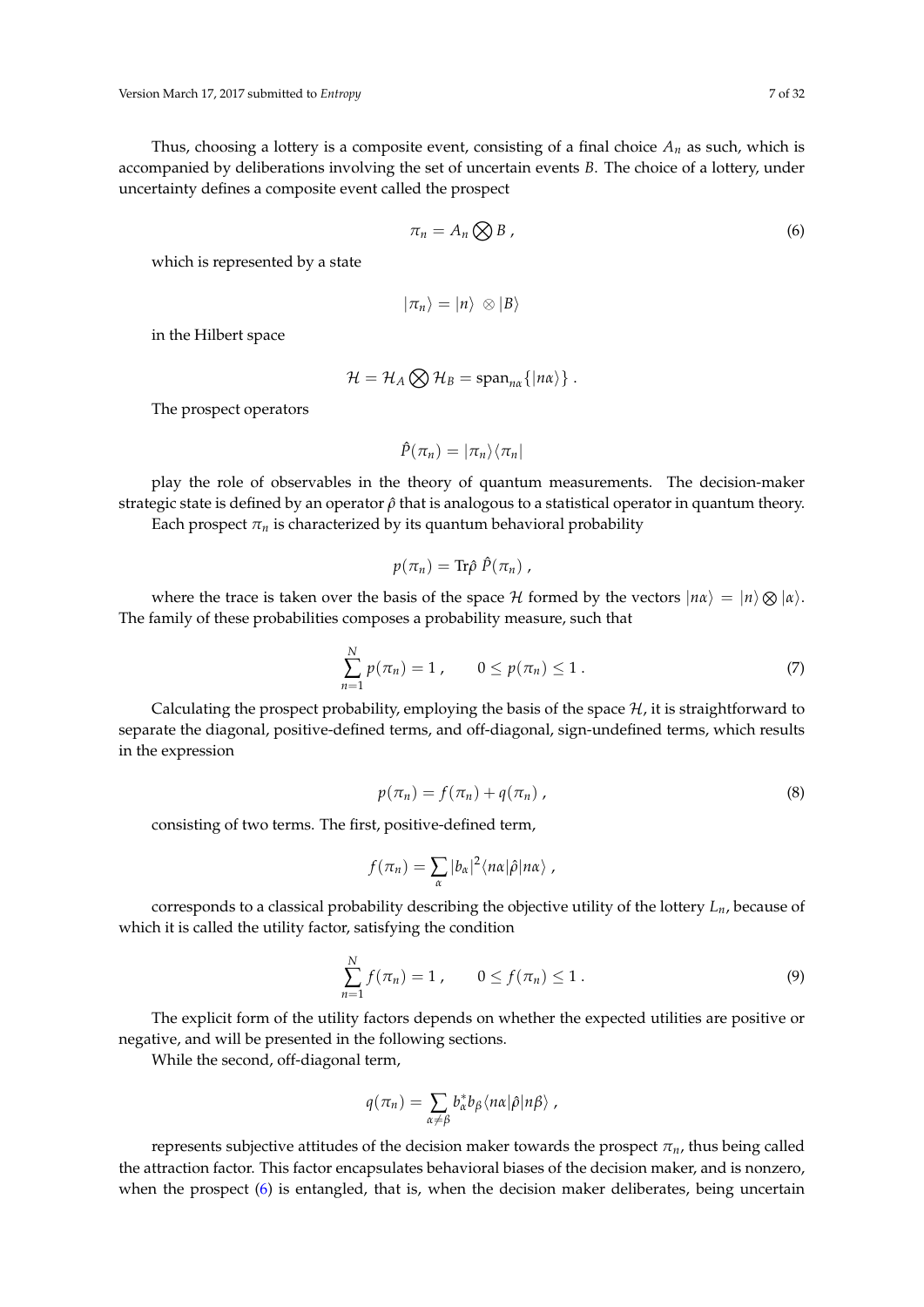about the correct choice. The prospect  $\pi_n$  is called entangled, when its prospect operator  $\hat{P}(\pi_n)$  cannot be represented as a separable operator in the corresponding composite Hilbert-Schmidt space. The accurate mathematical formulation of entangled operators requires rather long explanations and can be found, with all details, in [\[19,](#page-28-20)[24\]](#page-28-6).

The attraction factor reflects the subjective attitude of the decision maker, caused by his/her behavioral biases, subconscious feelings, emotions, and so on. Being subjective, the attraction factors are different for different decision makers and even for the same decision maker at different times. Subjective feelings are known to essentially depend on the emotional state of decision makers, their affects, framing, available information and the like [\[98–](#page-30-7)[102\]](#page-30-8). It would thus seem that such a subjective and contextual quantity is difficult to characterize. Nevertheless, in agreement with its structure and employing the above normalization conditions, it is easy to show that the attraction factor enjoys the following general features. It ranges in the interval

<span id="page-7-1"></span>
$$
-1 \le q(\pi_n) \le 1 \tag{10}
$$

and satisfies the *alternation law*

$$
\sum_{n=1}^{N} q(\pi_n) = 0.
$$
\n(11)

The absence of deliberations, hence lack of uncertainty, in quantum parlance, is equivalent to decoherence, when

$$
p(\pi_n) \to f(\pi_n) \,, \qquad q(\pi_n) \to 0 \,. \tag{12}
$$

This is also called the quantum-classical correspondence principle, according to which the choice between the lotteries reduces to the evaluation of their objective utilities, which occurs when uncertainty is absent leading to vanishing attraction factors. In this case, decision making is reduced to its classical probabilistic formulation described by the utility factors  $f(\pi_n)$  playing the role of classical probabilities.

We have also demonstrated [\[17](#page-28-22)[,18,](#page-28-23)[20,](#page-28-24)[75\]](#page-29-23) that the average values of the attraction factor moduli for a given set of lotteries can be determined on the basis of assumptions constraining the distribution of the attraction factor values. This suggests the necessity of studying this aggregate quantity more attentively. For this purpose, we introduce here the notation

<span id="page-7-0"></span>
$$
\bar{q} \equiv \frac{1}{N} \sum_{n=1}^{N} |q(\pi_n)| \,. \tag{13}
$$

This quantity appears due to the quantum definition of probability and it characterizes the level of deviation from rational decision making for the given set of *N* lotteries considered by decision makers. If decision making would be based on completely rational grounds, this measure would be zero. Since the value  $\bar{q}$  describes the deviation from rationality in decision making, it can be named *irrationality measure*. And, since it results from the use of quantum rules, it is also a *quantum correction measure*.

It can be shown that for the case of non-informative prior, when the attraction factors of the considered lotteries are uniformly distributed in the interval  $[-1, 1]$ , then  $\bar{q} = 1/4$ , which is termed the *quarter law*. This property also holds for some other distributions, symmetric with respect to the inversion *q* → −*q* [\[17,](#page-28-22)[18,](#page-28-23)[20](#page-28-24)[,75\]](#page-29-23). The value 1/4 describes the average level of irrationality. However, it is clear that this value does not need to be the same for all sets of lotteries. It is straightforward to compose a set of simple lotteries, having practically no uncertainty, so that decision choices could be governed by rational evaluations. For such lotteries, the attraction factors can be very small, since the behavioral probability  $p(\pi_n)$  practically coincides with the utility factor  $f(\pi_n)$ . For instance, this happens for the lotteries with low uncertainty, when one of the lotteries from the given set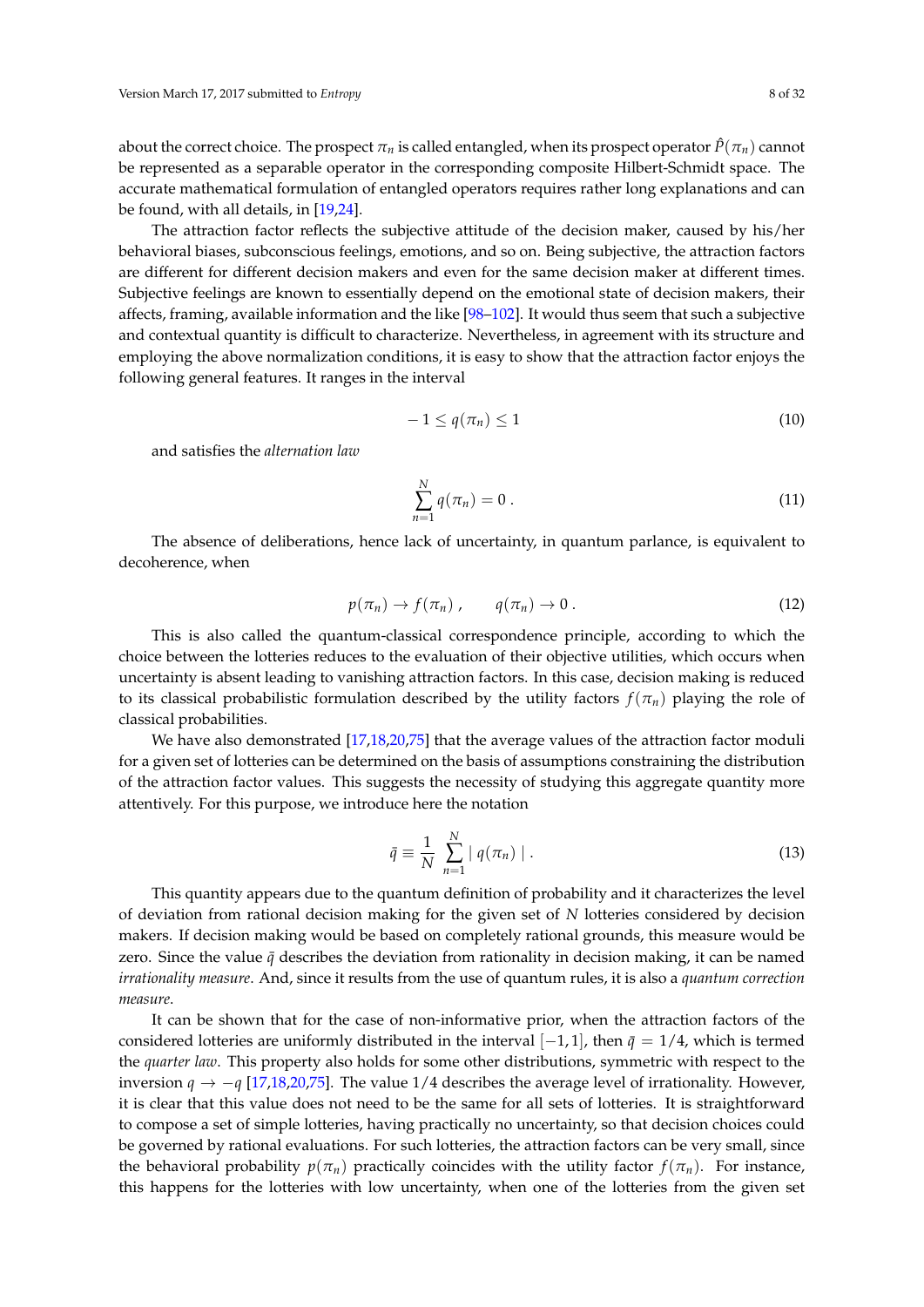enjoys much higher gains, with higher probabilities, than the other lotteries. In such a case, the irrationality measure [\(13\)](#page-7-0) can be rather small. On the contrary, it is admissible to compose a set of highly uncertain lotteries, for which the irrationality measure would be larger than 0.25. In this way, the irrationality measure [\(13\)](#page-7-0) is a convenient characteristic allowing for a *quantitative* classification of the typical deviation from rationality in decision making.

The above consideration concerns a single decision maker. It is straightforward to extend the theory to a society of *D* decision makers choosing between *N* prospects, with the collective state being represented by a tensor product of partial statistical operators. Then for an *i*-th decision maker, we have the prospect probability

<span id="page-8-1"></span>
$$
p_i(\pi_n) = f_i(\pi_n) + q_i(\pi_n) \tag{14}
$$

where  $i = 1, 2, ..., D$ .

The typical behavioral probability, characterizing the decision-maker society, is the average

<span id="page-8-0"></span>
$$
p(\pi_n) \equiv \frac{1}{D} \sum_{i=1}^{D} p_i(\pi_n) \,. \tag{15}
$$

The utility factor  $f_i(\pi_n)$  is an objective quantity for each decision maker. In general, this utility factor can be person-dependent, in order to reflect the specific skills, intelligence, knowledge, etc., of the decision maker, which shape his/her rational decision. Another reason to consider different  $f_i(\pi_n)$  is that risk aversion is, in general, different for different people. But, being averaged, as in [\(15\)](#page-8-0), such an aggregate quantity describes the behavioral probability of a typical agent, which is a feature of the considered society on average.

Similarly, the typical attraction factor is

<span id="page-8-2"></span>
$$
q(\pi_n) \equiv \frac{1}{D} \sum_{i=1}^{D} q_i(\pi_n) , \qquad (16)
$$

which, generally, depends on the number of the questioned decision makers,  $q(\pi_n) = q(\pi_n, D)$ . These typical values describe the society of *D* agents on average, thus, defining a typical agent. For a society of *D* decision makers, the decision irrationality measure takes the aggregate form

$$
\bar{q} = \frac{1}{N} \sum_{n=1}^{N} \left| \frac{1}{D} \sum_{i=1}^{D} q_i(\pi_n) \right| . \tag{17}
$$

In standard experiments, one usually questions a pool of *D* decision makers. If the number of decision makers choosing a prospect  $\pi_n$  is  $D(\pi_n)$ , such that

$$
\sum_{n=1}^N D(\pi_n) = D,
$$

then the experimental frequentist probability is

$$
p_{exp}(\pi_n) = \frac{D(\pi_n)}{D} \,. \tag{18}
$$

This, using the notation  $f(\pi_n)$  for the aggregate utility factor, makes it possible to define the experimental attraction factor

<span id="page-8-3"></span>
$$
q_{exp}(\pi_n) \equiv p_{exp}(\pi_n) - f(\pi_n) \tag{19}
$$

depending on the number of decision makers *D*.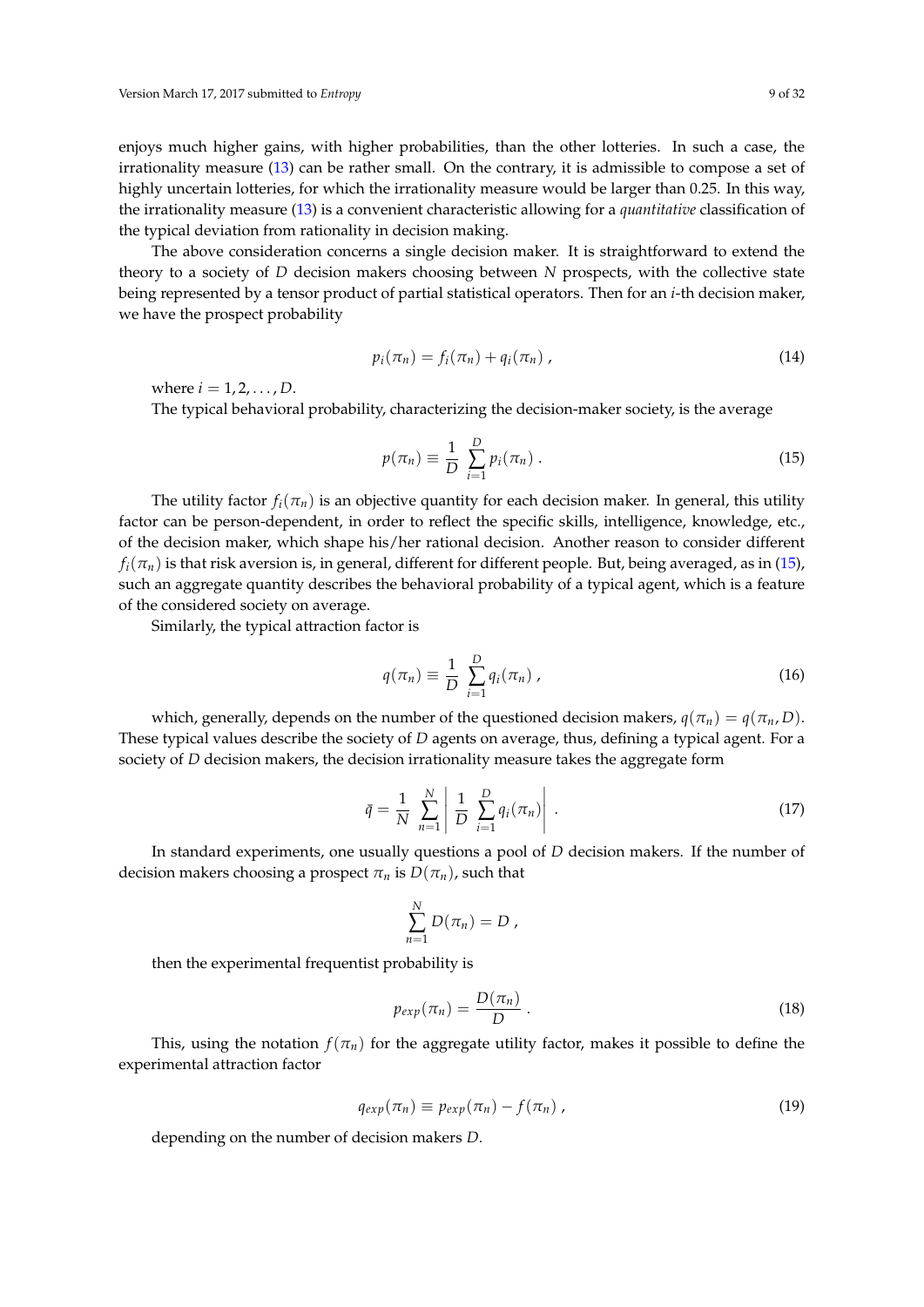More generally, in standard experimental tests, decision makers are asked to formulate, not a single choice between *N* lotteries, but multiple choices with different lottery sets. A single choice between a given set of lotteries is called a game that is the operation

$$
\hat{G}:\{L_n\}\to\{L_n\,,\ p(\pi_n)\}\
$$

ascribing the probabilities  $p(\pi_n)$  to each lottery  $L_n$ . When a number of games are proposed to the decision maker, enumerated by the index  $k = 1, 2, \ldots$ , they are the operations

$$
\hat{G}_k: \{L_n\}_k \to \{L_n, p(\pi_n)\}_k.
$$

Averaging over all games gives the aggregate irrationality or quantum correction measure

<span id="page-9-0"></span>
$$
\overline{q} = \frac{1}{K} \sum_{k=1}^{K} \frac{1}{N} \sum_{n=1}^{N} \left| \frac{1}{D} \sum_{i=1}^{D} q(\pi_n) \right|,
$$
\n(20)

quantifying the level of irrationality associated with the whole set of these games.

As is clear from equations [\(8\)](#page-6-1), [\(14\)](#page-8-1), and [\(20\)](#page-9-0), the attraction factor defines the deviation of the behavioral probability from the classical rational value prescribed by the utility factor. We shall say that a prospect  $\pi_m$  is more useful than  $\pi_n$ , if and only if  $f(\pi_m) > f(\pi_n)$ . A prospect  $\pi_m$  is said to be more attractive than  $\pi_n$ , if and only if  $q(\pi_m) > q(\pi_n)$ . And a prospect  $\pi_m$  is preferable to  $\pi_n$ , if and only if  $p(\pi_m) > p(\pi_n)$ . Therefore, a prospect can be more useful, but less attractive, as a result being less preferable. This is why the behavioral probability, combining both the objective and subjective features, provides a more correct and full description of decision making.

It is important to emphasize that in our approach the form of the probability [\(8\)](#page-6-1) is not an assumption but it directly follows from the definition of the quantum probability. This is principally different from suggestions of some authors to add to expected utility an additional phenomenological term corresponding to either information entropy [\[103](#page-30-9)[,104\]](#page-30-10) or taking account of social interactions [\[105\]](#page-30-11). In our case, we do not spoil expected utility, but we work with probability whose form is prescribed by quantum theory.

Our approach is principally different from the various models of stochastic decision making, where one assumes a particular form of a utility functional or a value functional, whose parameters are treated as random and fitted a posteriori for a given set of lotteries. Such stochastic models are only descriptive and do not enjoy predictive power. In the following sections, we show that our method provides essentially more accurate description of decision making.

It is worth mentioning the Luce choice axiom [\[106–](#page-30-12)[109\]](#page-30-13), which states the following. Let us consider a set of objects enumerated by an index *n* and labelled each by a scaling quantity  $s_n$ . Then the probability of choosing the *n*-th object can be written as  $s_n / \sum_n s_n$ . In the case of decision making, one can associate the objects with lotteries and their scaling characteristics with expected utilities. Then the Luce axiom gives a way of estimating the probability of choosing among the lotteries. Below we show that the Luce axiom is a particular case of the more general principle of minimal information. Moreover, it allows for the estimation of only the rational part of the behavioral probability, related to the lottery utilities. But in our approach, there also exists the other part of the behavioral probability, represented by the attraction factor. This makes the QDT principally different, and results in essentially more accurate description of decision making.

Also, it is important to distinguish our approach from a variety of the so-called non-expected utility theories, such as weighted-utility theory [\[55](#page-29-7)[–57\]](#page-29-8), regret theory [\[58\]](#page-29-9), optimism-pessimism theory [\[59\]](#page-29-10), dual-utility theory [\[60\]](#page-29-11), ordinal-independence theory [\[61\]](#page-29-12), quadratic-probability theory [\[62\]](#page-29-13), and prospect theory [\[49](#page-29-1)[,54,](#page-29-6)[110\]](#page-30-14) These non-expected utility theories are based on an ad hoc replacement of expected utility by a phenomenological functional, whose parameters are fitted afterwards from empirical data. See more details in the review articles [\[53,](#page-29-5)[63,](#page-29-14)[64\]](#page-29-15). Therefore all such theories are *descriptive*, but not predictive. After a posterior fitting, practically any such theory can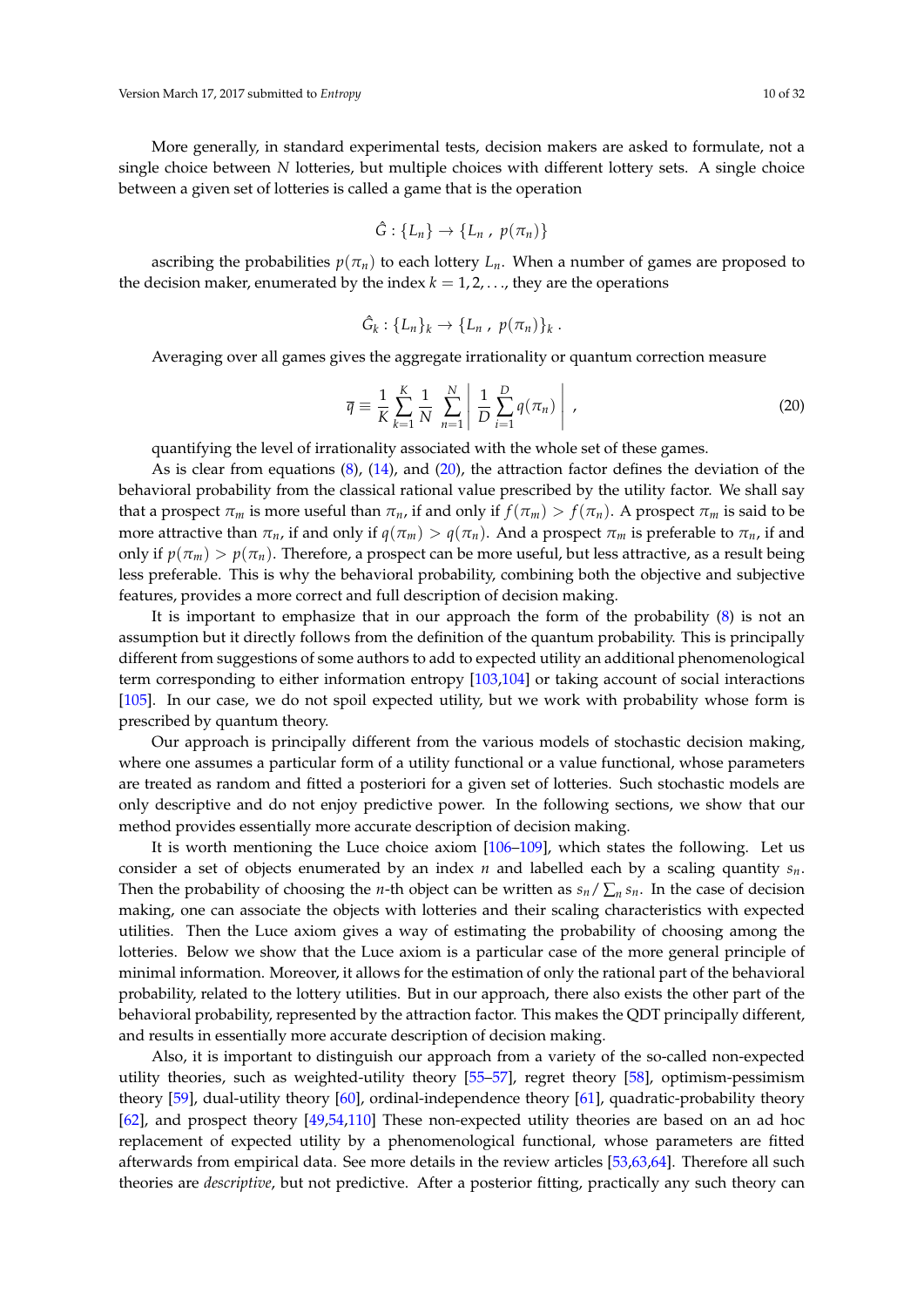be made to correspond to experimental data, so that it is difficult to distinguish between them [\[64\]](#page-29-15). Contrary to most of these, as is stressed above, we first of all do not deal with only utility, but are concerned with probability. More importantly, we do not assume phenomenological forms, but derive all properties of the probability from a self-consistent formulation of quantum theory. In particular, the properties of the attraction factor, described above, and the explicit form of the utility factor, to be derived below, give us a unique opportunity for quantitative predictions.

Similarly to quantum theory, where one can accomplish different experiments for different systems, in decision theory, one can arrange different sets of lotteries for different pools of decision makers. The results of such empirical data can be compared with the results of calculations in QDT.

#### **6. Difficult or Easy Choice**

In the process of decision making, subjects try to evaluate the utility of the given lotteries. Such an evaluation can be easy when the lotteries are noticeably different form each other and, alternatively, the choice is difficult when the lotteries are rather similar.

The difference between lotteries can be quantified as follows. Suppose we compare two lotteries, whose utility factors are  $f(\pi_1)$  and  $f(\pi_2)$ . Let us introduce the relative lottery difference as

<span id="page-10-2"></span>
$$
\Delta(\pi_1, \pi_2) \equiv \frac{2|f(\pi_1) - f(\pi_2)|}{f(\pi_1) + f(\pi_2)} \times 100\% \,. \tag{21}
$$

When there are only two lotteries in a game, because of the normalization [\(9\)](#page-6-2), we then have

<span id="page-10-0"></span>
$$
\Delta(\pi_1, \pi_2) \equiv 2|f(\pi_1) - f(\pi_2)| \times 100\% . \tag{22}
$$

As is evident, the difficulty in choosing between the two lotteries is a decreasing function of the utility difference [\(22\)](#page-10-0). The problem of discriminating between two similar objects or stimuli has been studied in psychology and psychophysics, where the critical threshold quantifying how much difference between two alternatives is sufficient to decide that they are really different is termed the *discrimination threshold*, *just noticeable difference*, or *difference threshold* [\[111\]](#page-30-15). In applications of decision theory to economics, one sometimes selects the threshold difference of 1%, because "it is worth spending one percent of the value of a decision analyzing the decision" [\[112\]](#page-30-16). This implies that the value of 1%, being spent to improve the decision, at the same time does not change significantly the value of the chosen lottery.

More rigorously, the threshold difference, when the difference [\(22\)](#page-10-0) is smaller than some critical value below which the lotteries can be treated as almost equivalent, can be justified in the following way. In psychology and operation research, to quantify the similarity or closeness of two alternatives  $f_1$  and  $f_2$  with close utilities or close probabilities, one introduces [\[113–](#page-30-17)[116\]](#page-31-0) the measure of distance between alternatives as  $|f_1 - f_2|^m$  with  $m > 0$ . In applications, one employs different values of the exponent *m*, getting the linear distance for *m* = 1, quadratic distance for *m* = 2, and so on. In order to remove the arbitrariness in setting the exponent *m*, it is reasonable to require that the difference threshold be invariant with respect to the choice of *m*, so that

$$
|\Delta(\pi_1, \pi_2)|^{m_1} = |\Delta(\pi_1, \pi_2)|^{m_2},
$$

for any positive *m*<sup>1</sup> and *m*2. Counting the threshold in percentage unit, the sole nontrivial solution to the above equation is  $|\Delta(\pi_1, \pi_2)| = 1$  per cent. This implies that the difference threshold, capturing the psychological margin of significance, has to be equal to the value of 1%. Then one says that the *choice is difficult* when

<span id="page-10-1"></span>
$$
\Delta(\pi_1, \pi_2) < 1\% \tag{23}
$$

Otherwise, when the lottery utility factors differ more substantially, the choice is said to be easy.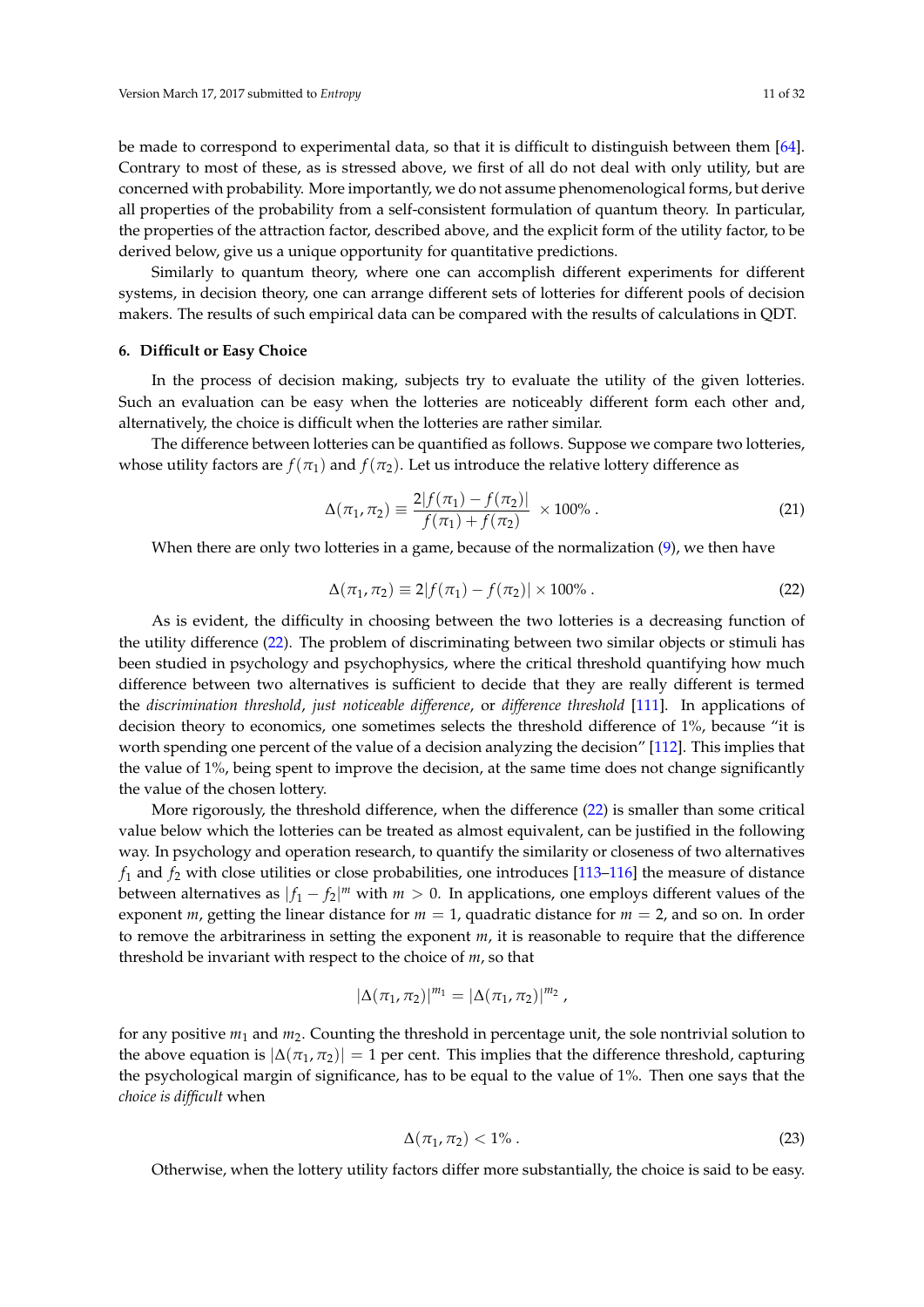The value of the aggregate attraction factor depends on whether the choice between lotteries is difficult or easy. The attraction factors for different decision makers are certainly different. However, they are not absolutely chaotic, so that, being averaged over many decision makers and several games, the average modulus of the attraction factor can represent a sensible estimation of the irrationality measure  $\bar{q}$  defined in the previous section.

An important question is whether it is possible to predict the irrationality measure for a given set of games. Such a prediction, if possible, would provide a very valuable information predicting what decisions a society could take. The evaluation of the irrationality measure can be done in the following way. Suppose that  $\varphi(q)$  is a probability distribution of attraction factors for a society of decision makers. From the admissible domain [\(10\)](#page-7-1) of attraction factor values, the distribution satisfies the normalization condition

$$
\int_{-1}^{1} \varphi(q) \, dq = 1 \,. \tag{24}
$$

Experience suggests that, except in the presence of certain gains and losses, there are practically no absolutely certain games that would involve no hesitations and no subconscious feelings. In mathematical terms, this can be formulated as follows. In the manifold of all possible games, absolutely rational games compose a set of zero measure:

<span id="page-11-0"></span>
$$
\varphi(q) \to 0 \qquad (q \to 0) \tag{25}
$$

On the other side, there are almost no completely irrational decisions, containing absolutely no utility evaluations. That is, on the manifold of all possible games, absolutely irrational games make a set of zero measure:

<span id="page-11-1"></span>
$$
\varphi(q) \to 0 \qquad (|q| \to 1) \tag{26}
$$

The last condition is also necessary for the probability  $p(\pi_i) = f(\pi_i) + q(\pi_i)$  to be in the range  $[0, 1]$ .

Consider a decision marker to whom a set of games is presented, which can be classified between difficult and easy according to condition [\(23\)](#page-10-1). And let the fraction of difficult choices be *ν*. Then a simple probability distribution that satisfies all the above conditions is the Bernoulli distribution

<span id="page-11-2"></span>
$$
\varphi(q) = \frac{1}{\Gamma(1+\nu)\Gamma(2-\nu)} |q|^\nu (1-|q|)^{1-\nu} . \tag{27}
$$

The Bernoulli distribution is a particular case of the beta distribution employed as a prior distribution under conditions [\(25\)](#page-11-0) and [\(26\)](#page-11-1) in standard inference tasks [\[117](#page-31-1)[–119\]](#page-31-2).

The expected irrationality measure then reads

$$
\overline{q} = \int_0^1 q \varphi(q) \, dq \,, \tag{28}
$$

which, with expression [\(27\)](#page-11-2), yields

<span id="page-11-3"></span>
$$
\overline{q} = \frac{1}{6} \left( 1 + \nu \right). \tag{29}
$$

In this way, for any set of games, we can a priori predict the irrationality measure by formula [\(29\)](#page-11-3) and compare this prediction with the corresponding quantity [\(20\)](#page-9-0) that can be defined from a posteriori experimental data.

For example, when there are no difficult choices, hence  $\nu = 0$ , we have  $\bar{q} = 1/6$ . On the contrary, when all games involve difficult choices, and  $\nu = 1$ , then  $\bar{q} = 1/3$ . In the case when half of the games involve difficult choices, so that  $\nu = 1/2$ , then  $\bar{q} = 1/4$ . This case reproduces the result of the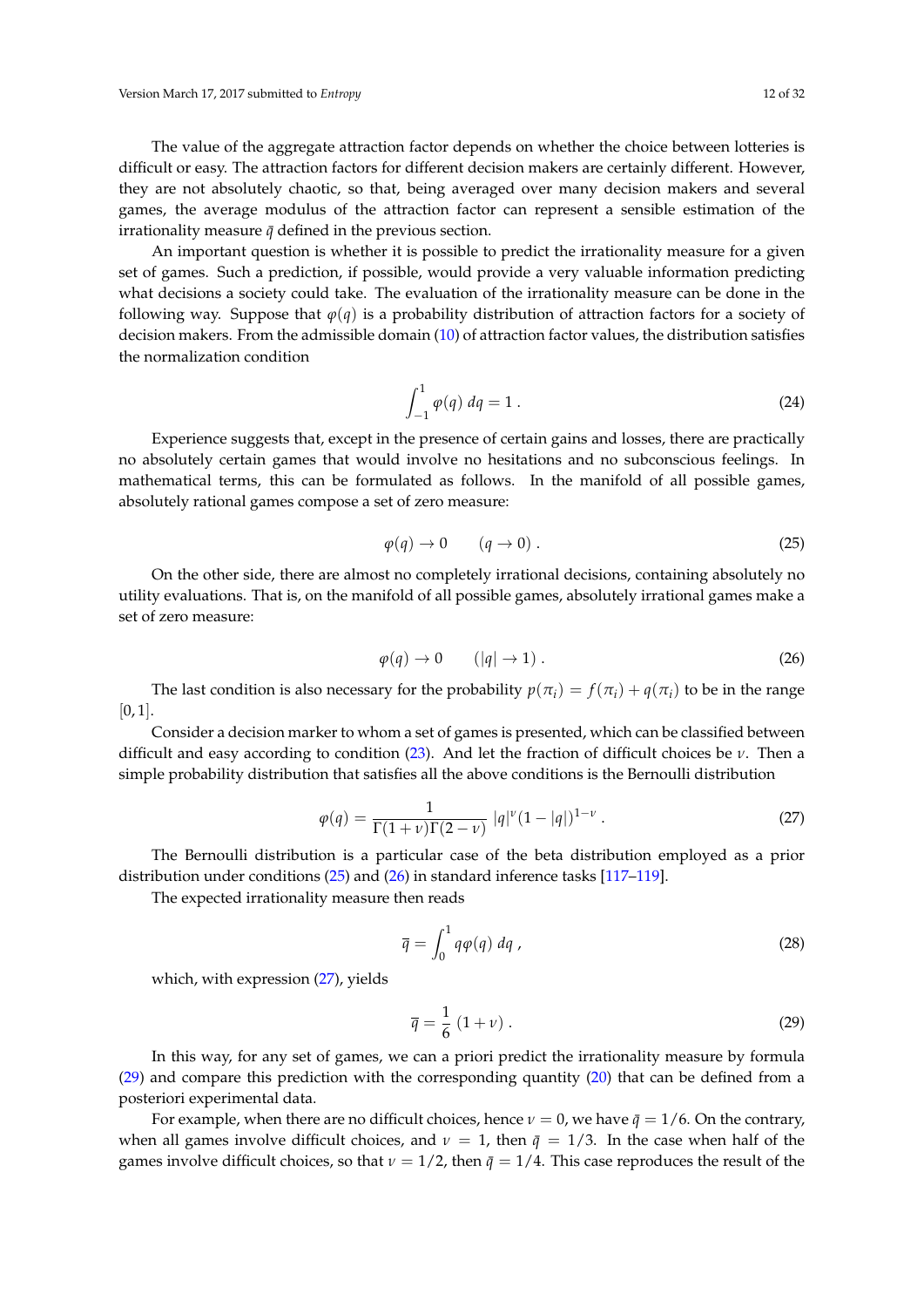non-informative prior. It is reasonable to argue that, if we would know nothing about the level of the games difficulty, we could assume that a half of them is difficult and a half is easy.

#### **7. Positive Expected Utilities**

To be precise, it is necessary to prescribe a general method for calculating the utility factors. When all payoffs in sets [\(1\)](#page-4-1) are gains, then all expected utilities [\(4\)](#page-4-0) are positive. This is the case we have treated in our previous papers [\[16–](#page-28-25)[18,](#page-28-23)[21](#page-28-26)[,75\]](#page-29-23). However, if among the payoffs there are gains as well as losses, then the signs of expected utilities can be positive as well as negative. Here we shall consider two classes of lotteries including both gains and losses, a first class of lotteries with positive expected utilities and a second class with negative expected utilities.

In the present section, we consider the lotteries with semi-positive utilities, such that

$$
U(L_n) \geq 0. \tag{30}
$$

Recall that such a lottery does not need to be composed solely of gains, but it can include both gains and losses, in such a way that the expected utility [\(4\)](#page-4-0) be semi-positive.

The utility factor, by its definition, defines the objective utility of a lottery, in other words, it is supposed to be a function of the lottery expected utility. The explicit form of this function can be found from the conditional minimization of the Kullback-Leibler [\[120,](#page-31-3)[121\]](#page-31-4) information

$$
I_{KL}[f(\pi_n)] = \sum_{n=1}^{N} f(\pi_n) \ln \frac{f(\pi_n)}{f_0(\pi_n)},
$$
\n(31)

in which  $f_0(\pi_n)$  is a trial likelihood function [\[16\]](#page-28-25).

The use of the Kullback-Leibler information for deriving the classical utility distribution is justified by the Shore-Johnson theorem [\[122\]](#page-31-5). This theorem proves that there exists only one distribution satisfying consistency conditions, and this distribution is uniquely defined by the minimum of the Kullback-Leibler information, under given constraints. This method has been successfully employed in a remarkable variety of fields, including physics, statistics, reliability estimations, traffic networks, queuing theory, computer modeling, system simulation, optimization of production lines, organizing memory patterns, system modularity, group behavior, stock market analysis, problem solving, and decision theory. Numerous references related to these applications can be found in literature [\[122–](#page-31-5)[126\]](#page-31-6).

It also worth recalling that the Kullback-Leibler information is actually a slightly modified Shannon entropy. And this entropy is known to be the natural information measure for probabilistic theories [\[25](#page-28-7)[–28\]](#page-28-8).

The total information functional is prescribed to take into account those additional constraints that uniquely define a representative statistical ensemble [\[124](#page-31-7)[,127](#page-31-8)[,128\]](#page-31-9). First of all, such a constraint is the normalization condition [\(9\)](#page-6-2). Then, since the utility factor plays the role of a classical probability, there should be defined the average quantity

<span id="page-12-0"></span>
$$
\sum_{n=1}^{N} f(\pi_n) U(L_n) = U.
$$
\n(32)

This quantity can be either finite or infinite. The latter case would mean that there could exist infinite (or very large) utilities, which, in real life, could be interpreted as a kind of "*miracle*", leading to large "surprise" [\[82\]](#page-29-28). Therefore the assumption that *U* can be infinite (or extremely large) can be interpreted as equivalent to the belief in the absence of constraints, in other words, to the assumption of strong uncertainty.

In this way, the information functional writes as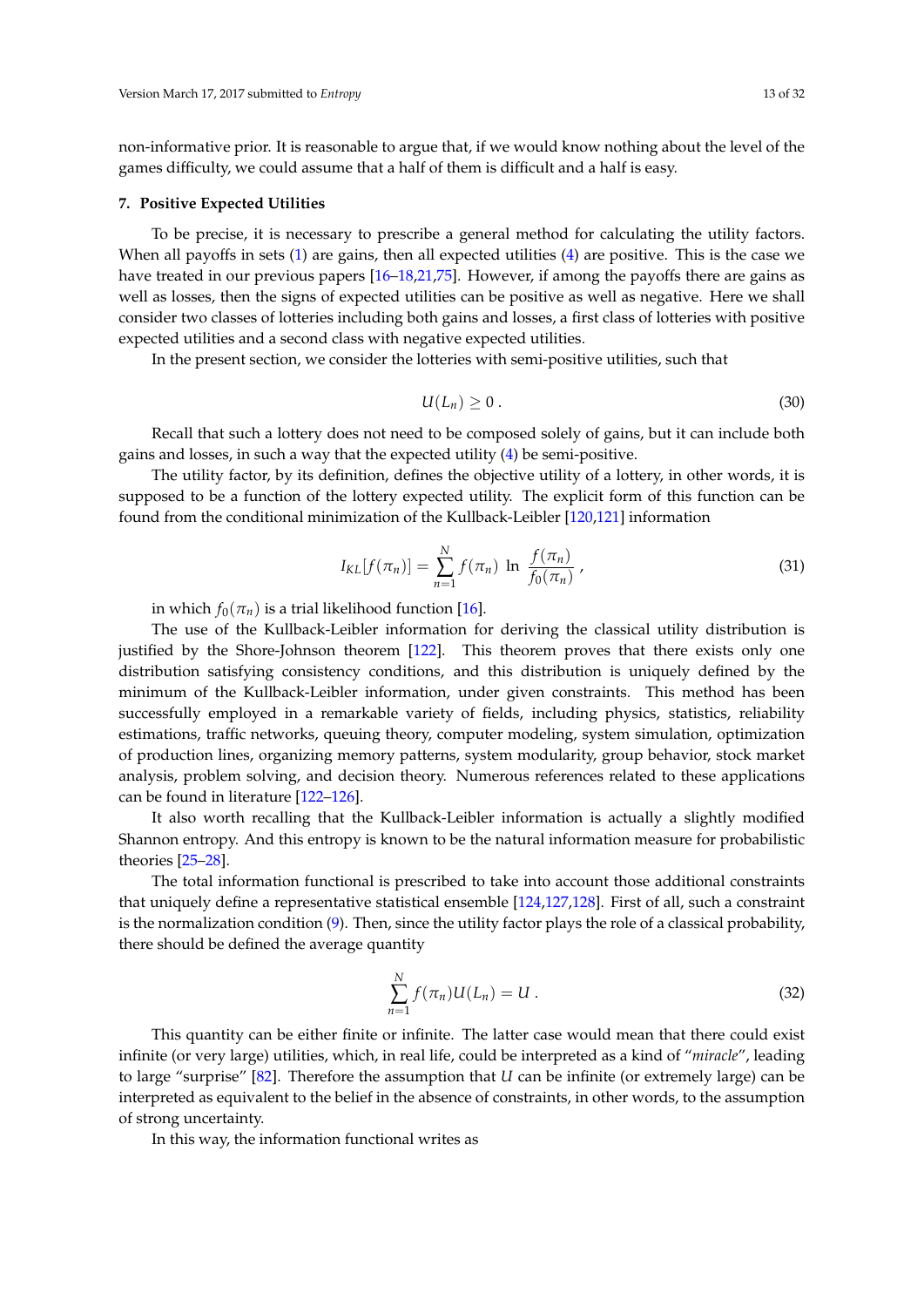<span id="page-13-0"></span>
$$
I[f(\pi_n)] = I_{KL}[f(\pi_n)] + \lambda \left[\sum_{n=1}^N f(\pi_n) - 1\right] + \beta \left[U - \sum_{n=1}^N f(\pi_n)U(L_n)\right],
$$
\n(33)

in which  $\lambda$  and  $\beta$  are the Lagrange multipliers guaranteeing the validity of the imposed constraints.

In order to correctly reflect the objective meaning of the utility factor, it has to grow together with the utility, so as to satisfy the variational condition

<span id="page-13-1"></span>
$$
\frac{\delta f(\pi_n)}{\delta U(L_n)} > 0 \tag{34}
$$

for any value of the expected utility. And the utility factor has to be zero for zero utility, which implies the boundary condition

<span id="page-13-2"></span>
$$
f(\pi_n) \to 0, \qquad U(L_n) \to 0. \tag{35}
$$

To satisfy these conditions, it is feasible to take the likelihood function  $f_0(\pi_n)$  proportional to  $U(L_n)$ .

The minimization of the information functional [\(33\)](#page-13-0) yields the utility factor

<span id="page-13-3"></span>
$$
f(\pi_n) = \frac{U(L_n)}{Z} \, \exp\{\beta U(L_n)\} \,, \tag{36}
$$

with the normalization factor

$$
Z = \sum_{n=1}^{N} U(L_n) \exp\{\beta U(L_n)\}.
$$
 (37)

Conditions [\(34\)](#page-13-1) and [\(35\)](#page-13-2) require that the Lagrange multiplier  $\beta$  be non-negative, varying in the interval  $0 \leq \beta < \infty$ . This quantity can be called *belief parameter*, or certainty parameter, because of its meaning following from equations [\(32\)](#page-12-0) and [\(33\)](#page-13-0). The value of *β* reflects the level of certainty of a decision maker with respect to the given set of lotteries and to the possible occurrence of infinite (or extremely large) utilities.

If one is strongly uncertain about the outcome of a decision to be made, with respect to the given lotteries, thinking that nothing should be excluded, when quantity [\(32\)](#page-12-0) can take any values, including infinite, then, to make the information functional [\(33\)](#page-13-0) meaningful, one must set the belief parameter to zero:  $\beta = 0$ . Thus, the zero belief parameter reflects strong uncertainty with respect to the given set of lotteries. Then the utility factor [\(36\)](#page-13-3) becomes

<span id="page-13-4"></span>
$$
f(\pi_n) = \frac{U(L_n)}{\sum_{n=1}^{N} U(L_n)}
$$
  $(\beta = 0).$  (38)

In that way, the uncertainty in decision making leads to the probabilistic decision theory, with the probability weight described by [\(36\)](#page-13-3). In the case of strong uncertainty, with the zero belief parameter, the probabilistic weight [\(36\)](#page-13-3) reduces to form [\(38\)](#page-13-4) suggested by Luce. It has been mentioned [\[129\]](#page-31-10) that the Luce form cannot describe the situations where behavioral effects are important. But in our approach, form [\(38\)](#page-13-4) is only a part of the total behavioral probability [\(8\)](#page-6-1). Expression [\(36\)](#page-13-3), by construction, represents only the objective value of a lottery, hence, is not supposed to include subjective phenomena. The subjective part of the behavioral probability [\(8\)](#page-6-1) is characterized by the attraction factor [\(16\)](#page-8-2). As a consequence, the total behavioral probability [\(8\)](#page-6-1) includes both objective as well as subjective effects.

In the intermediate case, when one is not completely certain, but, anyway, assumes that [\(32\)](#page-12-0) cannot be infinite (or extremely large), then *β* is also finite and the utility factor [\(36\)](#page-13-3) is to be used. This is the general case of the probabilistic decision making.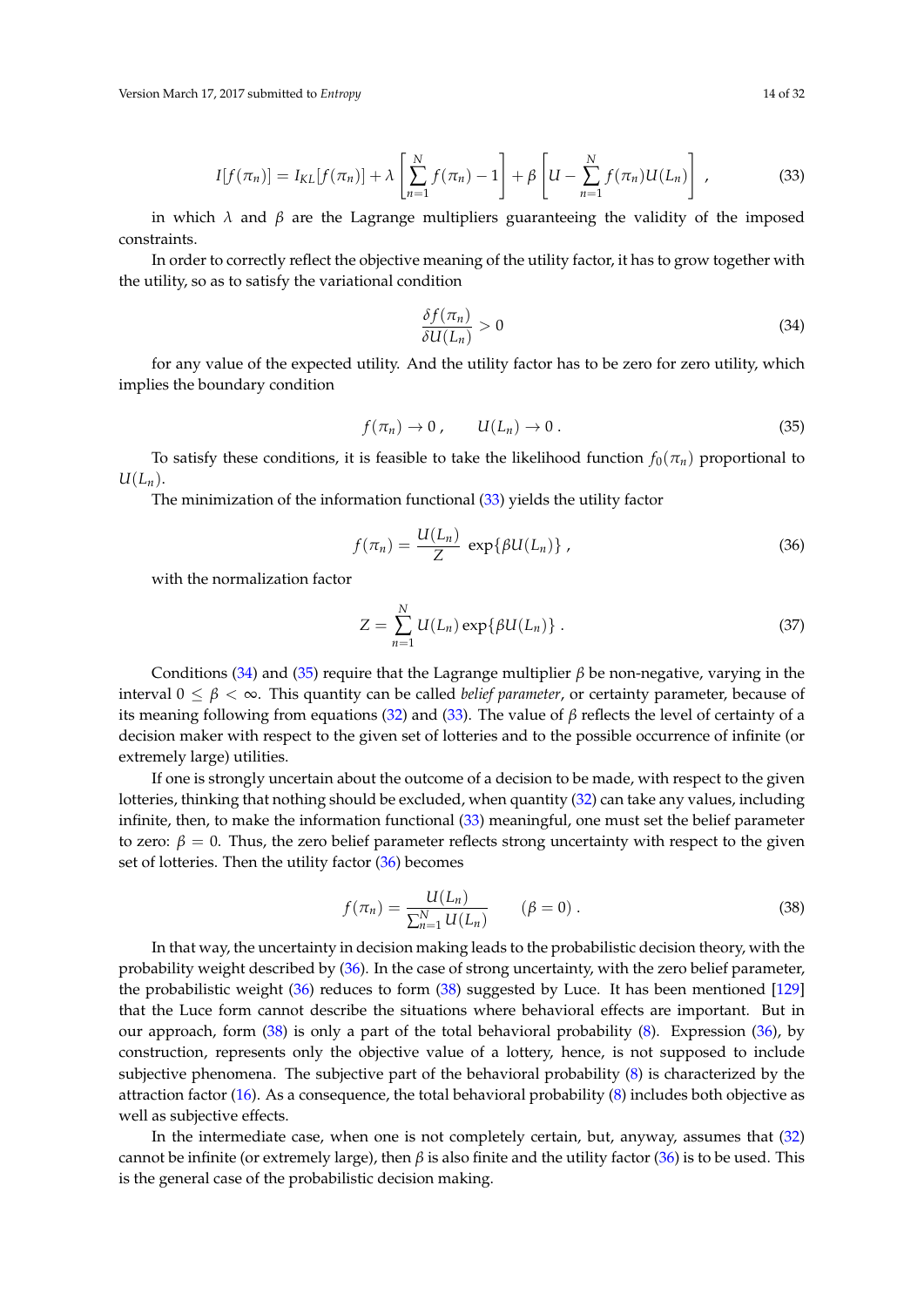Version March 17, 2017 submitted to *Entropy* 15 of 32

But, when one is absolutely certain in the rationality of the choice between the given lottery set, that is, when one believes that the decision can be made completely rationally, then the belief parameter is large,  $\beta \rightarrow \infty$ , which results in the utility factor

$$
f(\pi_n) = \begin{cases} 1, & U(L_n) = \max_n U(L_n) \\ 0, & U(L_n) \neq \max_n U(L_n) \end{cases}
$$
 (39)

corresponding to the deterministic classical utility theory, when, with probability one, the lottery with the largest expected utility is to be chosen.

## **8. Negative Expected Utilities**

We now consider lotteries with non-positive expected utilities, when

$$
U(L_n) < 0 \tag{40}
$$

Instead of the negative lottery expected utility, it is convenient to introduce a positive quantity

$$
C(L_n) \equiv -U(L_n) > 0 \tag{41}
$$

called the *lottery expected cost* or the *lottery expected risk*. Similarly to equation [\(32\)](#page-12-0), it is possible to define the average cost

<span id="page-14-1"></span>
$$
\sum_{n=1}^{N} f(\pi_n) C(L_n) = C \tag{42}
$$

that can be either finite or infinite. The latter case, assuming the existence of infinite (or extremely large) costs, corresponds to the situation that can be interpreted as a "*disaster*" ending the decision making process. For instance, this can be interpreted as the loss of life of the decision maker, who when dead "sees" in a sense any arbitrary positive lottery payoff as useless, i.e., dwarfed by his/her infinite loss. One should not confuse the perspective of society that puts a price tag on human life, which depends on culture and affluence. It remains however true that an arbitrary positive payoff has no impact on a dead person, neglecting here bequest considerations.

The utility factor can again be defined as a minimizer of the information functional that now reads as

<span id="page-14-0"></span>
$$
I[f(\pi_n)] = I_{KL}[f(\pi_n)] + \lambda \left[\sum_{n=1}^N f(\pi_n) - 1\right] + \beta \left[\sum_n f(\pi_n)C(L_n) - C\right].
$$
 (43)

To preserve the meaning of the utility factor, reflecting the usefulness of a lottery, it is required that the larger cost would correspond to the smaller utility factor, so that

$$
\frac{\delta f(\pi_n)}{\delta C(L_n)} < 0 \tag{44}
$$

for any cost. And, as is obvious, infinite cost must suppress the utility, thus, requiring the boundary condition

$$
f(\pi_n) \to 0 \,, \qquad C(L_n) \to \infty \,.
$$
 (45)

These conditions make it reasonable to consider a likelihood function  $f_0(\pi_n)$  inversely proportional to the lottery cost  $C(\pi_n)$ .

Minimizing the information functional [\(43\)](#page-14-0), we obtain the utility factor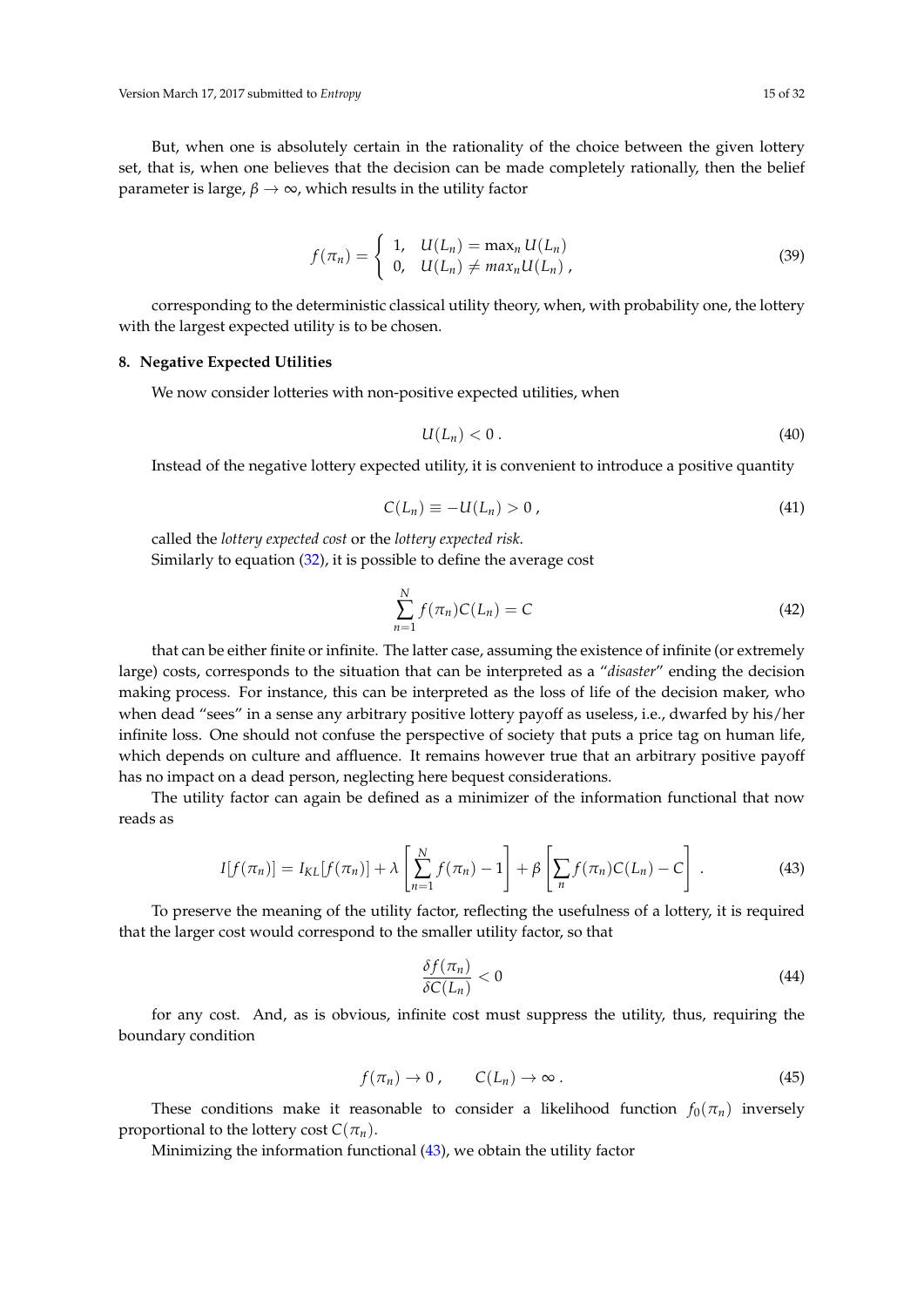<span id="page-15-0"></span>
$$
f(\pi_n) = \frac{C^{-1}(L_n)}{Z} \exp\{-\beta C(L_n)\},
$$
 (46)

with the normalization constant

$$
Z = \sum_{n=1}^{N} C^{-1}(L_n) \exp\{-\beta C(L_n)\}.
$$
 (47)

Here again *β* has the meaning of a belief parameter connected with the belief of a decision maker in the rationality of the choice among the given lotteries and the possibility of a disaster related to a lottery with an infinite (or extremely large) cost.

The possible occurrence of any outcome, including a disaster, tells that quantity [\(42\)](#page-14-1) is not restricted and even could go to infinity. In the presence of such an occurrence, to make the information functional meaningful, we need to set  $\beta = 0$ . Thus, similarly to the considerations for utility functions with non-negative expectation, strong uncertainty about the given lottery set and the related outcome of decision making implies the zero belief parameter  $\beta = 0$ . Then the utility factor is

<span id="page-15-1"></span>
$$
f(\pi_n) = \frac{C^{-1}(L_n)}{\sum_{n=1}^{N} C^{-1}(L_n)},
$$
\n(48)

and we recover the probabilistic utility theory (or probabilistic cost theory).

Similarly to the previous case, the intermediate level of uncertainty implies a finite belief parameter *β*, when form [\(46\)](#page-15-0) should be used. This is the general situation in the probabilistic cost theory.

And when one is absolutely certain of the full rationality of the given lottery set, then the belief parameter  $\beta \to \infty$ , which gives

$$
f(\pi_n) = \begin{cases} 1, & C(L_n) = \min_n C(L_n) \\ 0, & C(L_n) \neq \min_n C(L_n) \end{cases} \tag{49}
$$

Then we return to the deterministic classical utility theory (cost theory).

Following the procedure used for positive utilities, it is straightforward to classify the lotteries onto more or less useful, more or less attractive, and more or less preferable.

In what follows, considering a lottery  $L_n$ , we shall keep in mind the related prospect  $\pi_n$ , but, for simplicity, it is also possible to write  $f(L_n)$  instead of  $f(\pi_n)$ .

### **9. Typical Examples of Decisions Under Strong Uncertainty**

To give a feeling of how our approach works in practice, let us consider, the series of classical laboratory experiments treated by Kahneman and Tversky [\[54\]](#page-29-6), where the number of decision makers was around *D* ∼ 100 and the related statistical errors on the frequencies of decisions were about ±0.1. The respondents had to choose between two lotteries, where payoffs were counted in monetary units. These experiments stress the influence of uncertainty, similarly to the Allais paradox [\[48\]](#page-29-0), although being simpler in their setup.

Each pair of lotteries in a decision choice have been composed in such a way that they have very close, or in many cases just coinciding, expected utilities, hence, coinciding or almost coinciding utility factors, and not much different payoff weights. The choice between these very similar lotteries is essentially uncertain. Therefore, we would expect that the irrationality measure, for such strongly uncertain lotteries, should be larger than 0.25.

In order to interpret these experimental results in our framework, we use a linear utility function  $u(x) = const \cdot x$ . The advantage of working with the linear utility function, using the utility factors, is that, by their structure, the latter do not depend on the constant in the definition of the utility function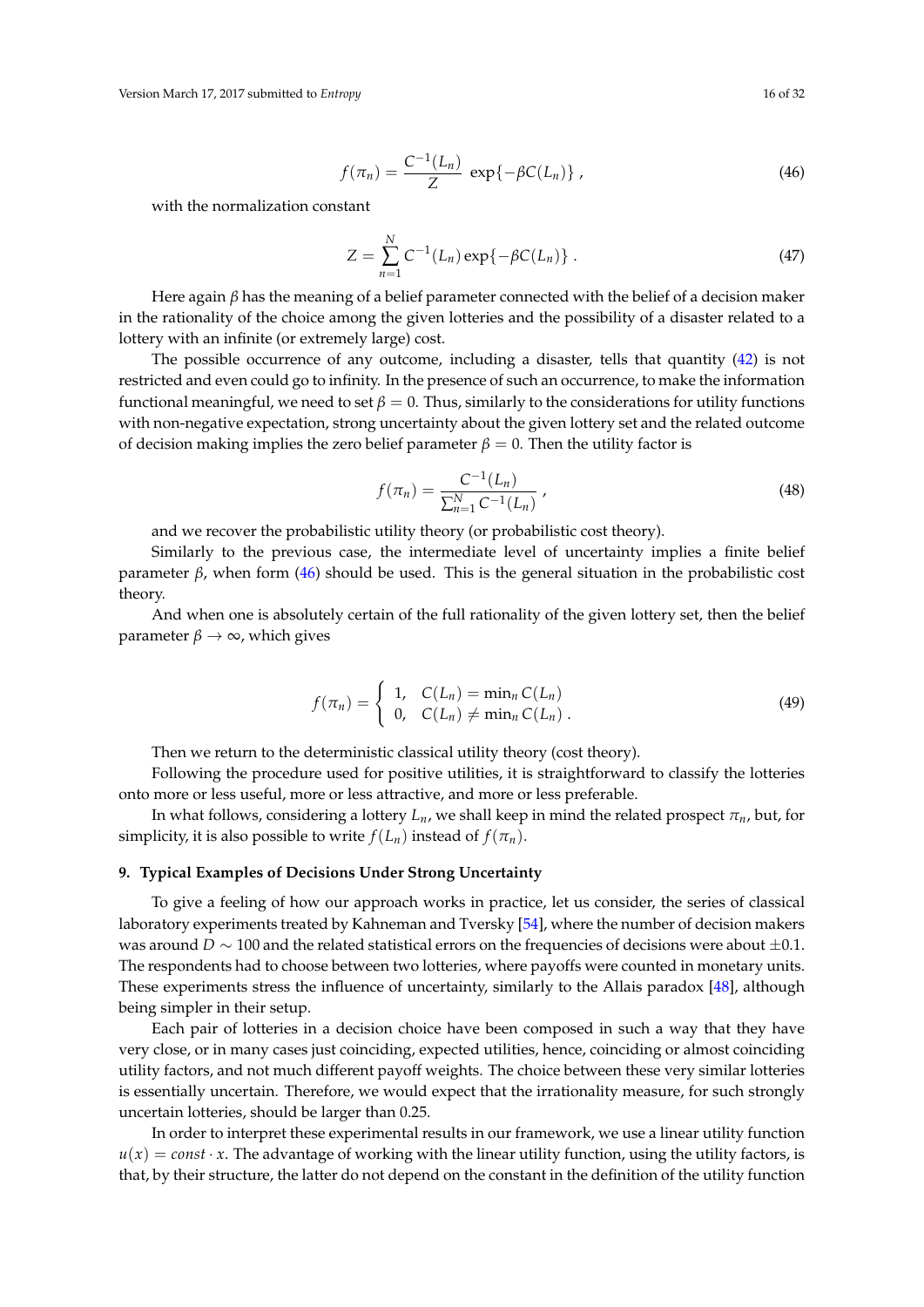as well as on the used monetary units that can be arbitrary. We calculate the utility factors assuming that decisions are taken under uncertainty, such that the belief parameter  $\beta = 0$ .

The most important point of the consideration is to calculate the predicted irrationality measure [\(29\)](#page-11-3) and to compare it with the irrationality measure [\(20\)](#page-9-0) found in the experiments.

Below we analyze fourteen problems in decision making, seven of which deal with lotteries with positive expected utilities and seven, with negative expected utilities. The general scheme is as follows. First, the problem of choosing between two lotteries is formulated. Then the utility factors are calculated. For positive expected utilities, these factors are given by expression [\(38\)](#page-13-4) that, in the case of two lotteries, read as

$$
f(\pi_n) = \frac{U(L_n)}{U(L_1) + U(L_2)}.
$$
\n(50)

While, for negative expected utilities, it is necessary to use expression [\(48\)](#page-15-1) that, in the case of two lotteries, reduces to

$$
f(\pi_n) = 1 - \frac{C(L_n)}{C(L_1) + C(L_2)}.
$$
\n(51)

Calculating the lottery utility differences [\(22\)](#page-10-0) for each game and using the threshold [\(23\)](#page-10-1) allows us to determine the fraction *ν* of the games that can be classified as difficult, from which we obtain the predicted irrationality measure [\(29\)](#page-11-3).

After this, using the experimental results to determine the frequentist probabilities, we find the attraction factors [\(19\)](#page-8-3). We then calculate the irrationality measure [\(20\)](#page-9-0) as the average over the absolute values of the attraction factors |*qexp*| found from [\(19\)](#page-8-3) for each game. Finally, we compare this aggregate quantity over the set of games and ensemble of subjects with the predicted value [\(29\)](#page-11-3).

Below, we give a brief description of the games treated by Kahneman and Tversky [\[54\]](#page-29-6) and then summarize the results in Table 1.

*Game 1*. Lotteries:

$$
L_1 = \{2.5, 0.33 \mid 2.4, 0.66 \mid 0, 0.01\}, \qquad L_2 = \{2.4, 1\}.
$$

The first lottery is more useful, however it is less attractive, becoming less preferable. It is clear why the second lottery is more attractive: it provides a more certain gain, although the gains in both lotteries are close to each other. As a result, the second lottery is preferable ( $\pi_1 < \pi_2$ ).

*Game 2*. Lotteries:

$$
L_1 = \{2.5, 0.33 \mid 2.4, 0.67\}, \qquad L_2 = \{2.4, 0.34 \mid 0, 0.66\}.
$$

Now the first lottery is more useful and more attractive, as far as the payoff weights in both lotteries are close to each other, while the first lottery allows for a bit higher gain. Thus the first lottery is preferable ( $\pi_1 > \pi_2$ ).

*Game 3*. Lotteries:

$$
L_1 = \{4, 0.8 \mid 0, 0.2\}, \qquad L_2 = \{3, 1\}.
$$

The first lottery is more useful, but less attractive. The second lottery is more attractive because it gives a more certain gain, although the gains in both lotteries are comparable. The second lottery becomes preferable  $(\pi_1 < \pi_2)$ .

*Game 4*. Lotteries:

$$
L_1 = \{4, 0.2 \mid 0, 0.8\}, \qquad L_2 = \{3, 0.25 \mid 0, 0.75\}.
$$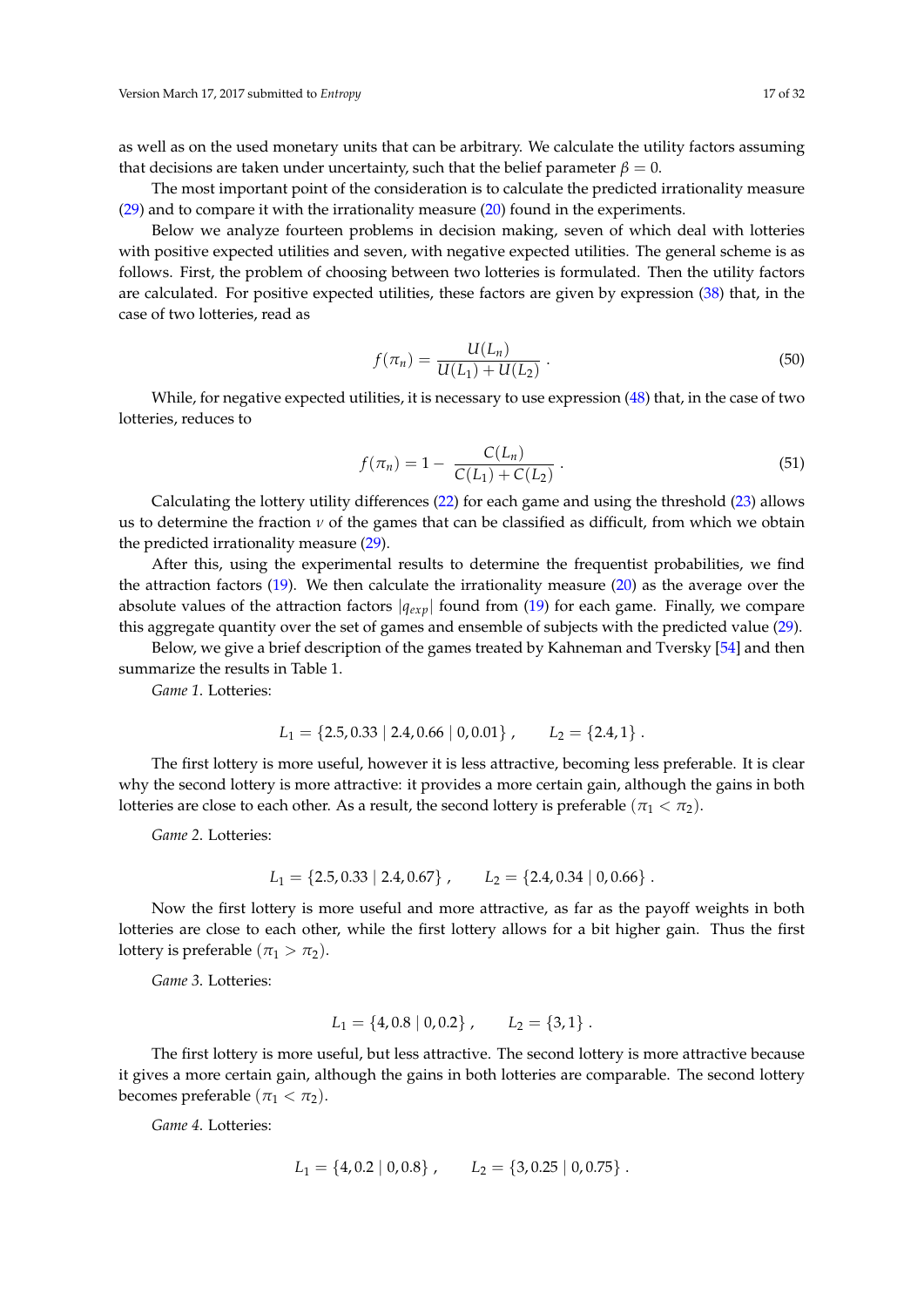The first lottery is more useful and also more attractive, since it suggests a slightly larger gain under very close payoff weights. The first lottery is preferable ( $\pi_1 > \pi_2$ ).

*Game 5*. Lotteries:

$$
L_1 = \{6, 0.45 \mid 0, 0.55\}, \qquad L_2 = \{3, 0.9 \mid 0, 0.1\}.
$$

Both lotteries are equally useful. However, the second lottery gives a more certain gain, being, thus, more attractive and becoming preferable ( $\pi_1 < \pi_2$ ).

*Game 6*. Lotteries:

$$
L_1 = \{6, 0.001 \mid 0, 0.999\}, \qquad L_2 = \{3, 0.002 \mid 0, 0.998\}.
$$

Again both lotteries are equally useful, but the first lottery is more attractive, suggesting a larger gain under close payoff weights. So, the first lottery is preferable ( $\pi_1 > \pi_2$ ).

*Game 7*. Lotteries:

$$
L_1 = \{6, 0.25 \mid 0, 0.75\}, \qquad L_2 = \{4, 0.25 \mid 2, 0.25 \mid 0, 0.5\}.
$$

Both lotteries are equally useful. But the second lottery gives more chances for gains, being more attractive. The second lottery becomes preferable  $(\pi_1 < \pi_2)$ .

*Game 8*. Lotteries:

$$
L_1 = \{-4, 0.8 \mid 0, 0.2\}, \qquad L_2 = \{-3, 1\}.
$$

The second lottery is more useful, however, being less attractive, since it suggests a certain loss. Therefore, the first lottery is preferable ( $\pi_1 > \pi_2$ ).

*Game 9*. Lotteries:

$$
L_1 = \{-4, 0.20 \mid 0, 0.80\}, \qquad L_2 = \{-3, 0.25 \mid 0, 0.75\}.
$$

The second lottery is more useful and more attractive, since its loss is lower, while the loss weights in both lotteries are close to each other. This makes the second lottery preferable ( $\pi_1 < \pi_2$ ).

*Game 10*. Lotteries:

$$
L_1 = \{-3, 0.9 \mid 0, 0.1\}, \qquad L_2 = \{-6, 0.45 \mid 0, 0.55\}.
$$

Although the utilities of both lotteries are the same, the first lottery is less attractive, since the loss there is more certain. As a result, the second lottery is preferable  $(\pi_1 < \pi_2)$ .

*Game 11*. Lotteries:

$$
L_1 = \{-3, 0.002 \mid 0, 0.998\}, \qquad L_2 = \{-6, 0.001 \mid 0, 0.999\}.
$$

Both lotteries are again equally useful. However, the second lottery is less attractive yielding higher loss under close loss weights. This is why the first lottery is preferable ( $\pi_1 > \pi_2$ ).

*Game 12*. Lotteries:

$$
L_1 = \{-1, 0.5 \mid 0, 0.5\}, \qquad L_2 = \{-0.5, 1\}.
$$

The utilities of both lotteries are equal. But the second lottery is less attractive, resulting in a more certain loss. Hence, the first lottery is preferable  $(\pi_1 > \pi_2)$ .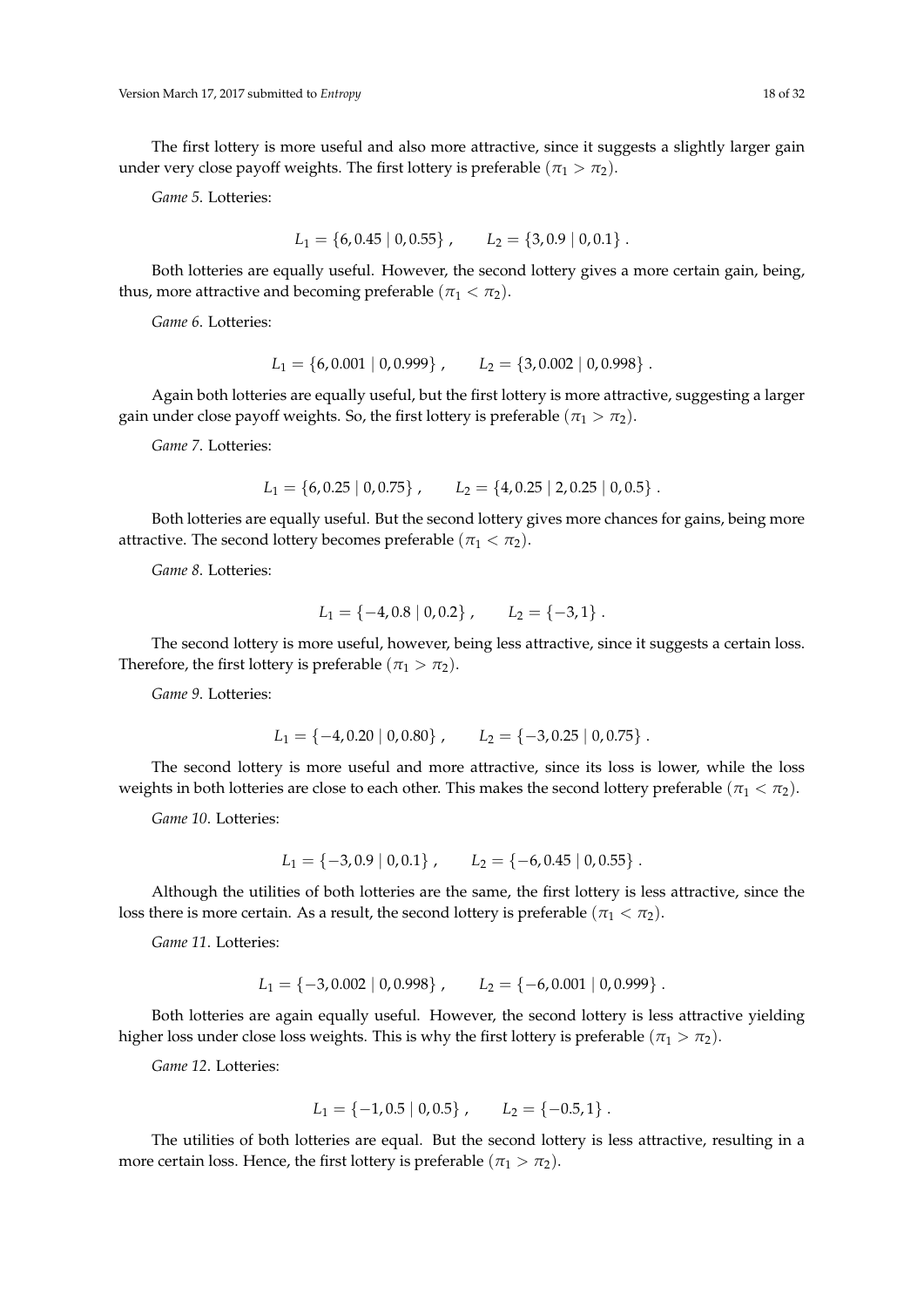*Game 13*. Lotteries:

$$
L_1 = \{-6, 0.25 \mid 0, 0.75\}, \qquad L_2 = \{-4, 0.25 \mid -2, 0.25 \mid 0, 0.5\}.
$$

Although the utilities of the lotteries are again equal, but the second lottery has more chances to result in a loss, thus being less attractive. Consequently, the first lottery is preferable ( $\pi_1 > \pi_2$ ).

*Game 14*. Lotteries:

$$
L_1 = \{-5, 0.001 \mid 0, 0.999\}, \qquad L_2 = \{-0.005, 1\}.
$$

Both lotteries are equally useful. However, the second lottery is more attractive, as far as the loss there is three orders smaller than in the first lottery. Then the second lottery is preferable ( $\pi_1 > \pi_2$ ).

The summarizing results for these games are presented in Table 1. Among the 14 above games, 9 of them are difficult, which yields the fraction of difficult choices equal to  $\nu = 9/14$ . Expression [\(29\)](#page-11-3) then predicts  $\bar{q} = 0.274$ .

The irrationality measure is larger than 0.25. This is not surprising, since the lotteries are arranged in such a way that their expected utilities are very close to each other or, in the majority of cases, even coincide. Hence it is not easy to choose between such similar lotteries, which makes the decision choice rather difficult. Averaging the experimentally found moduli of the attraction factors over all fourteen problems, we get the irrationality measure  $\bar{q} = 0.275$ , which practically coincides with the theoretical predicted value  $\bar{q} = 0.274$ .

It is worth mentioning that the values of the attraction factors for a particular decision choice and, moreover, for each separate decision maker, are, of course, quite different. Dealing with a large pool of decision makers and several choices smoothes out the particular differences, so that the found irrationality measure characterizes typical decision making of a large society, dealing with quite uncertain choices. In the case treated above, the number of decision makers *D* was about 100. Hence the total number of choices for 14 lotteries is sufficiently large, being around  $100 \times 14 = 1400$ .

## **10. Analysis for a Large Recent Set of Empirical Data**

When the lotteries are not specially arranged to produce high uncertainty in decision choice, but are composed in a random way, we may expect that the irrationality measure will be smaller than in the case of the previous section. In order to check this, let us consider a large set of decision choices, using the results of the recently accomplished massive experimental tests with different lotteries, among which there are many for which the decision choice is simple [\[130\]](#page-31-11). The subject pool consisted of 142 participants having to make 91 choices over a set of 91 pairs of binary option lotteries. The choices were administered in two sessions, approximately two weeks apart, with the same set of the lotteries. But the item order was randomized, so that the choices in the sessions could be treated as independent. Thus, the total effective number of choices was  $142 \times 91 \times 2 = 25844$ .

Each choice was made between two binary option lotteries, which are denoted as

$$
A = \{A_1, p(A_1) | A_2, p(A_2)\}, \qquad B = \{B_1, p(B_1) | B_2, p(B_2)\}\,
$$

with payoffs  $A_i$  and  $B_i$ , weights  $p(A_i)$  and  $p(B_i)$ , and with  $p_A$  and  $p_B$  denoting the fraction of subjects choosing, either the lottery *A* or *B*, respectively. There were three main types of the lotteries, lotteries with only gains (Table 1), with only losses (Table 3), and mixed lotteries, with both gains and losses (Table 5). The specific order of the 91 choices in each session is not of importance, because they were administered two weeks apart and the items were randomized, so that the choices could be treated as independent. The fractions of the decision makers choosing the same lottery in the first and second sessions, although being close with each other, were generally different, varying between zero and 0.15, which reflects the contextuality of decisions. This variation represents what can be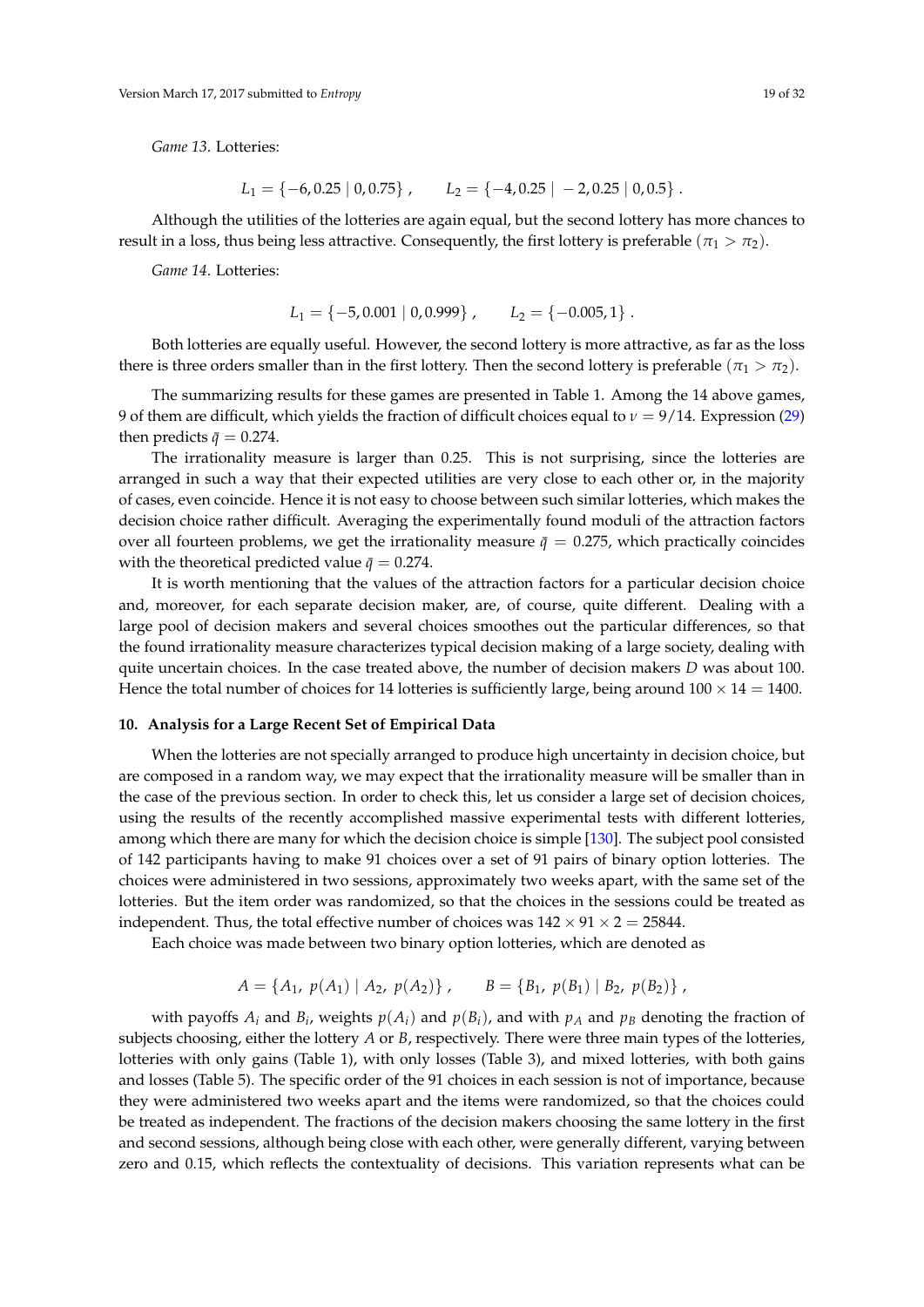considered as a random noise in the decision process, limiting the accuracy of results by an error of order 0.1.

We calculate the expected utilities  $U(A)$  and  $U(B)$ , or the expected costs  $C(A)$  and  $C(B)$ , and the corresponding utility factors  $f(A)$  and  $f(B)$ , as explained above. Then, we find the attraction factors

$$
q(A) \equiv p_A - f(A) , \qquad q(B) \equiv p_B - f(B) .
$$

The results are presented in Tables 2 and 3 for the lotteries with gains, in Tables 4 and 5 for the lotteries with losses, and in Tables 6 and 7 for mixed lotteries. Tables 3, 5, and 7 include the difference  $\Delta$  given by expression [\(22\)](#page-10-0), allowing us to find out the number of games with difficult choice.

Analyzing these games, we see that there is there just one difficult game, hence  $\nu = 1/91$ . Formula [\(29\)](#page-11-3) then predicts the irrationality measure to be  $\bar{q} = 0.17$ . Averaging the empirical attraction-factor modulus over all lotteries yields the experimentally observed irrationally measure  $\bar{q} = 0.17$ , in perfect agreement with the predicted value.

In that way, the irrationality measure is a convenient characteristic quantifying the lottery sets under decision making. It measures the level of irrationality, that is, the deviation from rationality, of decision makers considering the games with the given lottery set. Such a deviation is caused by uncertainty encapsulated in the lottery set. On average, the irrationality measure that is typical for non-informative prior is equal to 0.25. However, in different particular realizations, this measure can deviate from 0.25, depending on the typical level of uncertainty contained in the given set of lotteries. The irrationality measure for societies of decision makers can be predicted. The considered large set of games demonstrates that the predicted values of the irrationality measure are in perfect agreement with the empirical data considered.

Recall that, analyzing the experimental data, we have used two conditions, the threshold of one percent in the relative lottery difference in [\(23\)](#page-10-1) and the Bernoulli distribution [\(27\)](#page-11-2). However, employing these conditions cannot be treated as fitting. The standard fitting procedure is done by introducing unknown fitting parameters that are calibrated to the observed data for each given experiment. In contrast, in our approach, the imposed conditions are introduced according to general theoretical arguments, but not fitted afterwards. Thus, the threshold of one percent follows from the requirement that the distance between two alternatives be invariant with respect to the definition of the distance measure [\[113–](#page-30-17)[116\]](#page-31-0). And the Bernoulli distribution is the usual prior distribution under conditions [\(25\)](#page-11-0) and [\(26\)](#page-11-1) in standard inference tasks [\[117–](#page-31-1)[119\]](#page-31-2). Moreover, as is easy to check, the results do not change if instead of the difference threshold of one percent we accept any value between 0.8% and 1.2%.

Being general, the developed scheme can be applied to any set of games, without fitting to each particular case. In this respect, it is very instructive to consider the limiting cases, predicted at the end of Sec. 6. Formula [\(29\)](#page-11-3) predicts that, when there are no difficult choices, hence *ν* = 0, one should have  $\bar{q} = 1/6$ . On the contrary, when all games involve difficult choices, and  $\nu = 1$ , then  $\bar{q} = 1/3$ . To check these predictions, we can take from Tables 3, 5, and 7 all 90 games with easy choice, implying  $\nu = 0$ . Then we find  $\bar{q} = 0.17$ , which is very close to the predicted value  $\bar{q} = 1/6 = 0.167$ . The opposite limiting case of  $\nu = 1$ , when all games involve difficult choice, is represented by the set of 9 games 1, 5, 6, 7, 10, 11, 12, 13, and 14 from Table 1. For this set of games, we find  $\bar{q}=0.29$ , which is close to the predicted value  $\bar{q} = 1/3 = 0.333$ . Actually, the found and predicted valued are not distinguishable within the accuracy of experiments.

It is important to recall that the irrationality measure  $\bar{q}$  has been defined as an *aggregate quantity*, thus constructed as the average over many decision makers and many games. To be statistically representative, such an averaging has to involve as much subjects and games as possible. Therefore, when taking a subset of easy or difficult games, among the set of all given games, we have to take the maximal number of them, as is done in the examples above. It is possible that, when taking not the maximal number of games but an arbitrary limited subset, we could come to quite different values of *q*¯. In the extreme case, the attraction factor *q* for separate single games can be very different. However,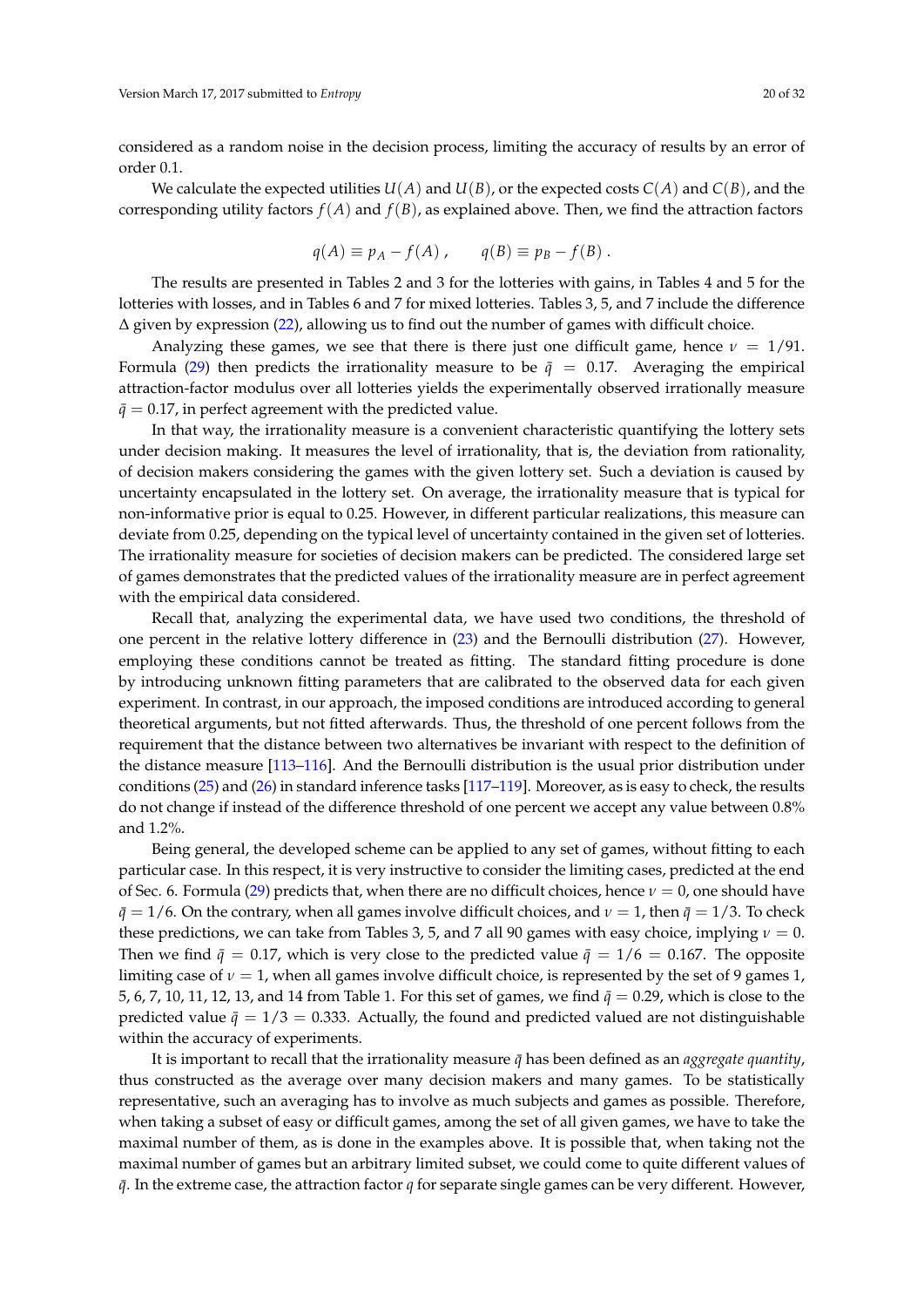the value of *q* for separate games has nothing to do with the *aggregate quantity q*¯. When selecting subsets of easy or difficult games, we must take into account the maximal number of available games.

#### **11. Conclusion**

We have developed a probabilistic approach to decision making under risk and uncertainty for the general case of payoffs that can be gains or losses. The approach is based on the notion of *behavioral probability* that is defined as a probability of taking decisions in the presence of behavioral biases. This probability is calculated by invoking quantum techniques, justifying the name of Quantum Decision Theory. The resulting behavioral probability is a sum of two terms, a utility factor, representing the objective value of the considered lottery, and an attraction factor, characterizing a subjective attitude of a decision maker to the treated lotteries. The utility factors are defined from the principle of minimal information, yielding the best utility weights under the given minimal information. Minimizing the information functional yields the explicit form of the utility factor as a function of the lottery expected utility, or lottery expected cost. The utility factor form is different for two different situations depending on whether gains or losses prevail. In the first case, the expected utilities of all lotteries are positive (or semi-positive), while in the second case the expected utilities are negative.

In the process of minimizing the information functional, there appears a parameter named *belief parameter*, which is a Lagrange multiplier related to the validity of the condition reflecting the belief of decision makers in the level of uncertainty in the process of decision making. When the decision makers are absolutely sure about the way of choosing, the theory reduces to the classical deterministic decision making, where, with probability one, the lottery that enjoys the largest expected utility, or the minimal expected cost, is chosen. However, for choices under uncertainty, decision making remains probabilistic.

The attraction factor, despite its contextuality, possesses several general features allowing for a quantitative description of decision making. We introduced an irrationality measure defined as the average of the attraction factor moduli over the given lottery set, characterizing how much decision makers deviate from rationality in decision making with this set of lotteries. In the case of non-informative prior, the irrationality measure equals 0.25. But for other particular lottery sets, it may deviate form this value, depending on the level of uncertainty encapsulated in the considered sets of lotteries. Thus, formula [\(29\)](#page-11-3) predicts that when there are no difficult choices, hence  $\nu = 0$ , it should be  $\bar{q} = 1/6$ . On the contrary, when all games involve difficult choices, and  $\nu = 1$ , then  $\bar{q}$  = 1/3. These predictions are surprisingly accurate, being compared with empirical data.

We illustrated in detail the applicability of our approach to fourteen examples of highly uncertain lotteries, suggested by Kahneman and Tversky [\[54\]](#page-29-6), including the lotteries with both gains and losses. Calculations are done with the use of a linear utility function, whose advantage is in the universality with respect to payoff measures. The used form of the utility factor corresponds to decision making under uncertainty. Then we extended the consideration by analyzing 91 more problems of binary options, administered in two sessions [\[130\]](#page-31-11). Taking into account the number of subjects involved, the total number of analyzed choices is about 27250. The irrationality measure demonstrates that it serves as a convenient tool for quantifying the deviation from rationality in decision making as well as characterizing the level of uncertainty in the considered set of lotteries.

Theoretical predictions for the irrationality measure have been found in perfect agreement with the observed empirical data.

Finally, the reader could ask whether quantum theory is needed after all. Indeed, one could formulate the whole approach by just postulating the basic features of the considered quantities and the main rules of calculating the probabilities, without mentioning quantum theory. One can indeed always replace derived properties by postulates, to exploit further. But then, this so-called "theory" would be a collection of numerous postulates and axioms, whose origin and meaning would be unclear. In contrast, following our approach, the basic properties have been derived from the general definition of quantum probabilities. Thus the structure of the quantum probability as the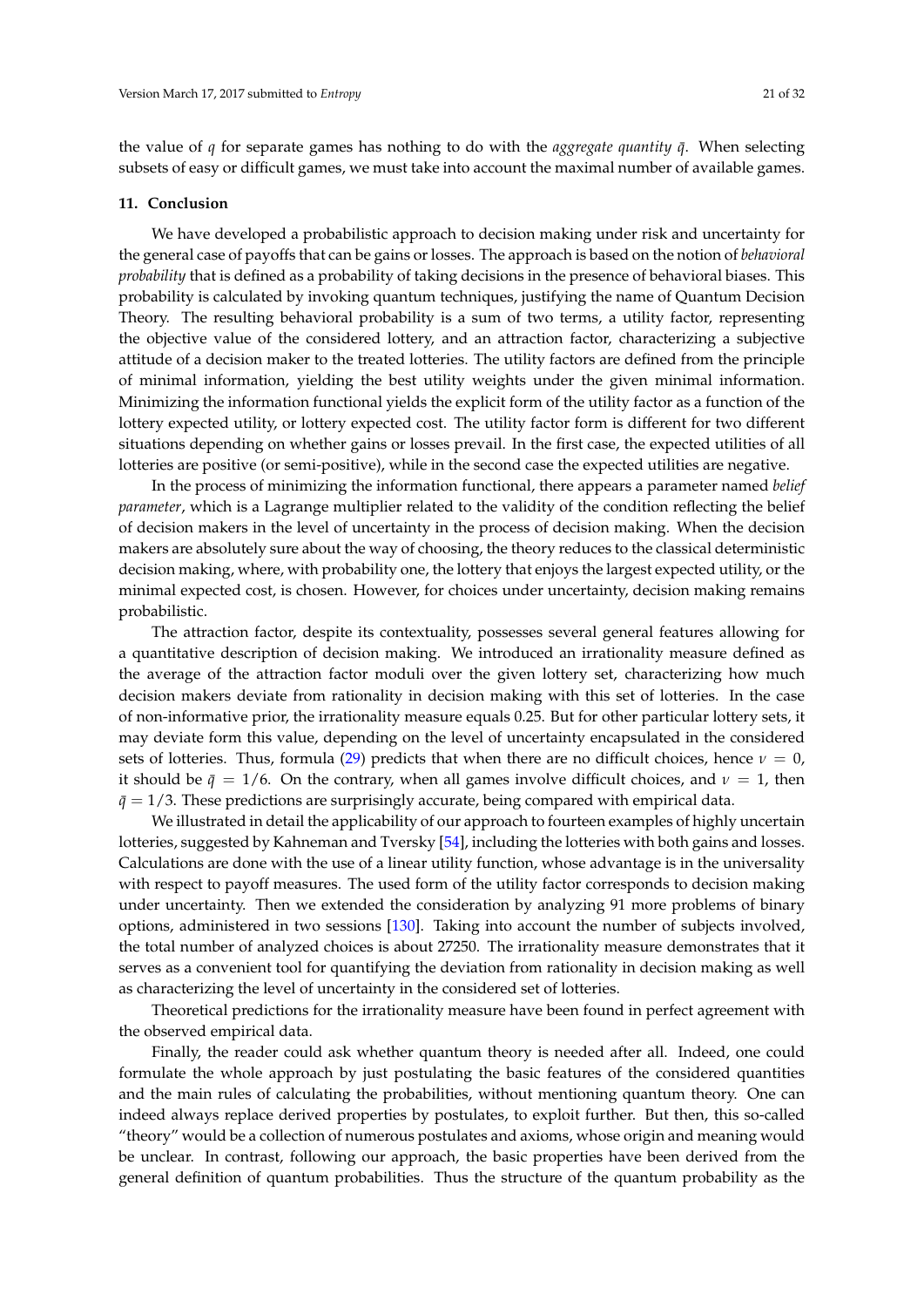sum  $p = f + q$  is not a postulate, but the consequence of calculating the probability according to quantum rules. The meaning of *f* , as the classical probability representing the utility of a prospect, follows from the quantum-classical correspondence principle. Conditions, showing when *q* is to be nonzero, can be found from the underlying quantum techniques [\[21,](#page-28-26)[24\]](#page-28-6). Thus, instead of formally fixing a number of postulates with not always clear origin, we derive the main facts of our approach from the general rules of quantum theory. In a deep sense, the anchoring of our theory of decision making and its structure on the rigid laws of quantum theory makes our approach more logical. It is also possible to mention that the theories based on smaller number of postulates, as compared to those based on larger number of the latter, are termed more "beautiful" [\[131\]](#page-31-12).

| $(\pi_1)$ | $(\pi_2)$ | $p(\pi_1)$ | $p(\pi_2)$ | $q(\pi_1)$ | $q(\pi_2)$ | $\Delta\%$ |
|-----------|-----------|------------|------------|------------|------------|------------|
| 0.501     | 0.499     | 0.18       | 0.82       | $-0.321$   | 0.321      | 0.4        |
| 0.503     | 0.497     | 0.83       | 0.17       | 0.327      | $-0.327$   | 1.2        |
| 0.516     | 0.484     | 0.20       | 0.80       | $-0.316$   | 0.316      | 6.4        |
| 0.516     | 0.484     | 0.65       | 0.35       | 0.134      | $-0.134$   | 6.4        |
| 0.5       | 0.5       | 0.14       | 0.86       | $-0.36$    | 0.36       | O          |
| 0.5       | 0.5       | 0.73       | 0.27       | 0.23       | $-0.23$    | 0          |
| 0.5       | 0.5       | 0.18       | 0.82       | $-0.32$    | 0.32       | 0          |
| 0.484     | 0.516     | 0.92       | 0.08       | 0.436      | $-0.436$   | 6.4        |
| 0.484     | 0.516     | 0.42       | 0.58       | $-0.064$   | 0.064      | 6.4        |
| 0.5       | 0.5       | 0.08       | 0.92       | $-0.42$    | 0.42       | 0          |
| 0.5       | 0.5       | 0.70       | 0.30       | 0.20       | $-0.20$    | 0          |
| 0.5       | 0.5       | 0.69       | 0.31       | 0.19       | $-0.19$    | O          |
| 0.5       | 0.5       | 0.70       | 0.30       | 0.20       | $-0.20$    | 0          |
| 0.5       | 0.5       | 0.17       | 0.83       | $-0.33$    | 0.33       | O          |

**Table 1.** Results for the lotteries with close utility factors  $f(\pi_1)$  and  $f(\pi_2)$ .  $p(\pi_1)$  and  $p(\pi_2)$  are the fractions of decision makers choosing the corresponding prospects *π<sup>i</sup>* , with the related attraction factors  $q(\pi_1)$  and  $q(\pi_2)$ . The utility difference  $\Delta$  defined in [\(21\)](#page-10-2) is given in percents.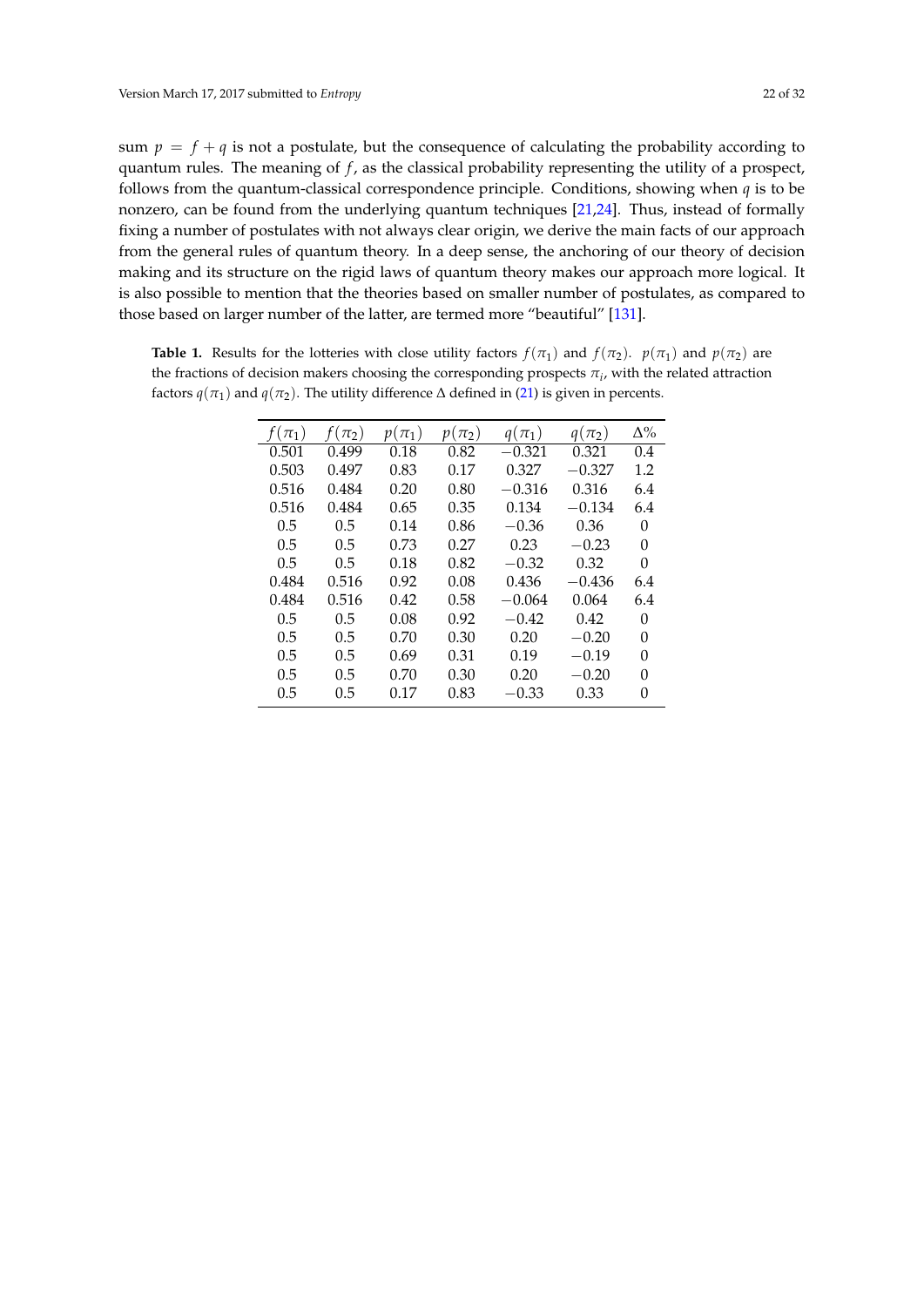**Table 2.** Experimental data for lotteries with gains. Payoffs  $A_i$ ,  $B_i$ ; payoff weights  $p(A_i)$ ,  $p(B_i)$ ; fractions of subjects choosing the corresponding lottery,  $p_A$  and  $p_B$  in the first session, with the results for the second session in brackets.

| $A_1$        | $p(A_1)$ | A <sub>2</sub>   | $p(A_2)$ | $B_1$          | $p(B_1)$ | $\mathcal{B}_2$ | $p(B_2)$ | $p_A$      | $p_B$      |
|--------------|----------|------------------|----------|----------------|----------|-----------------|----------|------------|------------|
| 24           | 0.34     | 59               | 0.66     | 47             | 0.42     | 64              | 0.58     | 0.14(0.11) | 0.86(0.89) |
| 79           | 0.88     | 82               | 0.12     | 57             | 0.20     | 94              | 0.80     | 0.47(0.44) | 0.53(0.56) |
| 62           | 0.74     | $\boldsymbol{0}$ | 0.26     | 23             | 0.44     | 31              | 0.56     | 0.61(0.56) | 0.39(0.44) |
| 56           | 0.05     | 72               | 0.95     | 68             | 0.95     | 95              | 0.05     | 0.51(0.46) | 0.49(0.54) |
| 84           | 0.25     | 43               | 0.75     | $\overline{7}$ | 0.43     | 97              | 0.57     | 0.66(0.69) | 0.34(0.31) |
| 7            | 0.28     | 74               | 0.72     | 55             | 0.71     | 63              | 0.29     | 0.32(0.38) | 0.68(0.62) |
| 56           | 0.09     | 19               | 0.91     | 13             | 0.76     | 90              | 0.24     | 0.20(0.25) | 0.80(0.75) |
| 41           | 0.63     | 18               | 0.37     | 56             | 0.98     | $\,8\,$         | 0.02     | 0.11(0.10) | 0.89(0.90) |
| 72           | 0.88     | 29               | 0.12     | 67             | 0.39     | 63              | 0.61     | 0.48(0.48) | 0.52(0.52) |
| 37           | 0.61     | 50               | 0.39     | 6              | 0.60     | 45              | 0.40     | 0.96(0.95) | 0.04(0.05) |
| 54           | 0.08     | 31               | 0.92     | 44             | 0.15     | 29              | 0.85     | 0.79(0.81) | 0.21(0.19) |
| 63           | 0.92     | 5                | 0.08     | 43             | 0.63     | 53              | 0.37     | 0.60(0.71) | 0.40(0.29) |
| 32           | 0.78     | 99               | 0.22     | 39             | 0.32     | 56              | 0.68     | 0.60(0.63) | 0.40(0.37) |
| 66           | 0.16     | 23               | 0.84     | 15             | 0.79     | 29              | 0.21     | 0.88(0.92) | 0.12(0.08) |
| 52           | 0.12     | 73               | 0.88     | 92             | 0.98     | 19              | 0.02     | 0.11(0.18) | 0.89(0.82) |
| 88           | 0.29     | 78               | 0.71     | 53             | 0.29     | 91              | 0.71     | 0.53(0.44) | 0.47(0.56) |
| 39           | 0.31     | 51               | 0.69     | 16             | 0.84     | 91              | 0.16     | 0.77(0.73) | 0.23(0.27) |
| 70           | 0.17     | 65               | 0.83     | 100            | 0.35     | 50              | 0.65     | 0.28(0.28) | 0.72(0.72) |
| 80           | 0.91     | 19               | 0.09     | 37             | 0.64     | 65              | 0.36     | 0.87(0.85) | 0.13(0.15) |
| 83           | 0.09     | 67               | 0.91     | 77             | 0.48     | 6               | 0.52     | 0.93(0.93) | 0.07(0.07) |
| 14           | 0.44     | 72               | 0.56     | 9              | 0.21     | 31              | 0.79     | 0.85(0.87) | 0.15(0.13) |
| 41           | 0.68     | 65               | 0.32     | 100            | 0.85     | $\overline{2}$  | 0.15     | 0.20(0.20) | 0.80(0.80) |
| 40           | 0.38     | 55               | 0.62     | 26             | 0.14     | 99              | 0.86     | 0.11(0.11) | 0.89(0.89) |
| $\mathbf{1}$ | 0.62     | 83               | 0.38     | 37             | 0.41     | 24              | 0.59     | 0.35(0.30) | 0.65(0.70) |
| 15           | 0.49     | 50               | 0.51     | 64             | 0.94     | 14              | 0.06     | 0.13(0.07) | 0.87(0.93) |
| 40           | 0.10     | 32               | 0.90     | 77             | 0.10     | $\overline{2}$  | 0.90     | 0.85(0.87) | 0.15(0.13) |
| 40           | 0.20     | 32               | 0.80     | 77             | 0.20     | $\overline{2}$  | 0.80     | 0.86(0.82) | 0.14(0.18) |
| 40           | 0.30     | 32               | 0.70     | 77             | 0.30     | $\overline{2}$  | 0.70     | 0.84(0.80) | 0.16(0.20) |
| 40           | 0.40     | 32               | 0.60     | 77             | 0.40     | $\overline{2}$  | 0.60     | 0.75(0.74) | 0.25(0.26) |
| 40           | 0.50     | 32               | 0.50     | 77             | 0.50     | $\overline{2}$  | 0.50     | 0.64(0.65) | 0.36(0.35) |
| 40           | 0.60     | 32               | 0.40     | 77             | 0.60     | $\overline{2}$  | 0.40     | 0.60(0.53) | 0.40(0.47) |
| 40           | 0.70     | 32               | 0.30     | 77             | 0.70     | $\overline{2}$  | 0.30     | 0.42(0.35) | 0.58(0.65) |
| 40           | 0.80     | 32               | 0.20     | 77             | 0.80     | $\overline{2}$  | 0.20     | 0.27(0.21) | 0.73(0.79) |
| 40           | 0.90     | 32               | 0.10     | 77             | 0.90     | $\overline{2}$  | 0.10     | 0.19(0.10) | 0.81(0.90) |
| 40           | 1.00     | 32               | 0.00     | 77             | 1.00     | $\overline{2}$  | 0.00     | 0.07(0.04) | 0.93(0.96) |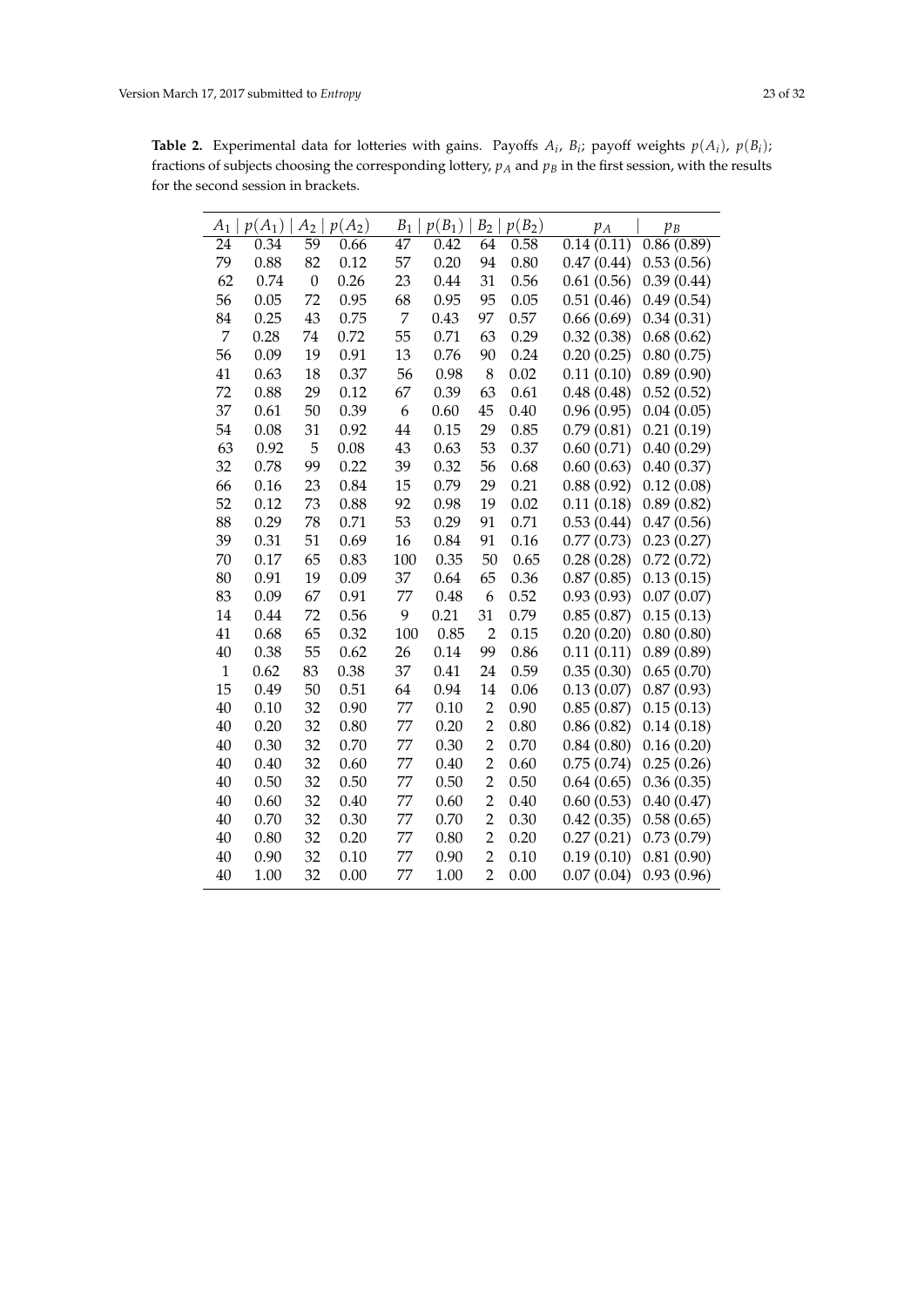| U(A)               | U(B)  | f(A)  | f(B)  | q(A)             | q(B)                      | $\Delta\%$ |
|--------------------|-------|-------|-------|------------------|---------------------------|------------|
| $\overline{47.10}$ | 56.86 | 0.453 | 0.547 | $-0.313(-0.343)$ | $0.\overline{313(0.343)}$ | 19         |
| 79.36              | 86.60 | 0.478 | 0.522 | $-0.008(-0.038)$ | 0.008(0.038)              | 8.8        |
| 45.88              | 27.48 | 0.625 | 0.375 | $-0.015(-0.065)$ | 0.015(0.065)              | 50         |
| 71.20              | 69.35 | 0.507 | 0.493 | $0.003(-0.047)$  | $-0.003(0.047)$           | 2.8        |
| 53.25              | 58.30 | 0.477 | 0.523 | 0.183(0.213)     | $-0.183(-0.213)$          | 9.2        |
| 55.24              | 57.32 | 0.491 | 0.509 | $-0.171(-0.111)$ | 0.171(0.111)              | 3.6        |
| 22.33              | 31.48 | 0.415 | 0.585 | $-0.215(-0.165)$ | 0.215(0.165)              | 34         |
| 32.49              | 55.04 | 0.371 | 0.629 | $-0.261(-0.271)$ | 0.261(0.271)              | 52         |
| 66.84              | 64.56 | 0.509 | 0.491 | $-0.029(-0.029)$ | 0.029(0.029)              | 3.6        |
| 42.07              | 21.60 | 0.661 | 0.339 | 0.299(0.289)     | $-0.299(-0.289)$          | 64         |
| 32.84              | 31.25 | 0.512 | 0.488 | 0.278(0.298)     | $-0.278(-0.298)$          | 4.8        |
| 58.36              | 46.70 | 0.555 | 0.445 | 0.045(0.155)     | $-0.045(-0.155)$          | 22         |
| 46.74              | 50.56 | 0.480 | 0.520 | 0.120(0.150)     | $-0.120(-0.150)$          | 8          |
| 29.88              | 17.94 | 0.625 | 0.375 | 0.255(0.295)     | $-0.255(-0.295)$          | 50         |
| 70.48              | 90.54 | 0.438 | 0.562 | $-0.328(-0.258)$ | 0.328(0.258)              | 25         |
| 80.90              | 79.98 | 0.503 | 0.497 | $0.027(-0.063)$  | $-0.027(0.063)$           | 1.2        |
| 47.28              | 28.00 | 0.628 | 0.372 | 0.142(0.102)     | $-0.142(-0.102)$          | 51         |
| 65.85              | 67.50 | 0.494 | 0.506 | $-0.214(-0.214)$ | 0.214(0.214)              | 2.4        |
| 74.51              | 47.08 | 0.613 | 0.387 | 0.257(0.237)     | $-0.257(-0.237)$          | 45         |
| 68.44              | 40.08 | 0.631 | 0.369 | 0.299(0.299)     | $-0.299(-0.299)$          | 52         |
| 46.48              | 26.38 | 0.638 | 0.362 | 0.212(0.232)     | $-0.212(-0.232)$          | 55         |
| 48.68              | 85.30 | 0.363 | 0.637 | $-0.163(-0.163)$ | 0.163(0.163)              | 55         |
| 49.30              | 86.20 | 0.364 | 0.636 | $-0.254(-0.254)$ | 0.254(0.254)              | 54         |
| 32.16              | 29.33 | 0.523 | 0.477 | $-0.173(-0.223)$ | 0.173(0.223)              | 9.2        |
| 32.85              | 61.00 | 0.350 | 0.650 | $-0.220(-0.280)$ | 0.220(0.280)              | 60         |
| 32.80              | 9.50  | 0.775 | 0.225 | 0.075(0.095)     | $-0.075(-0.095)$          | 110        |
| 33.60              | 17.00 | 0.664 | 0.336 | 0.196(0.156)     | $-0.196(-0.156)$          | 66         |
| 34.40              | 24.50 | 0.584 | 0.416 | 0.256(0.216)     | $-0.256(-0.216)$          | 34         |
| 35.20              | 32.00 | 0.524 | 0.476 | 0.226(0.216)     | $-0.226(-0.216)$          | 9.6        |
| 36.00              | 39.50 | 0.477 | 0.523 | 0.163(0.173)     | $-0.163(-0.173)$          | 9.2        |
| 36.80              | 47.00 | 0.439 | 0.561 | 0.161(0.091)     | $-0.161(-0.091)$          | 24         |
| 37.60              | 54.50 | 0.408 | 0.592 | $0.012 (-0.058)$ | $-0.012(0.058)$           | 37         |
| 38.40              | 62.00 | 0.382 | 0.618 | $-0.112(-0.172)$ | 0.112(0.172)              | 47         |
| 39.20              | 69.50 | 0.361 | 0.639 | $-0.171(-0.261)$ | 0.171(0.261)              | 56         |
| 40.00              | 77.00 | 0.342 | 0.658 | $-0.272(-0.302)$ | 0.272(0.302)              | 63         |

**Table 3.** Lotteries with gains. Expected utilities  $U(A)$ ,  $U(B)$ ; utility factors  $f(A)$ ,  $f(B)$ ; attraction factors  $q(A)$  and  $q(B)$  (results for the second session in brackets). The utility difference  $\Delta$  in percents.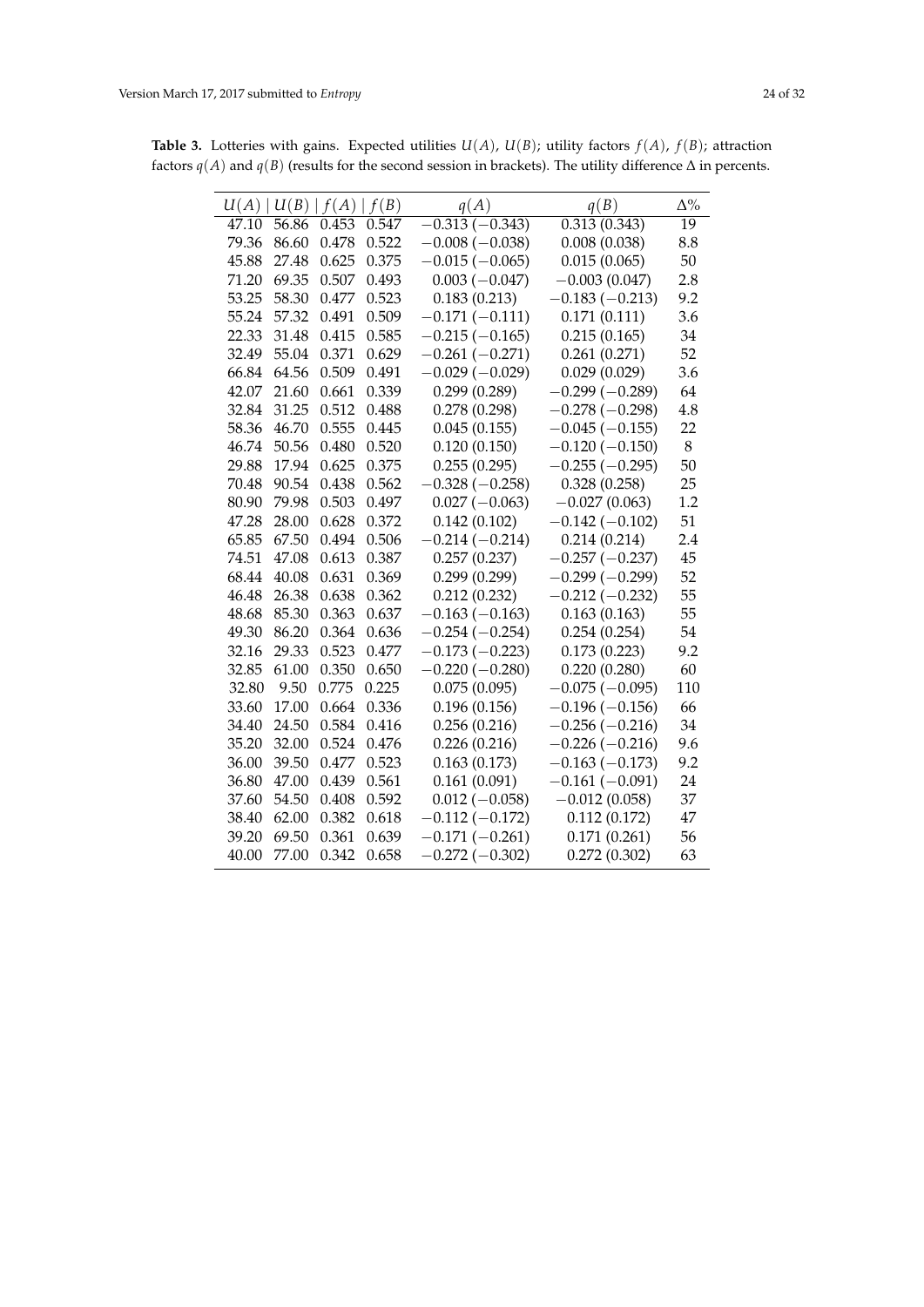**Table 4.** Experimental data for lotteries with losses. Payoffs  $A_i$ ,  $B_i$ ; payoff weights  $p(A_i)$ ,  $p(B_i)$ ; fractions of subjects choosing the corresponding lottery, *p<sup>A</sup>* and *p<sup>B</sup>* (results for the second session in brackets).

| $A_2   p(A_2)$<br>$p(A_1)$<br>$A_1$ | $p(B_2)$<br>$p(B_1)$<br>$B_2$  <br>$B_1$ | $p_A$<br>$p_B$           |
|-------------------------------------|------------------------------------------|--------------------------|
| $-15$<br>$-67$<br>0.16<br>0.84      | $-56$<br>$-83$<br>0.72<br>0.28           | 0.23(0.25)<br>0.77(0.75) |
| $-56$<br>$-19$<br>0.13<br>0.87      | $-32$<br>0.70<br>$-37$<br>0.30           | 0.15(0.17)<br>0.85(0.83) |
| 0.29<br>$-28$<br>0.71<br>$-67$      | 0.05<br>$-44$<br>0.95<br>$-46$           | 0.72(0.71)<br>0.28(0.29) |
| $-40$<br>0.82<br>$-90$<br>0.18      | 0.17<br>$-46$<br>0.83<br>$-64$           | 0.56(0.58)<br>0.44(0.42) |
| $-25$<br>0.29<br>$-86$<br>0.71      | $-99$<br>0.24<br>$-38$<br>0.76           | 0.44(0.41)<br>0.56(0.59) |
| $-46$<br>0.60<br>$-21$<br>0.40      | $-99$<br>0.42<br>0.58<br>$-37$           | 0.96(0.92)<br>0.04(0.08) |
| $-15$<br>0.48<br>$-91$<br>0.52      | 0.28<br>0.72<br>$-48$<br>$-74$           | 0.70(0.68)<br>0.30(0.32) |
| 0.53<br>$-93$<br>$-26$<br>0.47      | 0.80<br>$-52$<br>$-93$<br>0.20           | 0.46(0.50)<br>0.54(0.50) |
| 0.49<br>$-54$<br>$-1$<br>0.51       | $-33$<br>0.77<br>$-30$<br>0.23           | 0.73(0.72)<br>0.27(0.28) |
| 0.99<br>$-13$<br>0.01<br>$-24$      | 0.44<br>$-15$<br>$-62$<br>0.56           | 0.21(0.16)<br>0.79(0.84) |
| $-67$<br>0.79<br>$-37$<br>0.21      | -97<br>$\theta$<br>0.46<br>0.54          | 0.34(0.37)<br>0.66(0.63) |
| $-58$<br>0.56<br>$-80$<br>0.44      | $-58$<br>0.86<br>$-97$<br>0.14           | 0.43(0.43)<br>0.57(0.57) |
| 0.63<br>0.37<br>$-96$<br>$-38$      | 0.17<br>$-69$<br>0.83<br>$-12$           | 0.20(0.11)<br>0.80(0.89) |
| $-55$<br>0.59<br>$-77$<br>0.41      | $-30$<br>0.47<br>$-61$<br>0.53           | 0.89(0.92)<br>0.11(0.08) |
| 0.13<br>$-76$<br>$-29$<br>0.87      | $-100$ 0.55<br>0.45<br>$-28$             | 0.66(0.71)<br>0.34(0.29) |
| 0.84<br>$-57$<br>$-90$<br>0.16      | $-63$<br>0.25<br>$-30$<br>0.75           | 0.13(0.07)<br>0.87(0.93) |
| $-29$<br>0.86<br>$-30$<br>0.14      | $-43$<br>0.74<br>$-17$<br>0.26           | 0.79(0.74)<br>0.21(0.26) |
| $-8$<br>0.66<br>$-95$<br>0.34       | $-42$<br>0.93<br>$-30$<br>0.07           | 0.54(0.50)<br>0.46(0.50) |
| $-35$<br>0.39<br>$-72$<br>0.61      | $-28$<br>0.24<br>$-57$<br>0.76           | 0.18(0.23)<br>0.82(0.77) |
| 0.51<br>$-26$<br>$-76$<br>0.49      | $-48$<br>0.77<br>$-34$<br>0.23           | 0.35(0.30)<br>0.65(0.70) |
| 0.73<br>$-73$<br>$-54$<br>0.27      | $-42$<br>0.17<br>$-70$<br>0.83           | 0.41(0.38)<br>0.59(0.62) |
| 0.49<br>$-92$<br>0.51<br>$-66$      | $-97$<br>0.78<br>$-34$<br>0.22           | 0.55(0.58)<br>0.45(0.42) |
| -9<br>0.56<br>$-56$<br>0.44         | $-15$<br>$-80$<br>0.64<br>0.36           | 0.79(0.86)<br>0.21(0.14) |
| $-61$<br>0.96<br>$-56$<br>0.04      | 0.34<br>$-63$<br>$-7$<br>0.66            | 0.11(0.10)<br>0.89(0.90) |
| $-4$ 0.56<br>$-80$<br>0.44          | 0.04<br>$-58$<br>0.96<br>$-46$           | 0.76(0.74)<br>0.24(0.26) |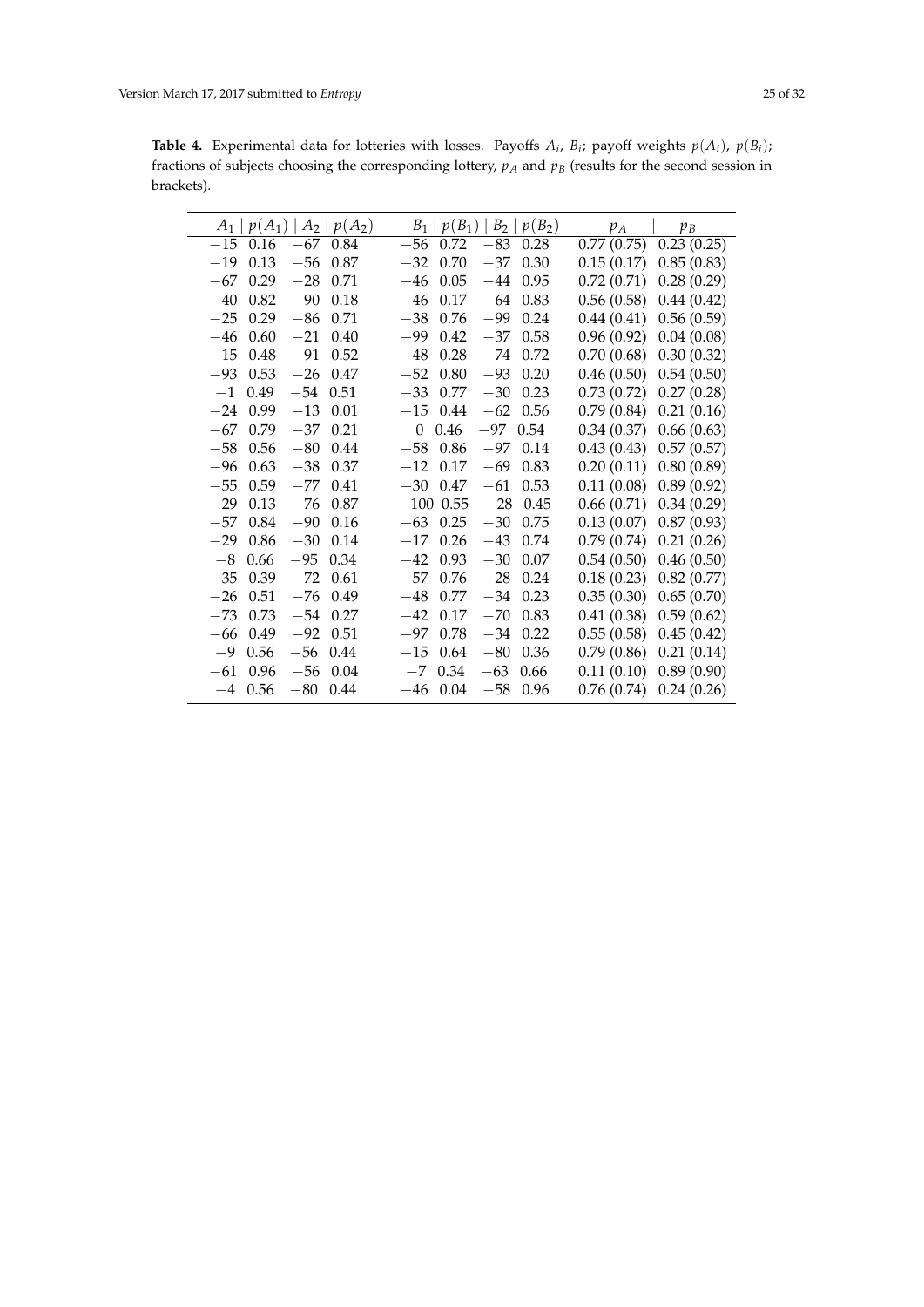| C(A)  | C(B)  | f(A)  | f(B)  | q(A)             | q(B)             | $\Delta\%$     |
|-------|-------|-------|-------|------------------|------------------|----------------|
| 58.68 | 63.56 | 0.520 | 0.480 | 0.250(0.230)     | $-0.250(-0.230)$ | $\overline{8}$ |
| 51.19 | 33.50 | 0.396 | 0.604 | $-0.246(-0.226)$ | 0.246(0.226)     | 42             |
| 39.31 | 44.10 | 0.529 | 0.471 | 0.191(0.181)     | $-0.191(-0.181)$ | 12             |
| 49.00 | 60.94 | 0.554 | 0.446 | 0.006(0.026)     | $-0.006(-0.026)$ | 22             |
| 68.31 | 52.64 | 0.435 | 0.565 | $0.005(-0.025)$  | $-0.005(0.025)$  | 26             |
| 36.00 | 63.04 | 0.637 | 0.363 | 0.323(0.283)     | $-0.323(-0.283)$ | 55             |
| 54.52 | 66.72 | 0.550 | 0.450 | 0.150(0.130)     | $-0.150(-0.130)$ | 20             |
| 61.51 | 60.20 | 0.495 | 0.505 | $-0.035(0.005)$  | $0.035(-0.005)$  | $\overline{2}$ |
| 28.03 | 32.31 | 0.535 | 0.465 | 0.195(0.185)     | $-0.195(-0.185)$ | 14             |
| 23.89 | 41.32 | 0.634 | 0.366 | 0.156(0.206)     | $-0.156(-0.206)$ | 54             |
| 60.70 | 52.38 | 0.463 | 0.537 | $-0.123(-0.093)$ | 0.123(0.093)     | 15             |
| 67.68 | 63.46 | 0.484 | 0.516 | $-0.054(-0.054)$ | 0.054(0.054)     | 6.4            |
| 74.54 | 59.31 | 0.443 | 0.557 | $-0.250(-0.243)$ | 0.243(0.333)     | 23             |
| 64.02 | 46.43 | 0.420 | 0.580 | $-0.310(-0.340)$ | 0.310(0.340)     | 32             |
| 69.89 | 67.60 | 0.492 | 0.508 | 0.168(0.218)     | $-0.168(-0.218)$ | 3.2            |
| 62.28 | 38.25 | 0.380 | 0.620 | $-0.250(-0.310)$ | 0.250(0.310)     | 48             |
| 29.14 | 36.24 | 0.554 | 0.446 | 0.236(0.186)     | $-0.236(-0.186)$ | 22             |
| 37.58 | 41.16 | 0.523 | 0.477 | $0.017(-0.023)$  | $-0.017(0.023)$  | 9.2            |
| 57.57 | 50.04 | 0.465 | 0.535 | $-0.285(-0.235)$ | 0.285(0.235)     | 14             |
| 50.50 | 44.78 | 0.470 | 0.530 | $-0.120(-0.170)$ | 0.120(0.170)     | 12             |
| 67.87 | 65.24 | 0.490 | 0.510 | $-0.080(-0.110)$ | 0.080(0.110)     | $\overline{4}$ |
| 79.26 | 83.14 | 0.512 | 0.488 | 0.038(0.068)     | $-0.038(-0.068)$ | 4.8            |
| 29.68 | 38.40 | 0.564 | 0.436 | 0.226(0.296)     | $-0.226(-0.296)$ | 26             |
| 60.80 | 43.96 | 0.420 | 0.580 | $-0.310(-0.320)$ | 0.310(0.320)     | 32             |
| 37.44 | 57.52 | 0.606 | 0.394 | 0.154(0.134)     | $-0.154(-0.134)$ | 42             |

**Table 5.** Lotteries with losses. Expected costs  $C(A)$ ,  $C(B)$ ; utility factors  $f(A)$ ,  $f(B)$ ; attraction factors *q*(*A*) and *q*(*B*) (results for the second session in brackets). The utility difference ∆ in percents.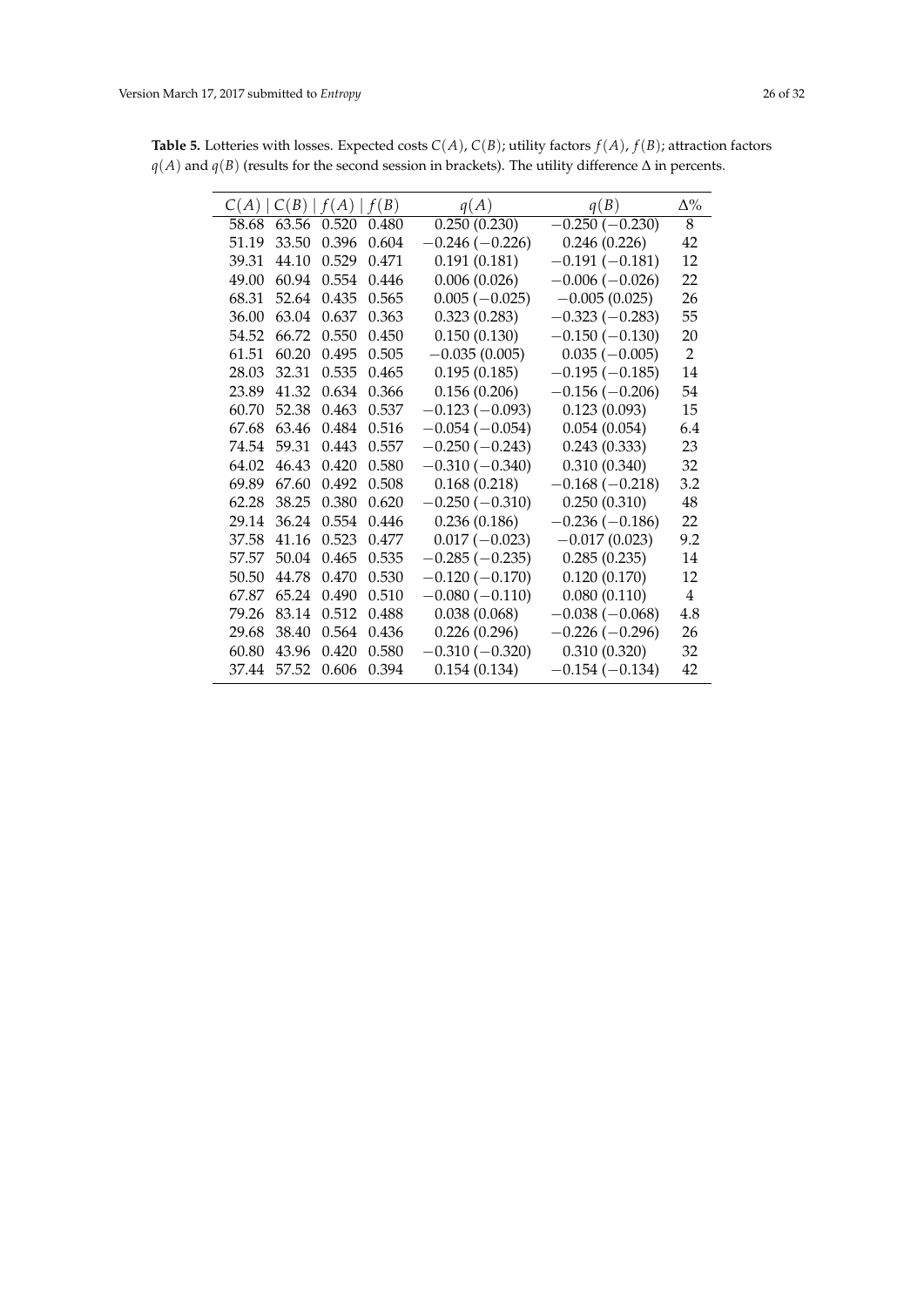**Table 6.** Experimental data for mixed lotteries, including gains and losses. Payoffs *A<sup>i</sup>* , *B<sup>i</sup>* ; payoff weights  $p(A_i)$ ,  $p(B_i)$ ; fractions of subjects choosing the corresponding lottery,  $p_A$  and  $p_B$  (results for the second session in brackets).

| $A_1$  | $p(A_1)$ | A <sub>2</sub> | $p(A_2)$ | $\boldsymbol{B}_1$ | $p(B_1)$   | $\mathcal{B}_2$ | $p(B_2)$ | $p_A$      | $p_B$      |
|--------|----------|----------------|----------|--------------------|------------|-----------------|----------|------------|------------|
| $-91$  | 0.43     | 66             | 0.57     | $-83$              | 0.27       | 24              | 0.73     | 0.31(0.34) | 0.69(0.66) |
| $-82$  | 0.06     | 54             | 0.94     | 38                 | 0.91       | $-73$           | 0.09     | 0.85(0.85) | 0.15(0.15) |
| $-70$  | 0.79     | 98             | 0.21     | $-85$              | 0.65       | 93              | 0.35     | 0.37(0.35) | 0.63(0.65) |
| $-8$   | 0.37     | 52             | 0.63     | 23                 | 0.87       | $-39$           | 0.13     | 0.87(0.82) | 0.13(0.18) |
| 96     | 0.61     | 67             | 0.39     | 71                 | 0.50       | $-26$           | 0.50     | 0.49(0.52) | 0.51(0.48) |
| $-47$  | 0.43     | 63             | 0.57     | $-69$              | 0.02       | 14              | 0.98     | 0.38(0.39) | 0.62(0.61) |
| $-70$  | 0.39     | 19             | 0.61     | 8                  | $0.30 -37$ |                 | 0.70     | 0.64(0.61) | 0.36(0.39) |
| $-100$ | 0.59     | 81             | 0.41     | $-73$              | 0.47       | 15              | 0.53     | 0.36(0.46) | 0.64(0.54) |
| $-73$  | 0.92     | 96             | 0.08     | 16                 | 0.11       | $-48$           | 0.89     | 0.29(0.35) | 0.71(0.65) |
| $-31$  | 0.89     | 27             | 0.11     | 26                 | 0.36       | $-48$           | 0.64     | 0.31(0.37) | 0.69(0.63) |
| $-39$  | 0.86     | 83             | 0.14     | 8                  | 0.80       | $-88$           | 0.20     | 0.44(0.44) | 0.56(0.56) |
| 77     | 0.74     | $-23$          | 0.26     | 75                 | 0.67       | $-7$            | 0.33     | 0.34(0.40) | 0.66(0.60) |
| $-33$  | 0.91     | 28             | 0.09     | 9                  | $0.27 -67$ |                 | 0.73     | 0.72(0.72) | 0.28(0.28) |
| 75     | 0.93     | $-90$          | 0.07     | 96                 | 0.87       | $-89$           | 0.13     | 0.48(0.37) | 0.52(0.63) |
| 67     | 0.99     | $-3$           | 0.01     | 74                 | 0.68       | $-2$            | 0.32     | 0.87(0.85) | 0.13(0.15) |
| 58     | 0.48     | $-5$           | 0.52     | $-40$              | 0.40       | 96              | 0.60     | 0.42(0.48) | 0.58(0.52) |
| $-55$  | 0.07     | 95             | 0.93     | $-13$              | 0.48       | 99              | 0.52     | 0.75(0.77) | 0.25(0.23) |
| $-51$  | 0.97     | 30             | 0.03     | $-89$              | 0.68       | 46              | 0.32     | 0.23(0.30) | 0.77(0.70) |
| $-26$  | 0.86     | 82             | 0.14     | $-39$              | 0.60       | 31              | 0.40     | 0.49(0.50) | 0.51(0.50) |
| $-90$  | 0.88     | 88             | 0.12     | $-86$              | 0.80       | 14              | 0.20     | 0.58(0.63) | 0.42(0.37) |
| $-78$  | 0.87     | 45             | 0.13     | $-69$              | 0.88       | 83              | 0.12     | 0.13(0.08) | 0.87(0.92) |
| 17     | 0.96     | 48             | 0.04     | $-60$              | 0.49       | 84              | 0.51     | 0.61(0.67) | 0.39(0.33) |
| $-49$  | 0.38     | $\overline{2}$ | 0.62     | 19                 | 0.22       | $-18$           | 0.78     | 0.27(0.30) | 0.73(0.70) |
| $-59$  | 0.28     | 96             | 0.72     | $-4$               | 0.04       | 63              | 0.96     | 0.20(0.17) | 0.80(0.83) |
| 98     | 0.50     | $-24$          | 0.50     | $-76$              | 0.14       | 46              | 0.86     | 0.67(0.63) | 0.33(0.37) |
| $-20$  | 0.50     | 60             | 0.50     | $\boldsymbol{0}$   | 0.50       | 0               | 0.50     | 0.73(0.73) | 0.27(0.27) |
| $-30$  | 0.50     | 60             | 0.50     | $\theta$           | 0.50       | 0               | 0.50     | 0.71(0.64) | 0.29(0.36) |
| $-40$  | 0.50     | 60             | 0.50     | $\theta$           | 0.50       | 0               | 0.50     | 0.70(0.55) | 0.30(0.45) |
| $-50$  | 0.50     | 60             | 0.50     | $\theta$           | 0.50       | 0               | 0.50     | 0.61(0.62) | 0.39(0.38) |
| $-60$  | 0.50     | 60             | 0.50     | $\boldsymbol{0}$   | 0.50       | 0               | 0.50     | 0.48(0.44) | 0.52(0.56) |
| $-70$  | 0.50     | 60             | 0.50     | $\theta$           | 0.50       | 0               | 0.50     | 0.37(0.35) | 0.63(0.65) |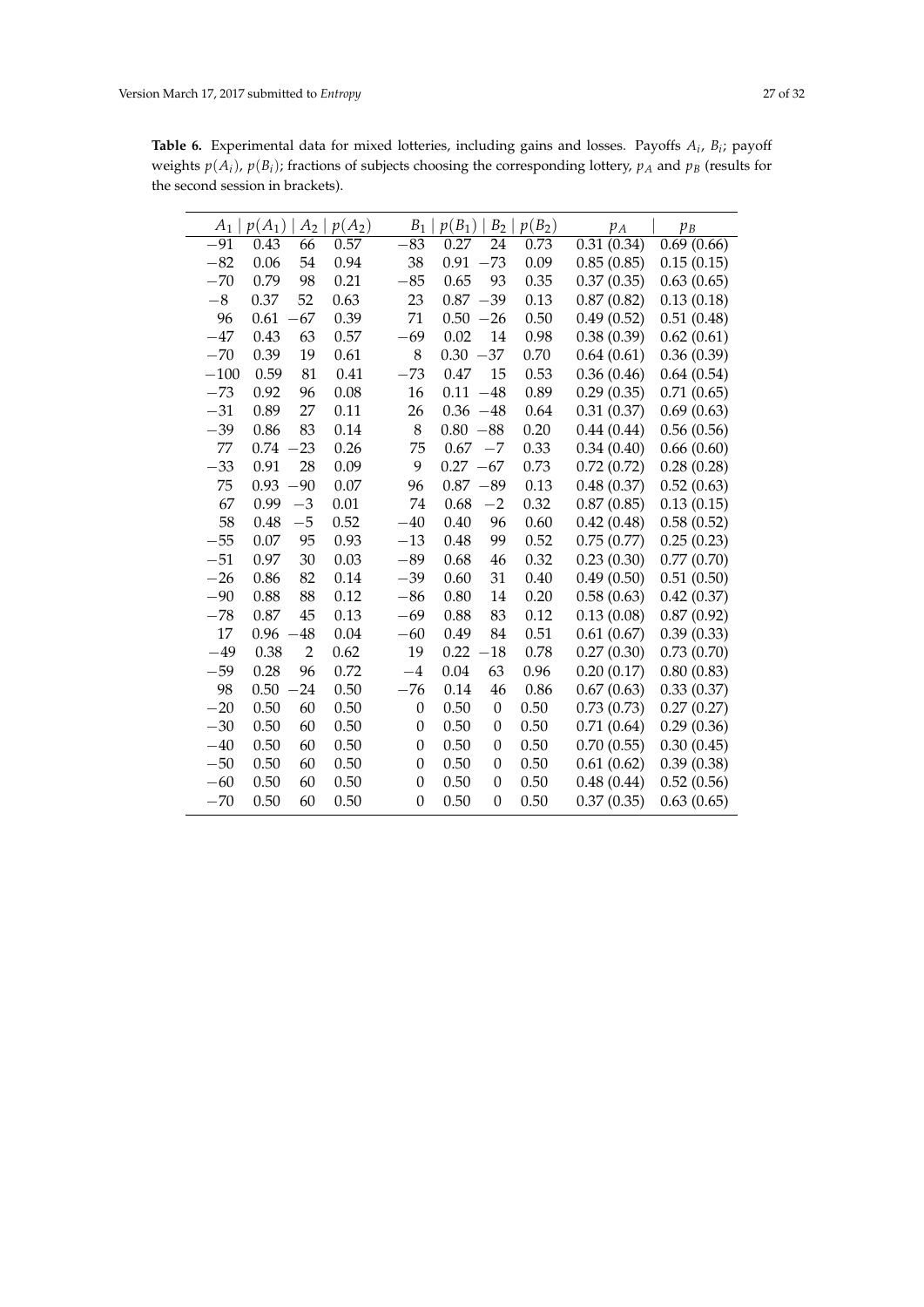**Table 7.** Mixed lotteries containing gains and losses. Expected utilities  $U(A)$ ,  $U(B)$ ; utility factors  $f(A)$ ,  $f(B)$ ; attraction factors  $g(A)$  and  $g(B)$  (results for the second session in brackets). The utility difference ∆ in percents.

| U(A)     |                  | U(B)   f(A)      | f(B)             | q(A)             | q(B)             | $\Delta\%$       |
|----------|------------------|------------------|------------------|------------------|------------------|------------------|
| $-3.22$  | $-4.89$          | 0.603            | 0.397            | $-0.293(-0.263)$ | 0.293(0.263)     | 41               |
| 45.84    | 28.01            | 0.621            | 0.379            | 0.229(0.229)     | $-0.229(-0.229)$ | 48               |
| $-34.72$ | $-22.70$         | 0.395            | 0.605            | $-0.025(-0.045)$ | 0.025(0.045)     | 42               |
| 29.80    | 14.94            | 0.666            | 0.334            | 0.204(0.154)     | $0.204(-0.154)$  | 66               |
| 32.43    | 22.50            | 0.590            | 0.410            | $-0.100(-0.070)$ | 0.100(0.070)     | 36               |
| 15.70    | 12.34            | 0.560            | 0.440            | $-0.180(-0.170)$ | 0.180(0.170)     | 24               |
| $-15.71$ | $-23.50$         | 0.559            | 0.401            | 0.041(0.011)     | $-0.041(-0.011)$ | 32               |
| $-25.79$ | $-26.36$         | 0.505            | 0.495            | $-0.145(-0.045)$ | 0.145(0.045)     | $\overline{2}$   |
| $-59.48$ | $-40.96$         | 0.408            | 0.592            | $-0.118(-0.058)$ | 0.118(0.058)     | 37               |
| $-24.62$ | $-21.36$         | 0.465            | 0.535            | $-0.155(-0.095)$ | 0.155(0.095)     | 14               |
| $-21.92$ | $-11.20$         | 0.338            | 0.662            | 0.102(0.102)     | $-0.102(-0.102)$ | 65               |
| 51.00    | 47.94            | 0.515            | 0.485            | $-0.175(-0.115)$ | 0.175(0.115)     | 6                |
| $-27.51$ | $-46.48$         | 0.628            | 0.372            | 0.092(0.092)     | $-0.092(-0.092)$ | 51               |
| 63.45    | 71.95            | 0.469            | 0.531            | 0.011(0.099)     | $-0.011(-0.099)$ | 12               |
| 66.30    | 49.68            | 0.572            | 0.428            | 0.298(0.278)     | $-0.298(-0.278)$ | 29               |
| 25.24    | 41.60            | 0.378            | 0.622            | 0.042(0.102)     | $-0.042(-0.102)$ | 49               |
| 84.50    | 45.24            | 0.651            | 0.349            | 0.099(0.119)     | $-0.099(-0.119)$ | 60               |
| $-48.57$ | $-45.80$         | 0.485            | 0.515            | $-0.255(-0.185)$ | 0.255(0.185)     | 6                |
| $-10.88$ | $-11.00$         | 0.503            | 0.497            | $-0.013(-0.003)$ | 0.013(0.003)     | 1.2              |
| $-68.64$ | $-66.00$         | 0.490            | 0.510            | 0.090(0.140)     | $-0.090(-0.140)$ | $\overline{4}$   |
| $-62.01$ | $-50.76$         | 0.450            | 0.550            | $-0.320(-0.370)$ | 0.320(0.370)     | 20               |
| 14.40    | 13.44            | 0.517            | 0.483            | 0.093(0.153)     | $-0.093(-0.153)$ | 6.8              |
| $-17.38$ | $-9.86$          | 0.362            | 0.638            | $-0.092(-0.062)$ | 0.092(0.062)     | 55               |
| 52.60    | 60.32            | 0.466            | 0.534            | $-0.266(-0.296)$ | 0.266(0.296)     | 14               |
| 37.00    | 28.92            | 0.561            | 0.439            | 0.109(0.069)     | $-0.109(-0.069)$ | 24               |
| 20       | $\boldsymbol{0}$ | 1                | $\boldsymbol{0}$ | $-0.270(-0.270)$ | 0.270(0.270)     | 200              |
| 15       | $\theta$         | 1                | $\theta$         | $-0.290(-0.360)$ | 0.290(0.360)     | 200              |
| 10       | $\mathbf{0}$     | $\mathbf{1}$     | $\boldsymbol{0}$ | $-0.300(-0.450)$ | 0.300(0.450)     | 200              |
| 5        | $\theta$         | $\mathbf{1}$     | $\boldsymbol{0}$ | $-0.390(-0.380)$ | 0.390(0.380)     | 200              |
| $\theta$ | $\boldsymbol{0}$ | 0.5              | 0.5              | $-0.020(-0.060)$ | 0.020(0.060)     | $\boldsymbol{0}$ |
| $-5$     | $\boldsymbol{0}$ | $\boldsymbol{0}$ | $\mathbf{1}$     | $-0.370(-0.350)$ | 0.370(0.350)     | 200              |

**Acknowledgments:** We are indebted to R.O. Murphy and R.H.W. ten Brincke for their generosity in sharing the experimental data. One of the authors (V.I.Y.) appreciates the help from and discussions with E.P. Yukalova.

**Author Contributions:** V.I.Y. and D.S. contributed equally to this work.

**Conflicts of Interest:** The authors declare no conflict of interest.

## **References**

- <span id="page-27-0"></span>1. Williams, C.P.; Clearwater, S.H. *Explorations in Quantum Computing*; Springer: New York, 1988.
- 2. Nielsen, M.A.; Chuang, I.L. *Quantum Computation and Quantum Information*; Cambridge University: New York, 2000.
- <span id="page-27-1"></span>3. Keyl, M. Fundamentals of quantum information theory. *Phys. Rep.* **2002**, *369*, 431–548.
- <span id="page-27-2"></span>4. Eisert, J.; Wilkens, M. Quantum games. *J. Mod. Opt.* **2000**, *47*, 2543–2556.
- 5. Landsburg, S.E. Quantum game theory. *Am. Math. Soc.* **2004**, *51*, 394–399.
- 6. Guo, H.; Zhang, J.; Koehler, G.J. A survey of quantum games. *Decis. Support. Syst.* **2008**, *46*, 318–332.
- <span id="page-27-3"></span>7. Martinez-Martinez, I. A connection between quantum decision theory and quantum games: the Hamiltonian of strategic interaction. *J. Math. Psychol.* **2014**, *58*, 33–44.
- <span id="page-27-4"></span>8. Bohr, N. *Atomic Physics and Human Knowledge*; Wiley: New York, 1958.
- <span id="page-27-5"></span>9. Bohr, N. *Collected Works, Foundations of Quantum Physics*, Vol. 6; North-Holland: Amsterdam,1985.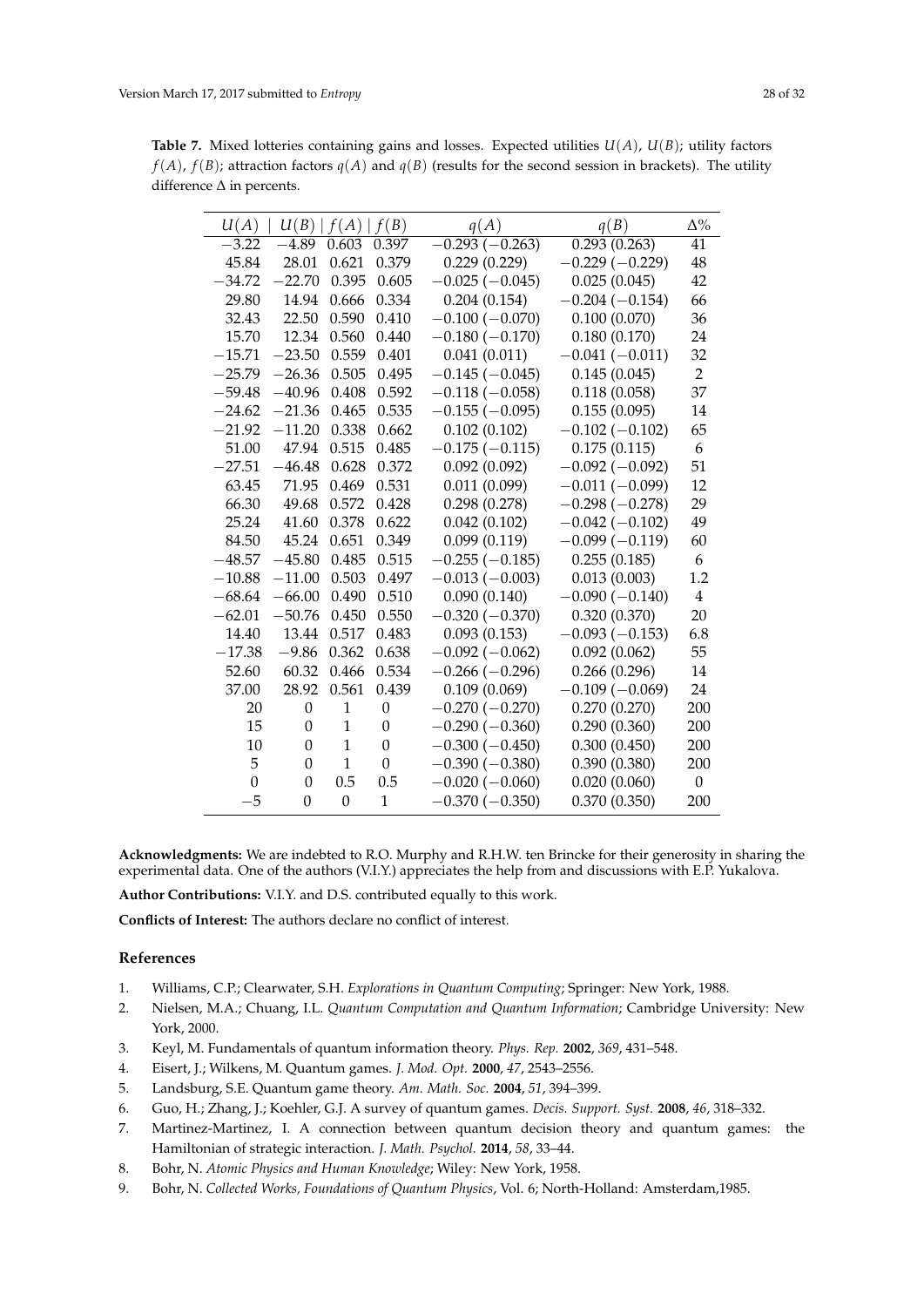- <span id="page-28-0"></span>10. Bohm, D.; Hiley, B. *The Undivided Universe: An Ontological Interpretation of Quantum Theory*; Routledge Chapman & Hall: London, 1993.
- <span id="page-28-1"></span>11. Dakic, B.; Suvakov, M.; Paterek, T.; Brukner, C. Efficient hidden-variable simulation of measurements in quantum experiments. *Phys. Rev. Lett.* **2008**, *101*, 190402.
- <span id="page-28-2"></span>12. Deutsch, D. Quantum theory of probability and decision. *Proc. Roy. Soc. London A* **1999**, *455*, 3129–3137.
- <span id="page-28-3"></span>13. Lewis, P.J. Uncertainty and probability for branching selves. *Stud. Hist. Philos. Mod. Phys.* **2007**, *38*, 1–14.
- <span id="page-28-4"></span>14. Lewis, P.J. Probability, self-location, and quantum branching. *Philos. Sci.* **2009**, *76*, 1009–1019.
- <span id="page-28-5"></span>15. Yukalov, V.I.; Sornette, D. Quantum decision theory as quantum theory of measurement. *Phys. Lett. A* **2008**, *372*, 6867–6871.
- <span id="page-28-25"></span>16. Yukalov, V.I.; Sornette, D. Physics of risk and uncertainty in quantum decision making. *Eur. Phys. J. B* **2009**, *71*, 533–548.
- <span id="page-28-22"></span>17. Yukalov, V.I.; Sornette, D. Mathematical structure of quantum decision theory. *Adv. Compl. Syst.* **2010**, *13*, 659–698.
- <span id="page-28-23"></span>18. Yukalov, V.I.; Sornette, D. Decision theory with prospect interference and entanglement. *Theor. Decis.* **2011**, *70*, 283–328.
- <span id="page-28-20"></span>19. Yukalov, V.I.; Sornette, D. Quantum probabilities of composite events in quantum measurements with multimode states. *Laser Phys.* **2013**, *23*, 105502.
- <span id="page-28-24"></span>20. Yukalov, V.I.; Sornette, D. Manipulating decision making of typical agents. *IEEE Trans. Syst. Man Cybern. Syst.* **2014**, *44*, 1155–1168.
- <span id="page-28-26"></span>21. Yukalov, V.I.; Sornette, D. Conditions for quantum interference in cognitive sciences. *Top. Cogn. Sci.* **2014**, *6*, 79–90.
- 22. Yukalov, V.I.; Sornette, D. Self-organization in complex systems as decision making. *Adv. Compl. Syst.* **2014**, *17*, 1450016.
- <span id="page-28-21"></span>23. Yukalov, V.I.; Sornette, D. Preference reversal in quantum decision theory. *Front. Psychol.* **2015**, *6*, 01538.
- <span id="page-28-6"></span>24. Yukalov, V.I.; Sornette, D. Quantum probability and quantum decision making. *Philos. Trans. Roy. Soc. A* **2016**, *374*, 20150100.
- <span id="page-28-7"></span>25. Cox, R.T. *The Algebra of Probable Inference*; Johns Hopkins Press: Baltimore, 1961.
- 26. Holik, F.; Saenz, M.; Plastino, A. A discussion on the origin of quantum probabilities. *Ann. Phys. (N.Y.)* **2014**, it 340, 293–310.
- 27. Holik, F.; Bosyk, G.M.; Bellomo. G. Quantum information as a non-Kolmogorovian generalization of Shannon's theory. *Entropy* **2015**, *17*, 7349-7373.
- <span id="page-28-8"></span>28. Holik, F.; Plastino, A.; Saenz, M. Natural information measures in Cox approach for contextual probabilistic theories. *Quant. Inf. Comput.* **2016**, *16*, 0115-0133.
- <span id="page-28-9"></span>29. Neumann, J. von; Morgenstern, O. *Theory of Games and Economic Behavior*; Princeton University: Princeton, 1953.
- <span id="page-28-10"></span>30. Savage, L.J. *The Foundations of Statistics*; Wiley: New York, 1954.
- <span id="page-28-11"></span>31. Arrow, K.J. *Essays in the Theory of Risk Bearing*; Chicago: Markham: Chicago, 1971.
- <span id="page-28-12"></span>32. Pratt, J.W. Risk aversion in the small and in the large. *Econometrica* **1964**, *32*, 122–136.
- <span id="page-28-13"></span>33. Rothschild, M.; Stiglitz, J. Increasing risk: a definition. *J. Econ. Theor.* **1970**, *2*, 225–243.
- <span id="page-28-14"></span>34. Rothschild, M.; Stiglitz, J. Increasing risk: its economic consequences. *J. Econ. Theor.* **1971**, *3*, 66–84.
- <span id="page-28-15"></span>35. Friedman, M.; Savage, L. The utility analysis of choices involving risk. *J. Polit. Econ.* **1948**, *56*, 279–304.
- <span id="page-28-16"></span>36. Markowitz, H. The utility of wealth. *J. Polit. Econ.* **1952**, *60*, 151–158.
- <span id="page-28-17"></span>37. Lindgren, B.W. *Elements of Decision Theory*; Macmillan: New York, 1971.
- 38. White, D.I. *Fundamentals of Decision Theory*; Elsevier: New York, 1976.
- 39. Rivett, P. *Model Building for Decision Analysis*; Wiley: Chichester, 1980.
- 40. Berger, J.O. *Statistical Decision Theory and Bayesian Analysis*; Springer: New York, 1985.
- 41. Marshall, K.T.; Oliver, R.M. *Decision Making and Forecasting*; McGraw-Hill: New York, 1995.
- 42. Bather, J. *Decision Theory*; Wiley: Chichester, 2000.
- 43. French, S.; Insua, D.R. *Statistical Decision Theory*; Arnold: London, 2000.
- 44. Raiffa, H.; Schlaifer, R. *Applied Statistical Decision Theory*; Wiley: New York, 2000.
- 45. Weirich, P. *Decision Space*; Cambridge University: Cambridge, 2001.
- <span id="page-28-19"></span><span id="page-28-18"></span>46. Gollier, C. *Economics of Risk and Time*; MIT: Cambridge, 2001.
- 47. Ariely, D. *Predictably Irrational*; Harper: New York, 2008.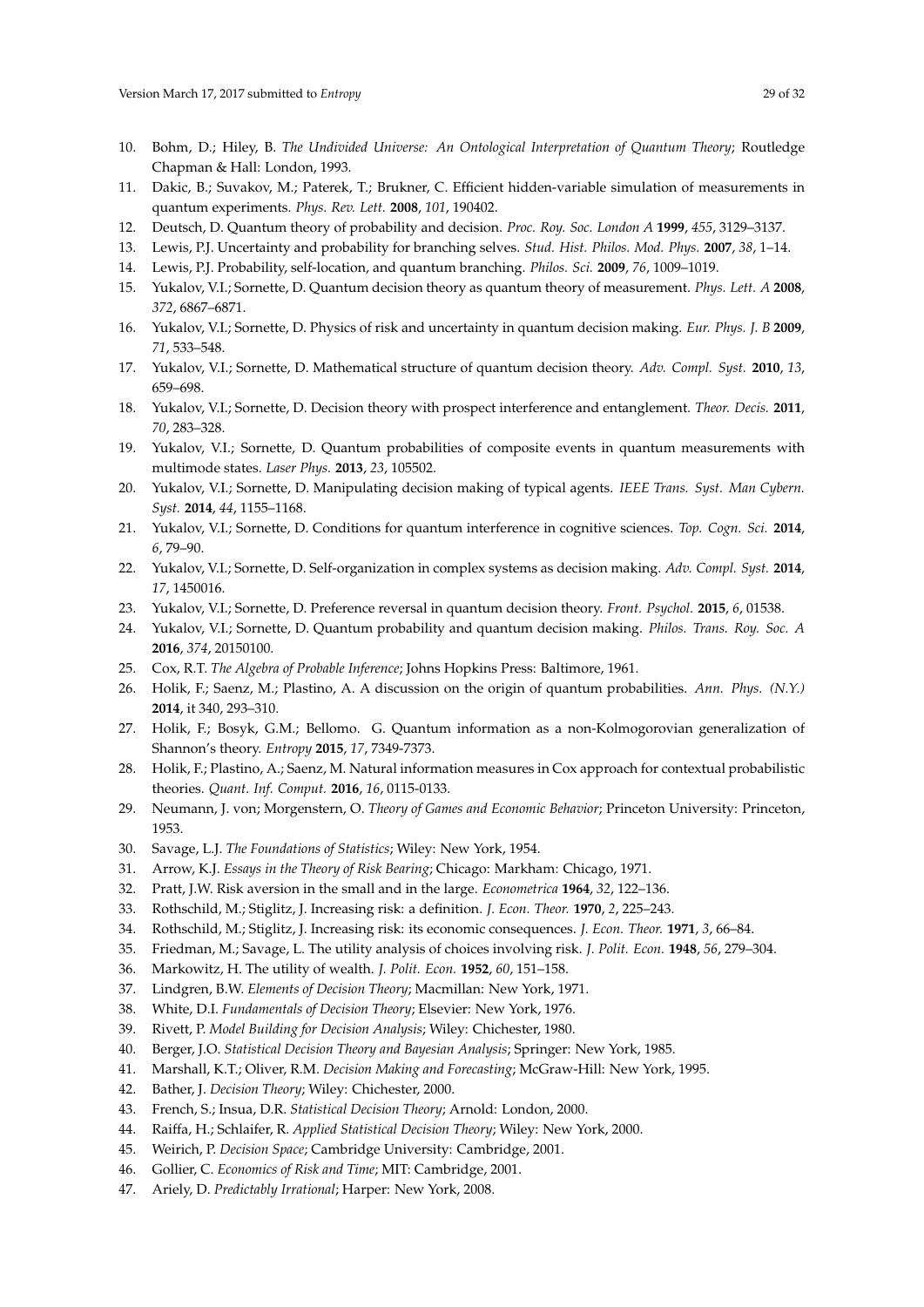- <span id="page-29-0"></span>48. Allais, M. Le comportement de l'homme rationnel devant le risque: critique des postulats et axiomes de l'ecole Americaine. *Econometrica* **1953**, *21*, 503–546.
- <span id="page-29-1"></span>49. Edwards, W. The prediction of decision among bets. *J. Exp. Psychol.* **1955**, *50*, 200–204.
- <span id="page-29-2"></span>50. Edwards, W. Subjective probabilities inferred from decisions. *Psychol. Rev.* **1962**, *69*, 109–135.
- <span id="page-29-3"></span>51. Ellsberg, D. Risk, ambiguity, and the Savage axioms. *Quart. J. Econ.* **1961**, *75*, 643–669.
- <span id="page-29-4"></span>52. Camerer, C.F.; Loewenstein, G.; Rabin, R. (Eds.) *Advances in Behavioral Economics*; Princeton University: Princeton, 2003.
- <span id="page-29-5"></span>53. Machina, M.J. Non-expected utility theory. In Durlauf, S.N.; Blume, L.E. (Eds.) *New Palgrave Dictionary of Economics*; Macmillan: New York, 2008.
- <span id="page-29-6"></span>54. Kahneman, D.; Tversky, A. Prospect theory: an analysis of decision under risk. *Econometrica* **1979**, *47*, 263–292.
- <span id="page-29-7"></span>55. Karmarkar, U. Subjectively weighted utility: a descriptive extension of the expected utility model. *Org. Behav. Human Perform.* **1978**, *21*, 61–72.
- 56. Karmarkar, U. Subjectively weighted utility and the Allais paradox. *Org. Behav. Human Perform.* **1979**, *24*, 67–72.
- <span id="page-29-8"></span>57. Chew, S. A generalization of the quasilinear mean with applications to the measurement of income inequality and decision theory resolving the Allais paradox. *Econometrica* **1983**, *51*, 1065–1092.
- <span id="page-29-9"></span>58. Loomes, G.; Sugden, R. Incorporating a stochastic element into decision theories. *Eur. Econ. Rev.* **1995**, *39*, 641–648.
- <span id="page-29-10"></span>59. Hey, J. The economics of optimism and pessimism: a definition and some applications. *Kyklos* **1984**, *37*, 181–205.
- <span id="page-29-11"></span>60. Yaari, M. The dual theory of choice under risk. *Econometrica* **1987**, *55*, 95–115.
- <span id="page-29-12"></span>61. Green, J.; Jullien, B. Ordinal independence in nonlinear utility theory. *J. Risk Uncert.* **1988**, *1*, 355–387
- <span id="page-29-13"></span>62. Chew, S.; Epstein, L.; Segal, U. Mixture symmetry and quadratic utility. *Econometrica* **1991**, *59*, 139–163.
- <span id="page-29-14"></span>63. Kothiyal, A.; Spinu, V.; Wakker, P.P. An experimental test of prospect theory for predicting choice under ambiguity. *J. Risk Uncert.* **2014**, *48*, 1–17.
- <span id="page-29-15"></span>64. Hey, J.D.; Pace. N. The explanatory and predictive power of non-two-stage probability theories of decision making under ambiguity. *J. Risk Uncert.* **2014** *49*, 1–29.
- <span id="page-29-16"></span>65. Safra, Z.; Segal, U. Calibration results for non-expected utility theories. *Econometrica* **2008**, *76*, 1143–1166.
- <span id="page-29-17"></span>66. Al-Najjar, N.I.; Weinstein, J. The ambiguity aversion literature: a critical assessment. *Econ. Philos.* **2009** *25*, 249–284.
- <span id="page-29-18"></span>67. Al-Najjar, N.I.; Weinstein, J. The ambiguity aversion literature: a critical assessment. *Econ. Philos.* **2009** *25*, 357–369.
- <span id="page-29-19"></span>68. Bohr, N. Light and life. *Nature* **1933**, *131*, 421–423; 457–459.
- <span id="page-29-20"></span>69. Neumann, J. von *Mathematical Foundations of Quantum Mechanics*; Princeton University: Princeton, 1955.
- <span id="page-29-21"></span>70. Baaquie, B.E. *Quantum Finance*; Cambridge University: Cambridge, 2004.
- 71. Khrennikov, A. *Ubiquitos Quantum Structure*; Springer: Berlin, 2010.
- 72. Busemeyer, J.R.; Bruza, P. *Quantum Models of Cognition and Decision*; Cambridge University: Cambridge, 2012.
- 73. Haven, E.; Khrennikov, A. *Quantum Social Science*; Cambridge University: Cambridge, 2013.
- <span id="page-29-22"></span>74. Bagarello, F. *Quantum Dynamics for Classical Systems*; Wiley: Hoboken, 2013.
- <span id="page-29-23"></span>75. Yukalov, V.I.; Sornette, D. Processing information in quantum decision theory. *Entropy* **2009**, *11*, 1073–1120.
- 76. Sornette, D. Physics and financial economics (1776-2014): puzzles, Ising and agent-based models. *Rep. Prog. Phys.* **2014**, *77*, 062001.
- <span id="page-29-24"></span>77. Ashtiani, M.; Azgomi, M.A. A survey of quantum-like approaches to decision making and cognition. *Math. Soc. Sci.* **2015**, *75*, 49–50.
- <span id="page-29-25"></span>78. Simon, H.A. A behavioral model of rational choice. *Quart. J. Econ.* **1955**, *69*, 99–118.
- <span id="page-29-26"></span>79. Cialdini, R.B. The science of persuasion. *Scient. Am.* **2001**, *284*, 76–81.
- 80. Loewenstein, G.; Rick, S.; Cohen, J.D. Neuroeconomics. *Ann. Rev. Psychol.* **2008**, *59*, 647–672.
- <span id="page-29-27"></span>81. Hens, T.; Bachmann, K. *Behavioral Finance for Private Banking*; Wiley: Chichester, 2008.
- <span id="page-29-28"></span>82. Malvergne, Y.; Sornette, D. *Extreme Financial Risks*; Springer: Berlin, 2006.
- <span id="page-29-29"></span>83. Marley, A.A.J. A historical and contemporary perspective on random scale representations of choice probabilities and reaction time. *J. Math. Psychol.* **1990**, *34*, 81–87.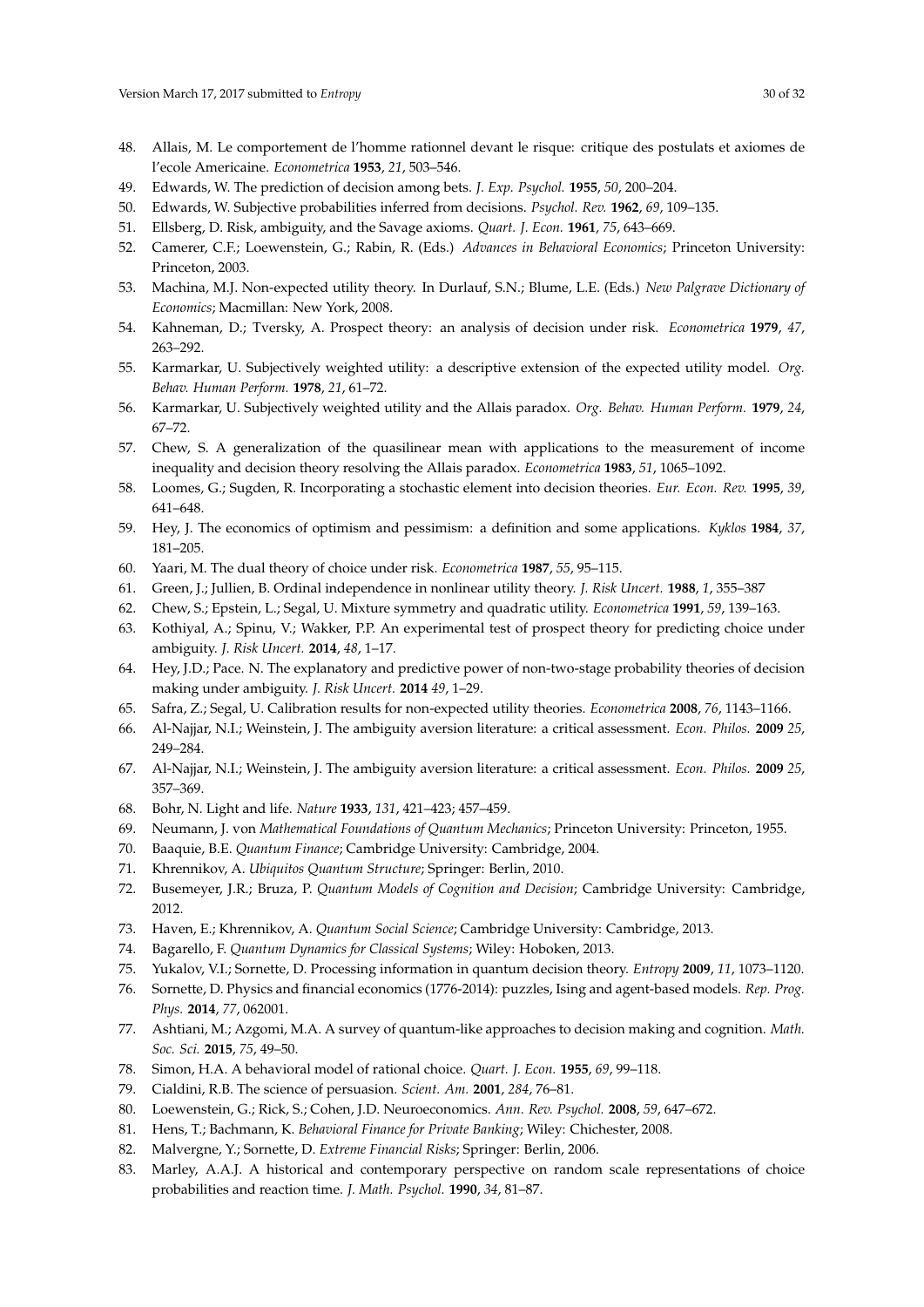- <span id="page-30-0"></span>84. Scott H.P. Cumulative prospect theory's functional menagerie. *J. Risk Uncert.* **2006**, *32*, 101–130.
- <span id="page-30-1"></span>85. Hey J.D.; Orme, C. Investigating generalizations of expected utility theory using experimental data. *Econometrica* **1994**, *62*, 1291–1326.
- 86. Loomes, G.; Sugden, R. . Regret theory: an alternative theory of rational choice under uncertainty. *Econ. J.* **1982**, *92*, 805–824.
- <span id="page-30-2"></span>87. Loomes, G.; Moffatt, P.G.; Sugden, R. A microeconomic test of alternative stochastic theories of risky choice. *J. Risk Uncert.* **2002**, *24*, 103–130.
- <span id="page-30-3"></span>88. Heyer, D.; Niederee, R. Elements of a model-theoretic framework for probabilistic measurement. In Roskam, E.E. (Ed.), *Mathematical psychology in progress*, 99–112; Springer: Berlin, 1989.
- 89. Heyer, D.; Niederee, R. Generalizing the concept of binary choice systems induced by rankings: one way of probabilizing deterministic measurement structures. *Math. Soc. Sci.* **1982**, *23*, 31–44.
- 90. Regenwetter, M. Random utility representations of finite many relations. *J. Math. Psychol.* **1996**, *40*, 219–234.
- 91. Niederee, R.; Heyer, D. Generalized random utility models and the representational theory of measurement: a conceptual link. In Marley, A. A.J., (Ed.), *Choice, Decision and Measurement: Essays in Honor of R. Duncan Luce*, 155–189; Lawrence Erlbaum: Mahwah, 1997.
- 92. Regenwetter, M.; Marley, A.A. Random relations, random utilities, and random functions. *J. Math. Psychol.* **2001**, *45*, 864–912.
- <span id="page-30-4"></span>93. Regenwetter, M.; Dana, J.; Davis-Stober, C.P. Testing transitivity of preferences on two-alternative forced choice data. *Front. Psychol.* **2010**, *1*,148.
- <span id="page-30-5"></span>94. Hey, J.D. Experimental investigations of errors in decision making under risk. *Eur. Econ. Rev.* **1995**, *39*, 633–640.
- 95. Carbone, E.; Hey, J.D. Which error story is best? *J. Risk Uncert.* **2000**, *20*, 161–176.
- 96. Hey, J.D. Why we should not be silent about noise. *Exp. Econ.* **2005**, *8*, 325–345.
- <span id="page-30-6"></span>97. Loomes, G. Modelling the stochastic component of behaviour in expriments: some issues for the interpretation of the data. *Exp. Econ.* **2005**, *8*, 301–323.
- <span id="page-30-7"></span>98. Isen, A.M.; Geva, N. The influence of positive affect on acceptable level of risk: the person with a large canoe has a large worry. *Org. Behav. Human Decis. Proc.* **1987**, *39*, 145–154.
- 99. Mano, H. Risk-taking, framing effects, and affect. *Org. Behav. Human Decis. Proc.* **1994**, *57*, 38–58.
- 100. Kühberger, A. The influence of framing on risky decisions: a meta-analysis. *Org. Behav. Human Decis. Proc.* **1998**, *75*, 23–55.
- 101. Kühberger, A.; Perner, J. The role of competition and knowledge in the Ellsberg task. *J. Behav. Decis. Mak.* **2003** *16*, 181–191.
- <span id="page-30-8"></span>102. Charness, G.; Karni, E.; Levin, D. Individual and group decision making under risk: an experimental study of Bayesian updating and violations of first-order dominance. *J. Risk Uncert.* **2007** *35*, 129–148.
- <span id="page-30-9"></span>103. Luce, R.D.; Ng, C.N.; Marley, A.A.J.; Aczel, J. Utility of gambling: entropy modified linear weighted utility. *Econ. Theory* **2008** *36*, 1–33.
- <span id="page-30-10"></span>104. Luce, R.D.; Ng, C.T.; Marley, A.A.J.; Aczel, J. Utility of gambling: risk, paradoxes, and data. *Econ. Theory* **2008**, *36*, 165–187.
- <span id="page-30-11"></span>105. Brock, W.A.; Durlauf, S.N. Discrete choice with social interactions. *Rev. Econ. Stud.* **2001**, *68*, 235–260.
- <span id="page-30-12"></span>106. Luce, R.D. A probabilistic theory of utility. *Econometrica* **1958**, *26*, 193–224.
- 107. Luce, R.D. *Individual Choice Behavior: A Theoretical Analysis*; Wiley: New York, 1959.
- <span id="page-30-13"></span>108. Luce R.D. The choice axiom after twenty years. *J. Math. Psychol.* **1977**, *15*, 215–233.
- 109. Yellott, J.J. The ralationship between Luce choice axiom, Thurstone theory of comparative judgement, and the double exponential distribution. *J. Math. Psychol.* **1977**, *15*, 109–144.
- <span id="page-30-14"></span>110. Tversky, A.; Kahneman, D. Advances in prospect theory: cumulative representation of uncertainty. *J. Risk Uncert.* **1992**, *5*, 297–323.
- <span id="page-30-15"></span>111. Gescheider, G.A. *Psychophysics: The Fundamentals*; Lawrence Erlbaum Associates: Nahwah, 1997.
- <span id="page-30-16"></span>112. Henderson, D.R.; Hooper, C.L. *Making Great Decisions in Business and Life*; Chicago Park Press: Chicago, 2006.
- <span id="page-30-17"></span>113. Thurstone, L.L. A law of comparative judgment. *Psychol. Rev.* **1927**, *4*, 273–286.
- 114. Krantz, D.H. Rational distance functions for multidimensional scaling. *J. Math. Psychol.* **1967**, *4*, 226–245.
- 115. Rumhelhart, D.L.; Greeno, G. Similarity between stumuli: an experimental test of the Luce and Restle choice models. *J. Math. Psychol* **1971**, *8*, 370–381.